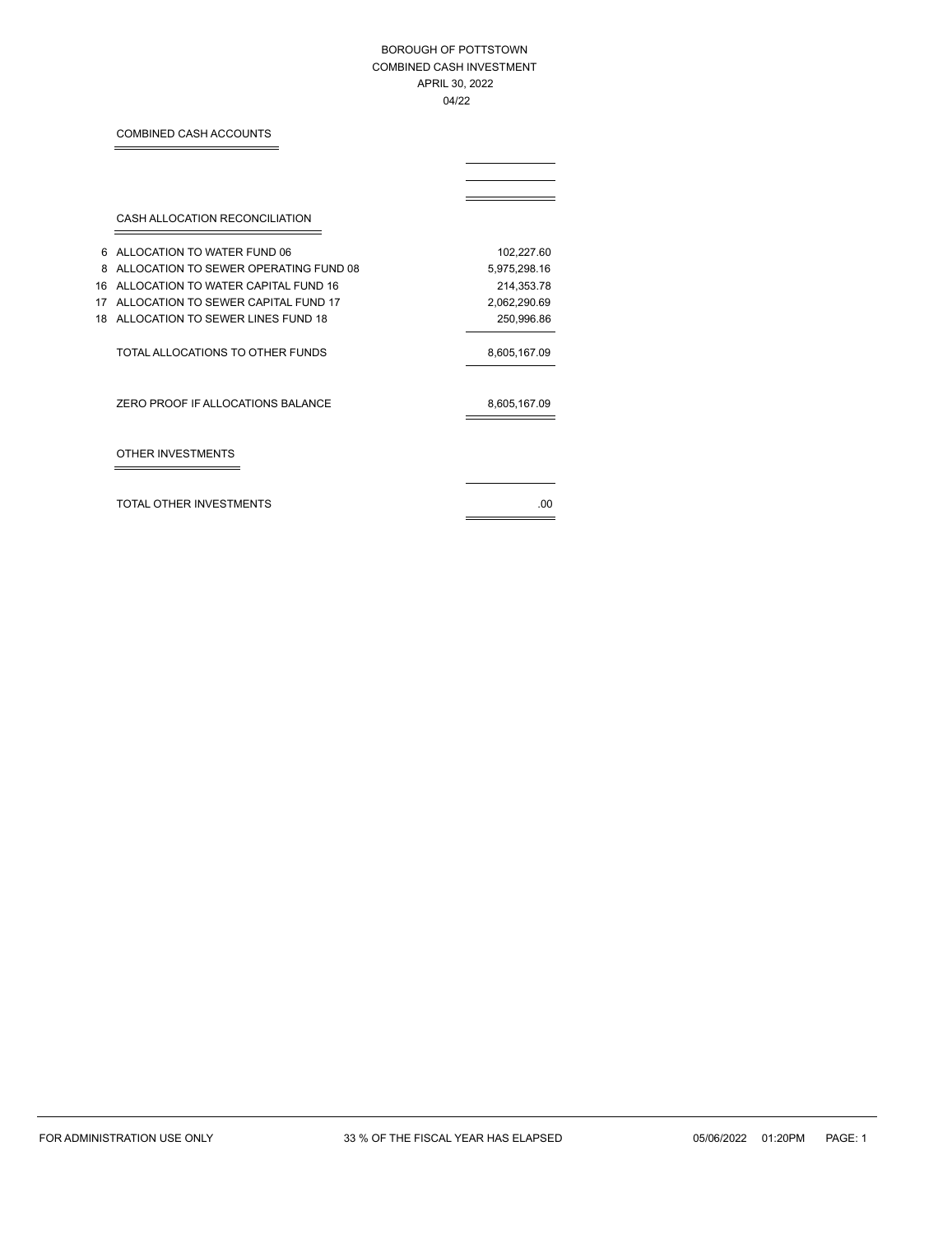### BOROUGH OF POTTSTOWN BALANCE SHEET APRIL 30, 2022 04/22

### WATER FUND 06

#### ASSETS

Ė

|           | 06.100000 CASH - VIST BANK #7269<br>06.145000 ACCTS RECEIVABLE (NOT UTILITY)<br>06.145100 UTILITY WATER RECEIVABLES<br>06.145510 ALLOW.- UNCOLL ACCTS RECEIV.<br>06.155000 PREPAID ITEMS<br>06.158000 DEFRRD OUTFLOW RESRCS- PENSION<br>06.161000 WATER PROPERTY - LAND<br>06.162000 WATER PLANT IMPROVEMENTS<br>06.162500 WATER PLANT - ACCUM DEPRECIAT.<br>06.164000 WATER PLANT - MACH & EQUIP.<br>06.164500 ACCM DEPREC -MACH & EQUIP<br>06.165000 CAP. CONSTRUCTION IN PROGRESS |            | 102,227.60<br>10,905.63<br>1,546,590.21<br>242,392.41)<br>$\left($<br>907.42<br>119,529.00<br>17,500.00<br>12,426,293.49<br>(2,628,856.57)<br>822,102.56<br>750,711.08)<br>- 1<br>1,835,654.41 |               |
|-----------|--------------------------------------------------------------------------------------------------------------------------------------------------------------------------------------------------------------------------------------------------------------------------------------------------------------------------------------------------------------------------------------------------------------------------------------------------------------------------------------|------------|------------------------------------------------------------------------------------------------------------------------------------------------------------------------------------------------|---------------|
|           | <b>TOTAL ASSETS</b>                                                                                                                                                                                                                                                                                                                                                                                                                                                                  |            |                                                                                                                                                                                                | 13,259,750.26 |
|           | <b>LIABILITIES AND EQUITY</b>                                                                                                                                                                                                                                                                                                                                                                                                                                                        |            |                                                                                                                                                                                                |               |
|           | <b>LIABILITIES</b>                                                                                                                                                                                                                                                                                                                                                                                                                                                                   |            |                                                                                                                                                                                                |               |
|           | 06.200210 ACCT PAY -ACCRUALS NEW YEAR<br>06.246000 COMPENSATED BALANCES<br>06.257000 NET PENSION LIAB.-PROPRT.SHARE<br>06.258000 DEFRRD INFLOWS RESRCS-PENSION                                                                                                                                                                                                                                                                                                                       |            | 145,484.00<br>110,716.61<br>445,643.00<br>710,198.00                                                                                                                                           |               |
|           | <b>TOTAL LIABILITIES</b>                                                                                                                                                                                                                                                                                                                                                                                                                                                             |            |                                                                                                                                                                                                | 1,412,041.61  |
|           | <b>FUND EQUITY</b>                                                                                                                                                                                                                                                                                                                                                                                                                                                                   |            |                                                                                                                                                                                                |               |
| 06.279990 | UNRESERVED FUND BALANCE                                                                                                                                                                                                                                                                                                                                                                                                                                                              |            | 12, 197, 619. 23                                                                                                                                                                               |               |
|           | UNAPPROPRIATED FUND BALANCE:<br>REVENUE OVER EXPENDITURES - YTD                                                                                                                                                                                                                                                                                                                                                                                                                      | 142,315.69 |                                                                                                                                                                                                |               |
|           | <b>BALANCE - CURRENT DATE</b>                                                                                                                                                                                                                                                                                                                                                                                                                                                        |            | 142,315.69                                                                                                                                                                                     |               |
|           | <b>TOTAL FUND EQUITY</b>                                                                                                                                                                                                                                                                                                                                                                                                                                                             |            |                                                                                                                                                                                                | 12,339,934.92 |
|           | TOTAL LIABILITIES AND EQUITY                                                                                                                                                                                                                                                                                                                                                                                                                                                         |            |                                                                                                                                                                                                | 13,751,976.53 |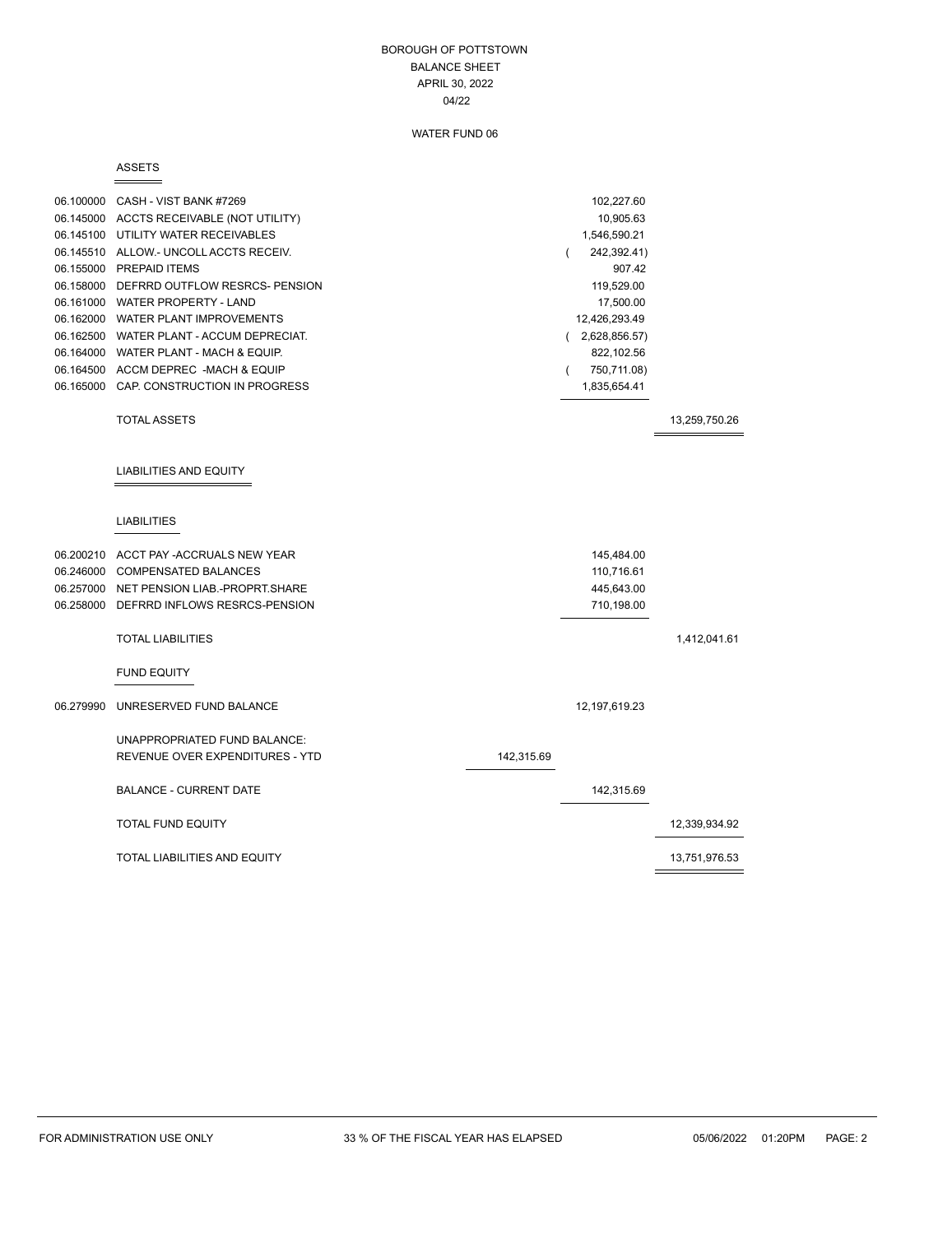|            |                                      | <b>BUDGET</b> | PERIOD ACTUA | <b>YTD ACTUAL</b>       | <b>UNEARNED</b> | <b>PRC</b>  |
|------------|--------------------------------------|---------------|--------------|-------------------------|-----------------|-------------|
|            | <b>INTEREST EARNINGS</b>             |               |              |                         |                 |             |
|            |                                      |               |              |                         |                 |             |
| 06.341.100 | <b>INTEREST EARNINGS</b>             | 2,000.00      | .00          | 121.12                  | 1,878.88        | 6           |
|            | TOTAL INTEREST EARNINGS              | 2,000.00      | .00          | 121.12                  | 1,878.88        | 6           |
|            | <b>RENTS &amp; ROYALTIES</b>         |               |              |                         |                 |             |
| 06.342.100 | JACKSON ST. CELL TOWER-WATER         | 96,000.00     | .00          | 30,641.55               | 65,358.45       | 32          |
| 06.342.200 | K-MART CELL TOWER - WATER            | 123,000.00    | .00          | 30,588.01               | 92,411.99       | 25          |
|            | TOTAL RENTS & ROYALTIES              | 219,000.00    | .00          | 61,229.56               | 157,770.44      | 28          |
|            | <b>WATER</b>                         |               |              |                         |                 |             |
| 06.378.010 | METERED WATER USAGE FEES             | 6,545,615.00  | 476,424.10   | 2,308,723.12            | 4,236,891.88    | 35          |
| 06.378.100 | WATER CONNECTION/TAPPING FEES        | 17,400.00     | .00          | .00                     | 17,400.00       | $\mathbf 0$ |
| 06.378.101 | WATER CONNECT APPL. FEES             | 5,000.00      | .00          | 3,474.00                | 1,526.00        | 69          |
| 06.378.105 | TURN ON/OFF CHARGES                  | 17,000.00     | 2,457.25     | 11,308.16               | 5,691.84        | 67          |
| 06.378.110 | PENALTIES & INTEREST UTILITIES       | 75,000.00     | 8,219.55     | 25,015.03               | 49,984.97       | 33          |
| 06.378.120 | BULK WATER TO COMM. CUSTOMERS        | 20,000.00     | 1,097.75)    | 1,241.82)<br>$\sqrt{2}$ | 21,241.82       | 6)          |
| 06.378.130 | BULK WATER TO NORTH COVENTRY         | 400,000.00    | 30,053.28    | 127,663.20              | 272,336.80      | 32          |
| 06.378.140 | BULK WATER TO AQUA PA                | 10,000.00     | .00          | .00                     | 10,000.00       | $\mathbf 0$ |
| 06.378.400 | FIRE HYDRANT FEES                    | 70,000.00     | 270.00       | 20,160.00               | 49,840.00       | 29          |
|            | <b>TOTAL WATER</b>                   | 7,160,015.00  | 516,326.43   | 2,495,101.69            | 4,664,913.31    | 35          |
|            | MISCELLANEOUS INCOME                 |               |              |                         |                 |             |
| 06.380.100 | <b>MISCELLANEOUS</b>                 | 1,000.00      | .00          | 2,140.16                | 1,140.16)       | 214         |
| 06.380.170 | PORTNOFF FILING FEES - OWNERS        | 7,000.00      | 152.05       | 520.69                  | 6,479.31        | 7           |
|            | TOTAL MISCELLANEOUS INCOME           | 8,000.00      | 152.05       | 2,660.85                | 5,339.15        | 33          |
|            | UNCLASSIFIED OPERATING REVENUE       |               |              |                         |                 |             |
| 06.389.100 | UTILITY WATER CERTIFICATIONFEE       | 20,000.00     | 2,255.00     | 9,090.00                | 10,910.00       | 45          |
| 06.389.200 | <b>ENERGY CAPACITY PYMNTS</b>        | 1,500.00      | .00          | 2,360.31                | 860.31)         | 157         |
| 06.389.300 | SALE OF SCRAP METAL                  | 500.00        | .00          | 992.00                  | 492.00)         | 198         |
| 06.389.400 | NEW WATER METER SALES                | 20,000.00     | .00          | 8,028.00                | 11,972.00       | 40          |
| 06.389.500 | REFUND -R EST TAX-CELL TW WTR        | 12,000.00     | .00          | 3,253.00                | 8,747.00        | 27          |
|            | TOTAL UNCLASSIFIED OPERATING REVENUE | 54,000.00     | 2,255.00     | 23,723.31               | 30,276.69       | 44          |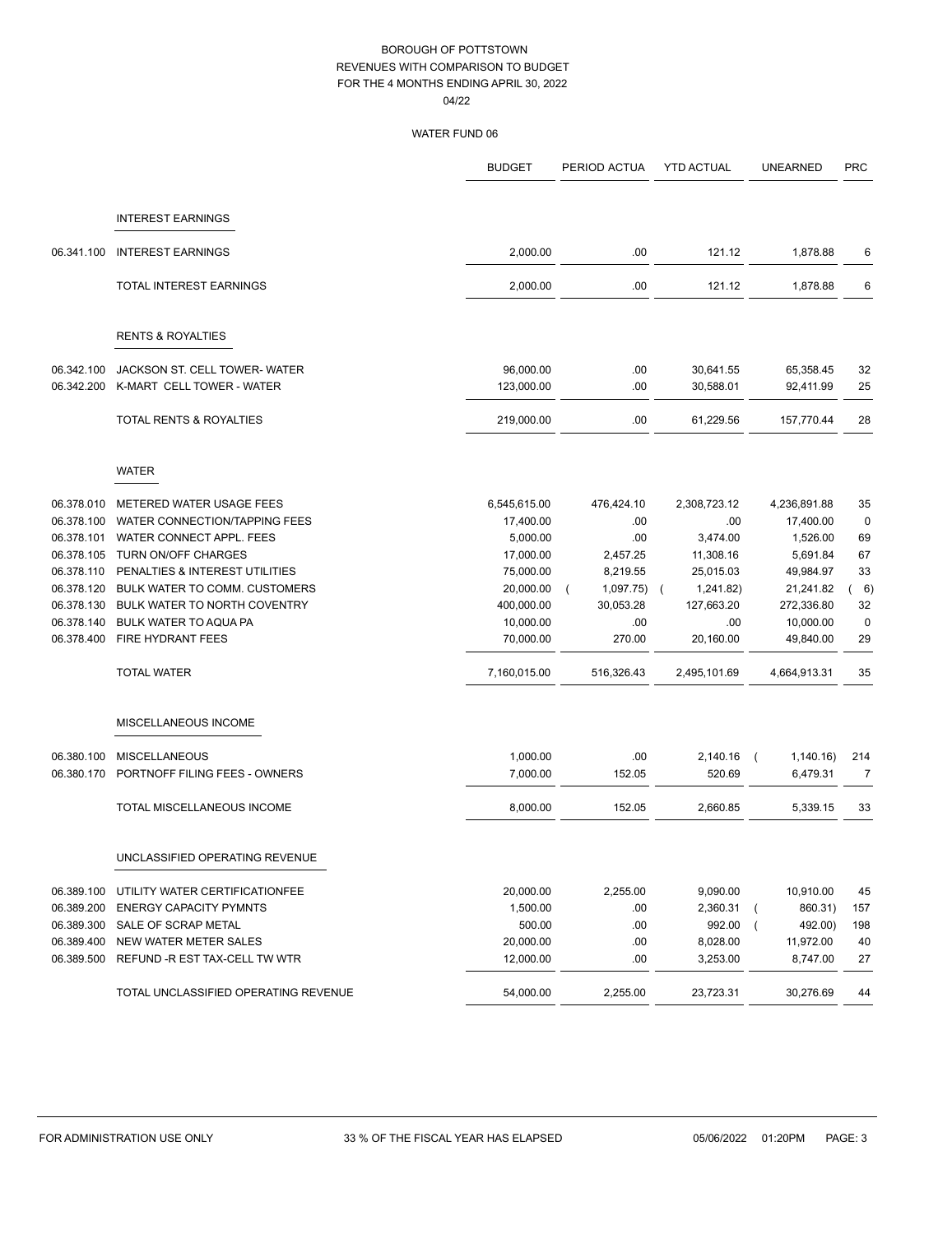|            |                                    | <b>BUDGET</b> | PERIOD ACTUA | <b>YTD ACTUAL</b> | <b>UNEARNED</b> | <b>PRC</b> |
|------------|------------------------------------|---------------|--------------|-------------------|-----------------|------------|
|            | <b>REFUNDS OF EXPENSES</b>         |               |              |                   |                 |            |
| 06.395.100 | REFUND - CURRENT YEAR EXPENSES     | .00           | .00          | $25.14$ (         | 25.14)          | 0          |
| 06.395.300 | REFUND - COBRA & HEALTH PREM.      | .00           | .00          | 2,777.88          | 2,777.88)       | 0          |
| 06.395.400 | REFUND - ACC/LIAB. CLAIM PYMNT     | .00           | 8,294.05     | 8,294.05          | 8,294.05)       | 0          |
|            | TOTAL REFUNDS OF EXPENSES          | .00           | 8,294.05     | 11,097.07         | 11,097.07)      | 0          |
|            | <b>RESERVES</b>                    |               |              |                   |                 |            |
| 06.399.100 | <b>BALANCE FORWARD FR RESERVES</b> | 713,735.00    | .00.         | .00.              | 713,735.00      | 0          |
|            | <b>TOTAL RESERVES</b>              | 713,735.00    | .00.         | .00               | 713,735.00      | 0          |
|            | TOTAL FUND REVENUE                 | 8,156,750.00  | 527,027.53   | 2,593,933.60      | 5,562,816.40    | 32         |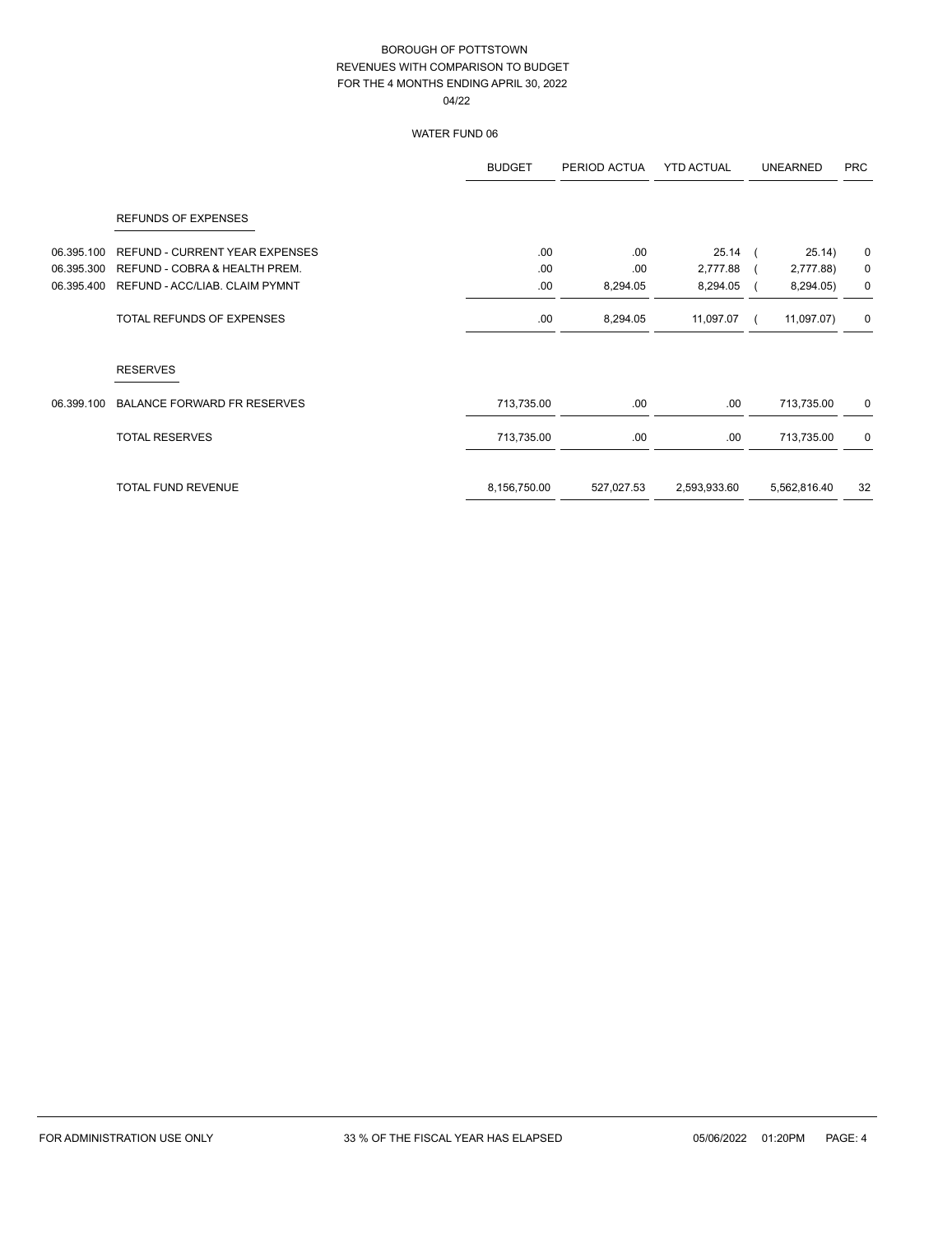|                     |                                          | <b>BUDGET</b> | PERIOD ACTUA | <b>YTD ACTUAL</b> | <b>UNEXPENDED</b>  | <b>PRC</b>  |
|---------------------|------------------------------------------|---------------|--------------|-------------------|--------------------|-------------|
|                     | LEGISLATION - COUNCIL                    |               |              |                   |                    |             |
|                     |                                          |               |              |                   |                    |             |
|                     | 06.400.112 AUTHORITY MEMBER WAGES        | 6,000.00      | 241.64       | 1,741.64          | 4,258.36           | 29          |
| 06.400.113          | <b>COUNCIL MEMBER WAGES</b>              | 2,900.00      | .00          | 724.92            | 2,175.08           | 25          |
| 06.400.114          | BORO MGMT APPOINTED WAGES                | 8,900.00      | .00          | 2,470.00          | 6,430.00           | 28          |
| 06.400.192 FICA TAX |                                          | 684.00        | 18.48        | 188.68            | 495.32             | 28          |
| 06.400.195          | WORKERS COMP. EXP.                       | 189.00        | .00          | 299.14            | 110.14<br>$\left($ | 158         |
| 06.400.198          | NON-UNIFORM - LIFE, AD&D, DISB           | 1,715.00      | 1,422.48     | 1,422.48          | 292.52             | 83          |
| 06.400.210          | OFFICE SUPPLIES                          | 225.00        | .00          | 11.34             | 213.66             | 5           |
| 06.400.241          | <b>GENERAL GOVERNMENTAL SUPPLIES</b>     | 650.00        | 56.01        | 112.02            | 537.98             | 17          |
| 06.400.341          | <b>ADVERTISING</b>                       | 3,500.00      | .00          | 222.79            | 3,277.21           | 6           |
|                     | 06.400.342 PRINTING/BINDING              | 200.00        | .00          | .00               | 200.00             | $\mathbf 0$ |
| 06.400.420          | DUES, LICEN, SUBS, MEMBERSHIPS           | 4,500.00      | 420.00       | 2,123.56          | 2,376.44           | 47          |
| 06.400.425          | MEETING, SEMINAR, CONFERENCES            | 200.00        | .00          | 91.96             | 108.04             | 46          |
|                     | <b>TOTAL LEGISLATION - COUNCIL</b>       | 29,663.00     | 2,158.61     | 9,408.53          | 20,254.47          | 32          |
|                     | <b>EXECUTIVE - ADMIN</b>                 |               |              |                   |                    |             |
| 06.401.110          | <b>EXECUTIVE WAGES</b>                   | 76,773.00     | 7,196.79     | 18,457.97         | 58,315.03          | 24          |
|                     | 06.401.180 OVERTIME                      | 1,500.00      | 236.33       | 504.21            | 995.79             | 34          |
| 06.401.192 FICA TAX |                                          | 6,305.00      | 557.53       | 1,720.83          | 4,584.17           | 27          |
|                     | 06.401.195 WORKERS COMP. EXP.            | 92.00         | .00          | 113.96            | 21.96)             | 124         |
| 06.401.196          | MEDICAL/RX/DENTAL/VISION                 | 15,956.00     | 861.67       | 3,855.02          | 12,100.98          | 24          |
| 06.401.198          | NON-UNIFORM - LIFE, AD&D, DISB           | 832.00        | 47.26        | 189.04            | 642.96             | 23          |
| 06.401.210          | OFFICE SUPPLIES                          | 400.00        | .00          | 83.20             | 316.80             | 21          |
| 06.401.211          | <b>COPIER USAGE SHARED COSTS</b>         | 650.00        | 56.74        | 241.33            | 408.67             | 37          |
| 06.401.231          | VEHICLE FUEL - GASOLINE                  | 250.00        | 27.77        | 84.43             | 165.57             | 34          |
| 06.401.241          | <b>GENERAL GOVERNMENTAL SUPPLIES</b>     | 100.00        | .00          | .00               | 100.00             | $\mathbf 0$ |
| 06.401.251          | <b>VEHICLE PARTS &amp; REPAIRS</b>       | 150.00        | .00          | .00               | 150.00             | $\mathbf 0$ |
| 06.401.260          | <b>SMALL TOOLS/MINOR EQUIPMENT</b>       | 100.00        | .00          | .00               | 100.00             | $\mathbf 0$ |
| 06.401.321          | <b>TELEPHONES</b>                        | 450.00        | 31.63        | 63.22             | 386.78             | 14          |
| 06.401.325          | POSTAGE                                  | 300.00        | 29.63        | 60.64             | 239.36             | 20          |
| 06.401.341          | ADVERTISING                              | 350.00        | .00          | .00               | 350.00             | $\mathbf 0$ |
| 06.401.342          | PRINTING/BINDING                         | 50.00         | .00          | .00               | 50.00              | $\mathbf 0$ |
| 06.401.353          | <b>SURETY BOND</b>                       | 700.00        | .00          | .00               | 700.00             | $\mathbf 0$ |
| 06.401.420          | DUES, LICEN, SUBS, MEMBERSHIPS           | 700.00        | 35.00        | 304.59            | 395.41             | 44          |
|                     | 06.401.425 MEETING, SEMINAR, CONFERENCES | 500.00        | 40.47        | 544.20            | 44.20)             | 109         |
|                     | TOTAL EXECUTIVE - ADMIN                  | 106,158.00    | 9.120.82     | 26.222.64         | 79.935.36          | 25          |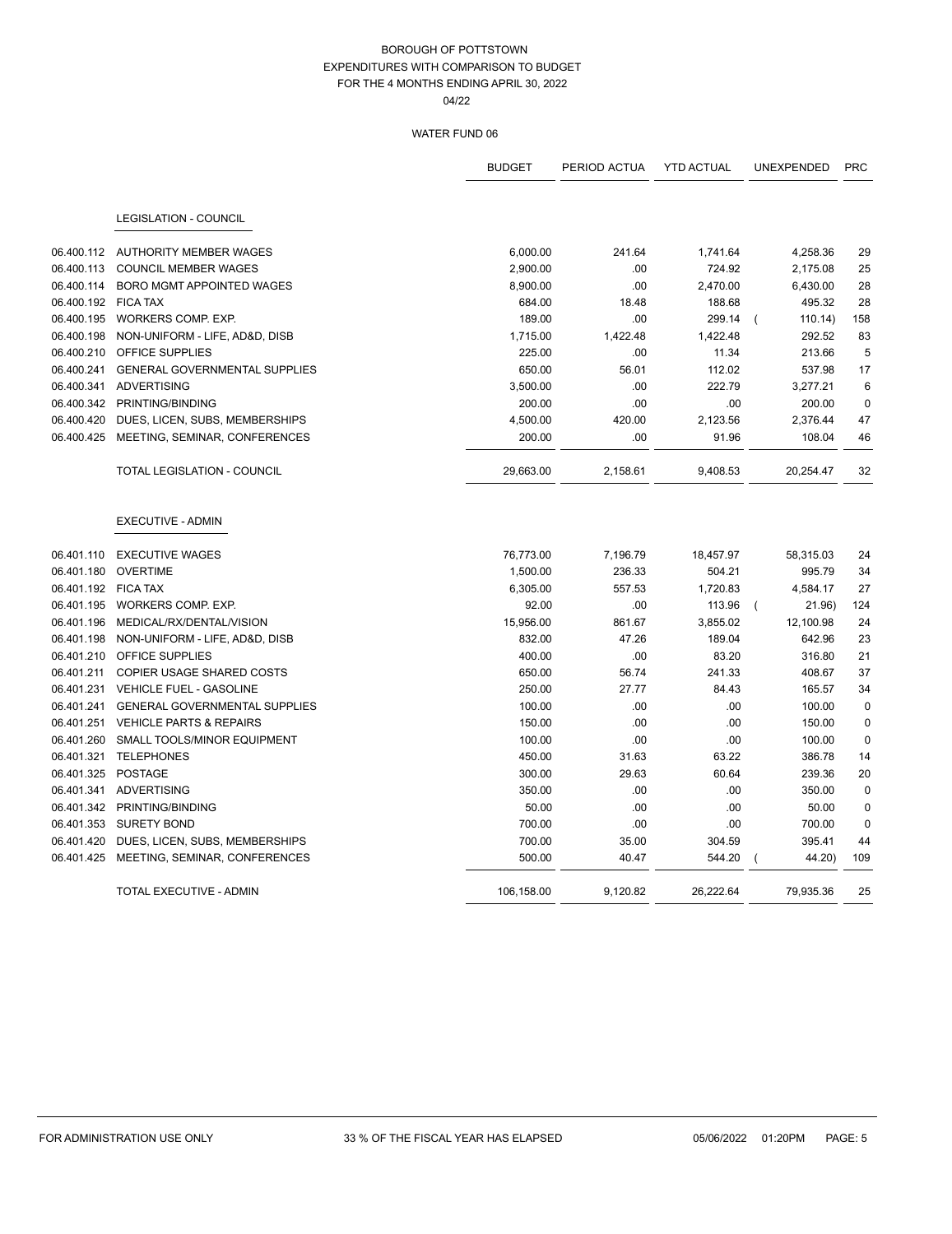04/22

|            |                                        | <b>BUDGET</b> | PERIOD ACTUA | <b>YTD ACTUAL</b> | <b>UNEXPENDED</b> | <b>PRC</b>     |
|------------|----------------------------------------|---------------|--------------|-------------------|-------------------|----------------|
|            | <b>FINANCE</b>                         |               |              |                   |                   |                |
| 06.402.110 | <b>FINANCE WAGES</b>                   | 151,882.00    | 17,321.51    | 45,097.28         | 106,784.72        | 30             |
| 06.402.112 | <b>FINANCE WAGES - PT</b>              | .00           | .00          | 2,206.64          | 2,206.64)         | 0              |
| 06.402.180 | <b>OVERTIME</b>                        | 1,000.00      | .00          | .00               | 1,000.00          | 0              |
| 06.402.184 | <b>EMPLOYEE WELLNESS PROGRAM</b>       | 250.00        | .00          | 716.65            | 466.65)           | 287            |
| 06.402.192 | <b>FICA TAX</b>                        | 11,855.00     | 1,274.42     | 3,930.70          | 7,924.30          | 33             |
| 06.402.195 | WORKERS COMP. EXP.                     | 163.00        | .00          | 256.40            | 93.40)            | 157            |
| 06.402.196 | MEDICAL/RX/DENTAL/VISION               | 38,137.00     | 3,256.53     | 14,572.43         | 23,564.57         | 38             |
| 06.402.197 | MGMT RETIREE HLTH & MEDICARE           | 2,500.00      | 235.07       | 705.21            | 1,794.79          | 28             |
| 06.402.198 | NON-UNIFORM - LIFE, AD&D, DISB         | 996.00        | 75.21        | 300.84            | 695.16            | 30             |
| 06.402.210 | OFFICE SUPPLIES                        | 1,000.00      | 25.71        | 180.94            | 819.06            | 18             |
| 06.402.211 | COPIER USAGE SHARED COSTS              | 500.00        | 50.36        | 215.81            | 284.19            | 43             |
| 06.402.231 | <b>VEHICLE FUEL - GASOLINE</b>         | 500.00        | .00          | 7.80              | 492.20            | $\overline{2}$ |
| 06.402.241 | <b>GENERAL GOVERNMENTAL SUPPLIES</b>   | 200.00        | .00          | .00               | 200.00            | $\mathbf 0$    |
| 06.402.311 | ACCOUNTING & AUDIT SERVICES            | 13,000.00     | 3,500.00     | 3,500.00          | 9,500.00          | 27             |
| 06.402.321 | <b>TELEPHONES</b>                      | 1,500.00      | 82.10        | 164.14            | 1,335.86          | 11             |
| 06.402.325 | <b>POSTAGE</b>                         | 8,000.00      | 2,885.17     | 2,907.56          | 5,092.44          | 36             |
| 06.402.342 | PRINTING/BINDING                       | 5,000.00      | 1,566.09     | 1,577.28          | 3,422.72          | 32             |
| 06.402.353 | <b>SURETY BOND</b>                     | 800.00        | .00          | .00               | 800.00            | $\mathbf 0$    |
| 06.402.374 | <b>REPAIRS - MACH, &amp; EQUIPMENT</b> | 800.00        | .00          | .00               | 800.00            | $\mathbf 0$    |
| 06.402.390 | <b>BANK CHARGES</b>                    | 25,000.00     | 1,107.43     | 10,294.93         | 14,705.07         | 41             |
| 06.402.420 | DUES, LICEN, SUBS, MEMBERSHIPS         | 300.00        | 7.94         | 23.83             | 276.17            | 8              |
| 06.402.425 | MEETING, SEMINAR, CONFERENCES          | 750.00        | .00          | .00               | 750.00            | 0              |
|            | <b>TOTAL FINANCE</b>                   | 264,133.00    | 31,387.54    | 86,658.44         | 177,474.56        | 33             |
|            | <b>LEGAL</b>                           |               |              |                   |                   |                |
| 06.404.314 | LEGAL - GENERAL                        | 9,000.00      | .00          | .00               | 9,000.00          | 0              |
|            | 06.404.315    LEGAL - AUTHORITY        | 9,500.00      | 56.00        | 839.95            | 8,660.05          | 9              |
|            |                                        | 4,000.00      | .00.         | .00               | 4,000.00          | 0              |
|            | <b>TOTAL LEGAL</b>                     | 22,500.00     | 56.00        | 839.95            | 21,660.05         | 4              |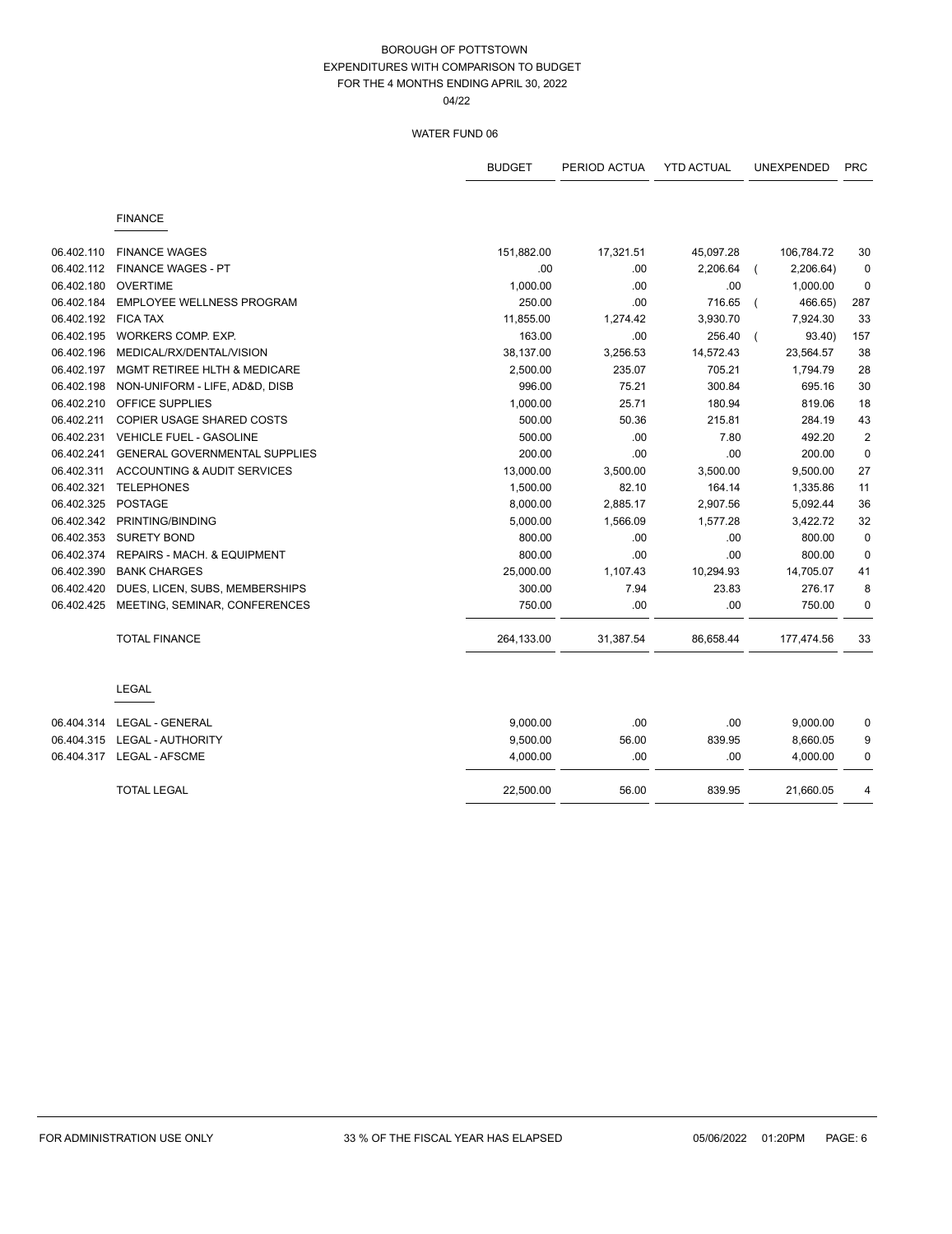04/22

|            |                                           | <b>BUDGET</b> | PERIOD ACTUA | <b>YTD ACTUAL</b> | <b>UNEXPENDED</b> | <b>PRC</b>     |
|------------|-------------------------------------------|---------------|--------------|-------------------|-------------------|----------------|
|            | <b>HUMAN RESOURCES</b>                    |               |              |                   |                   |                |
|            |                                           |               |              |                   |                   |                |
| 06.406.110 | <b>HUMAN RESOURCES WAGES</b>              | 66,601.00     | 7,684.73     | 20,858.57         | 45,742.43         | 31             |
| 06.406.192 | <b>FICA TAX</b>                           | 5,095.00      | 568.36       | 1,798.75          | 3,296.25          | 35             |
| 06.406.195 | WORKERS COMP. EXP.                        | 69.00         | .00          | 113.96            | 44.96)            | 165            |
| 06.406.196 | MEDICAL/RX/DENTAL/VISION                  | 10,717.00     | 835.86       | 5,036.92          | 5,680.08          | 47             |
| 06.406.198 | NON-UNIFORM - LIFE, AD&D, DISB            | 416.00        | 47.26        | 189.04            | 226.96            | 45             |
| 06.406.210 | <b>OFFICE SUPPLIES</b>                    | 420.00        | .00          | 5.21              | 414.79            | $\mathbf{1}$   |
| 06.406.211 | COPIER USAGE SHARED COSTS                 | .00           | 56.74        | 241.33            | 241.33)           | 0              |
| 06.406.241 | <b>GENERAL GOVERNMENTAL SUPPLIES</b>      | 1,172.00      | 923.60       | 923.60            | 248.40            | 79             |
| 06.406.260 | SMALL TOOLS/MINOR EQUIPMENT               | 840.00        | .00          | .00               | 840.00            | 0              |
| 06.406.310 | PROFESSIONAL SERVICES                     | 5,600.00      | .00          | .00               | 5,600.00          | 0              |
| 06.406.321 | <b>TELEPHONES</b>                         | 500.00        | 16.62        | 33.22             | 466.78            | $\overline{7}$ |
| 06.406.325 | <b>POSTAGE</b>                            | 224.00        | .00          | 22.39             | 201.61            | 10             |
| 06.406.341 | <b>ADVERTISING</b>                        | 980.00        | .00          | .00               | 980.00            | $\pmb{0}$      |
| 06.406.342 | PRINTING/BINDING                          | 98.00         | .00          | .00               | 98.00             | 0              |
| 06.406.374 | REPAIRS - MACH. & EQUIPMENT               | 98.00         | .00          | .00               | 98.00             | 0              |
| 06.406.420 | DUES, LICEN, SUBS, MEMBERSHIPS            | 672.00        | 64.12        | 227.76            | 444.24            | 34             |
| 06.406.425 | MEETING, SEMINAR, CONFERENCES             | 2,016.00      | .00          | .00               | 2,016.00          | 0              |
| 06.406.460 | <b>CONTINUING EDUCATION</b>               | 546.00        | .00          | .00               | 546.00            | $\pmb{0}$      |
| 06.406.461 | DEPART. TRAINING EXP                      | 1,108.00      | .00          | .00               | 1,108.00          | 0              |
| 06.406.471 | HUMAN RESOURCES INITIATIVE                | 12,838.00     | .00          | 15.16             | 12,822.84         | 0              |
| 06.406.472 | EMPLOYEE ASSISTANCE PROGRAM               | 1,008.00      | .00          | 385.56            | 622.44            | 38             |
| 06.406.473 | SAFETY TRAINING EXPENSES                  | 1,960.00      | 537.60       | 739.20            | 1,220.80          | 38             |
|            | TOTAL HUMAN RESOURCES                     | 112,978.00    | 10,734.89    | 30,590.67         | 82,387.33         | 27             |
|            | IT - WEB NETWORK SRVCS                    |               |              |                   |                   |                |
| 06.407.115 | WEB ADMINISTRATION WAGES                  | 1,200.00      | .00          | 600.00            | 600.00            | 50             |
| 06.407.312 | DOCUMENT IMAGING KDI                      | 1,300.00      | .00          | .00               | 1,300.00          | 0              |
| 06.407.314 | <b>CIVIC PLUS</b>                         | 1,300.00      | .00          | .00               | 1,300.00          | 0              |
| 06.407.451 | IT - HARDWARE AND EQUIPMENT               | 25,200.00     | 1,600.88     | 4,650.38          | 20,549.62         | 18             |
| 06.407.452 | IT - TECHNICAL SUPPORT SERVICE            | 31,819.20     | 3,566.36     | 7,121.20          | 24,698.00         | 22             |
|            | 06.407.453 IT - SOFTWARE SUPPORT SERVICES | 33,794.00     | 1,192.38     | 23,846.41         | 9,947.59          | 71             |
|            | TOTAL IT - WEB NETWORK SRVCS              | 94,613.20     | 6,359.62     | 36,217.99         | 58,395.21         | 38             |
|            | <b>ENGINEERING</b>                        |               |              |                   |                   |                |
| 06.408.313 | <b>ENGINEERING - AUTHORITY</b>            | 95,000.00     | 13,470.75    | 40,958.80         | 54,041.20         | 43             |
| 06.408.319 | STORM WATER MANAGEMENT                    | 20,000.00     | 725.00       | 1,004.17          | 18,995.83         | 5              |
|            | <b>TOTAL ENGINEERING</b>                  | 115,000.00    | 14,195.75    | 41,962.97         | 73,037.03         | 36             |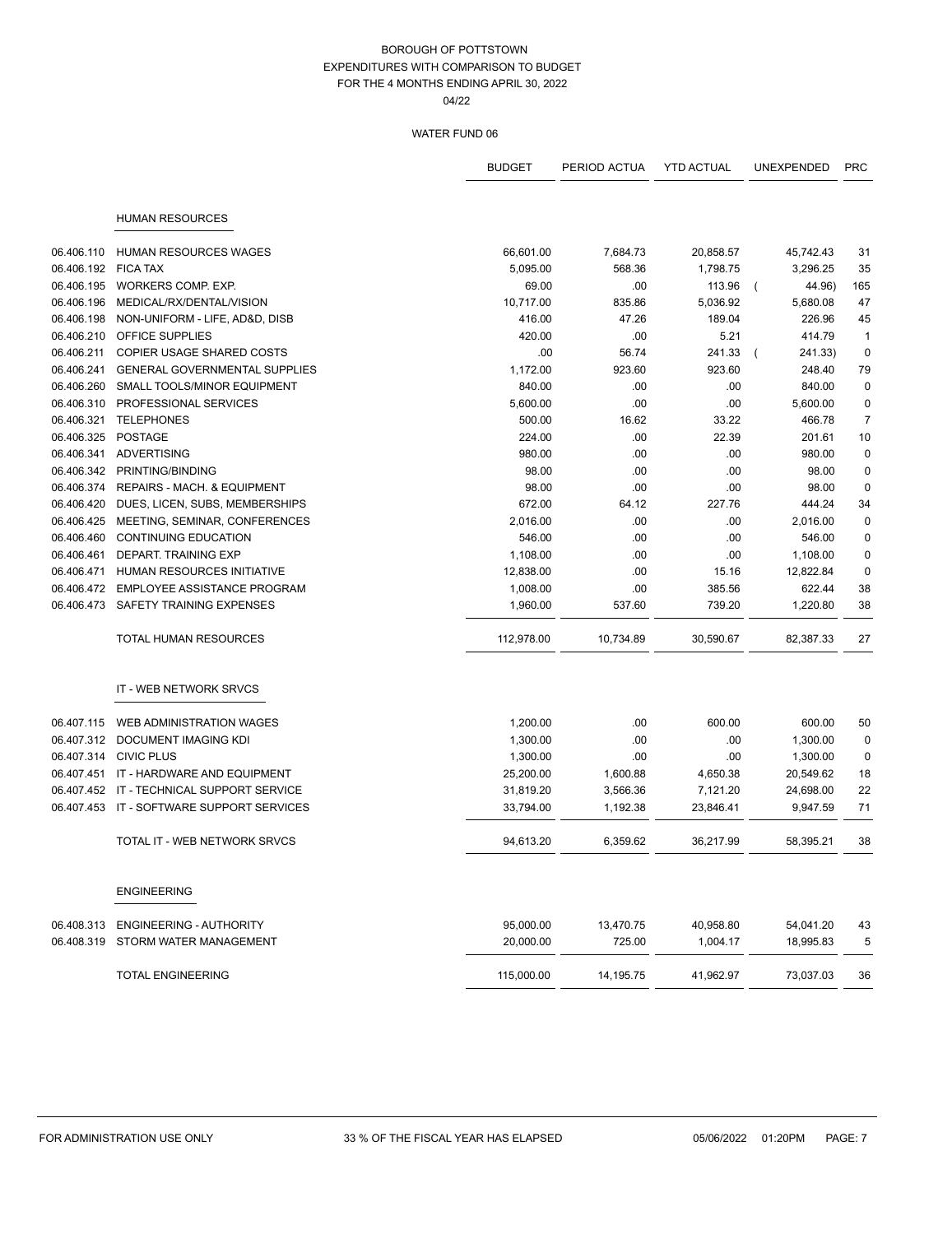|            |                                         | <b>BUDGET</b> | PERIOD ACTUA | <b>YTD ACTUAL</b> | <b>UNEXPENDED</b> | <b>PRC</b>  |
|------------|-----------------------------------------|---------------|--------------|-------------------|-------------------|-------------|
|            | <b>GENERAL GOV'T BUILDING</b>           |               |              |                   |                   |             |
| 06.409.236 | <b>BUILDING &amp; CLEANING SUPPLIES</b> | 12,000.00     | 231.87       | 1,238.42          | 10,761.58         | 10          |
| 06.409.237 | <b>BUILDING PAPER SUPPLIES</b>          | 1,000.00      | .00          | 240.66            | 759.34            | 24          |
| 06.409.261 | SHREDDING SERVICES                      | 600.00        | 134.82       | 222.81            | 377.19            | 37          |
| 06.409.262 | OTHER BLDG SUPPLIES/SERVICES            | 1,300.00      | 669.42       | 1,522.25          | 222.25)           | 117         |
| 06.409.309 | PROFESSIONAL SERVICES                   | 12,000.00     | .00          | 3,668.00          | 8,332.00          | 31          |
| 06.409.321 | <b>TELEPHONES</b>                       | 500.00        | 14.39        | 28.72             | 471.28            | 6           |
| 06.409.324 | <b>INTERNET AND WIRELESS</b>            | 2,500.00      | 347.14       | 762.42            | 1,737.58          | 31          |
| 06.409.361 | <b>ELECTRIC</b>                         | 16,000.00     | 686.33       | 1,487.11          | 14,512.89         | 9           |
| 06.409.362 | <b>GAS HEAT</b>                         | 10,000.00     | 690.08       | 2,200.71          | 7,799.29          | 22          |
| 06.409.373 | <b>BUILDING REPAIRS</b>                 | 12,000.00     | 874.21       | 2,448.22          | 9,551.78          | 20          |
| 06.409.381 | RENT OF LAND -NORFOLK SOUTHERN          | 1,600.00      | .00          | .00               | 1,600.00          | $\mathbf 0$ |
| 06.409.430 | REAL ESTATE TAX - CELL TOWERS           | 9,000.00      | 2,426.00     | 3,351.00          | 5,649.00          | 37          |
| 06.409.740 | CAPITAL PURCHASE - MAJOR                | 15,000.00     | .00          | .00               | 15,000.00         | 0           |
| 06.409.750 | <b>CAPITAL PURCHASE - MINOR</b>         | 2,000.00      | .00          | .00               | 2,000.00          | 0           |
|            | TOTAL GENERAL GOV'T BUILDING            | 95,500.00     | 6,074.26     | 17,170.32         | 78,329.68         | 18          |
|            | <b>WASTE WATER TREATMENT</b>            |               |              |                   |                   |             |
| 06.429.110 | <b>SEWER PLANT WAGES</b>                | 83,412.00     | 9,624.40     | 26,123.39         | 57,288.61         | 31          |
| 06.429.180 | <b>OVERTIME</b>                         | 5,500.00      | 938.49       | 1,728.02          | 3,771.98          | 31          |
| 06.429.184 | EMPLOYEE WELLNESS PROGRAM               | 2,000.00      | .00          | 500.00            | 1,500.00          | 25          |
| 06.429.192 | <b>FICA TAX</b>                         | 7,376.00      | 785.47       | 2,338.35          | 5,037.65          | 32          |
| 06.429.195 | WORKERS COMP. EXP.                      | 2,352.00      | .00          | 3,846.07          | 1,494.07)         | 164         |
| 06.429.196 | MEDICAL/RX/DENTAL/VISION                | 22,360.00     | 1,981.84     | 8,832.11          | 13,527.89         | 40          |
| 06.429.198 | NON-UNIFORM - LIFE, AD&D, DISB          | 742.00        | 56.27        | 225.08            | 516.92            | 30          |
|            | TOTAL WASTE WATER TREATMENT             | 123,742.00    | 13,386.47    | 43,593.02         | 80,148.98         | 35          |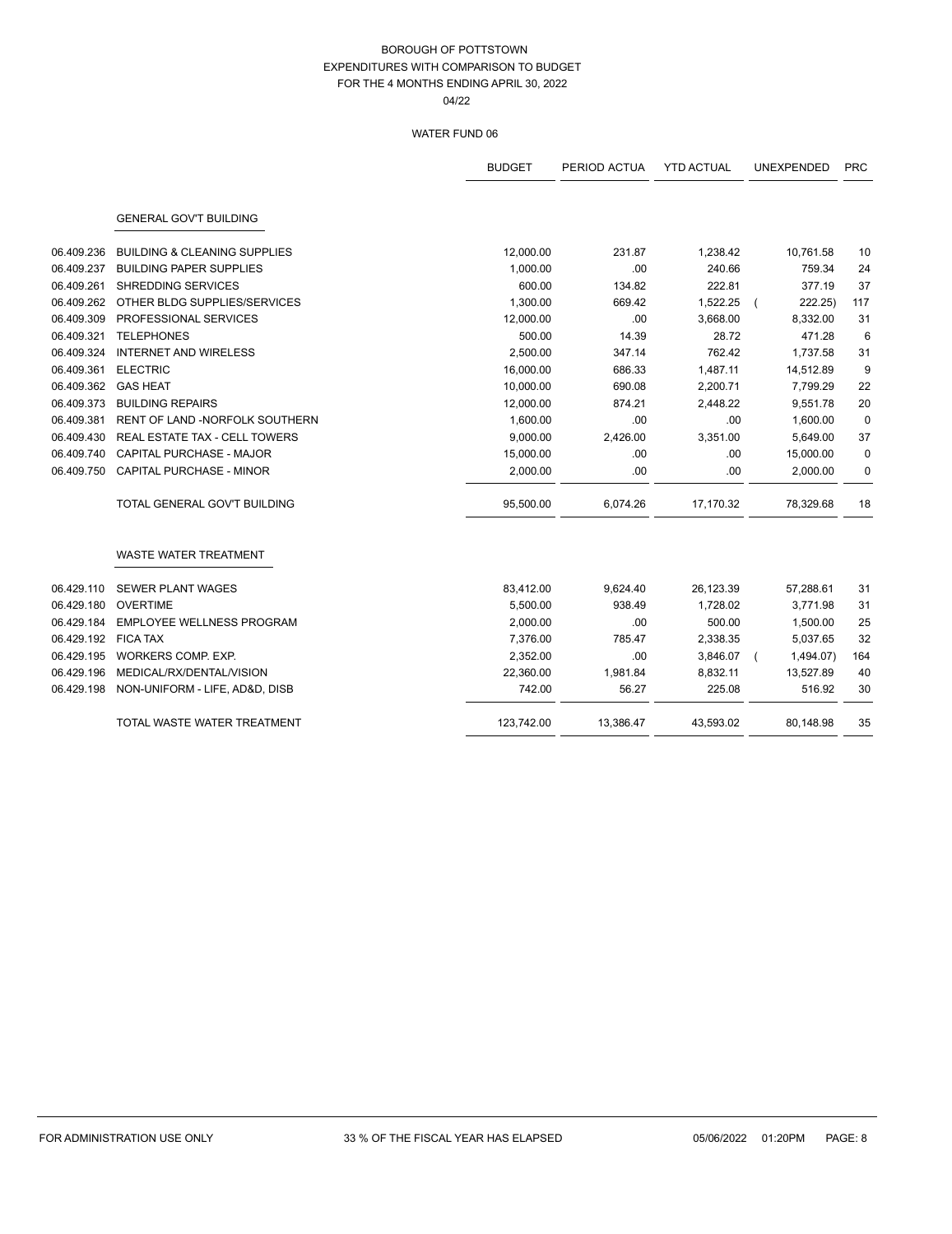04/22

|                     |                                         | <b>BUDGET</b> | PERIOD ACTUA | <b>YTD ACTUAL</b>     |                | <b>UNEXPENDED</b> | <b>PRC</b>     |
|---------------------|-----------------------------------------|---------------|--------------|-----------------------|----------------|-------------------|----------------|
|                     | <b>PUBLIC WORKS</b>                     |               |              |                       |                |                   |                |
| 06.430.110          | <b>PUBLIC WORKS WAGES</b>               | 230,865.00    | 16,618.56    | 40,839.54             |                | 190,025.46        | 18             |
| 06.430.112          | PUBLIC WORKS WAGES - PT                 | .00           | 3,832.50     | 10,402.50             |                | 10,402.50)        | $\mathbf 0$    |
| 06.430.180          | <b>OVERTIME</b>                         | 1,000.00      | 15.85        | 322.99                |                | 677.01            | 32             |
| 06.430.192          | <b>FICA TAX</b>                         | 18,696.00     | 1,525.41     | 4,248.24              |                | 14,447.76         | 23             |
| 06.430.195          | WORKERS COMP. EXP.                      | 9,212.00      | .00          | 14,956.94             | $\left($       | 5,744.94)         | 162            |
| 06.430.196          | MEDICAL/RX/DENTAL/VISION                | 57,571.00     | 3,419.88     | 16,069.74             |                | 41,501.26         | 28             |
| 06.430.198          | NON-UNIFORM - LIFE, AD&D, DISB          | 1,328.00      | 97.81        | 370.46                |                | 957.54            | 28             |
| 06.430.210          | <b>OFFICE SUPPLIES</b>                  | 600.00        | 163.90       | 346.08                |                | 253.92            | 58             |
| 06.430.211          | COPIER USAGE SHARED COSTS               | .00           | 50.36        | 215.81                |                | 215.81)           | $\mathbf 0$    |
| 06.430.231          | <b>VEHICLE FUEL - GASOLINE</b>          | 4,800.00      | 576.57       | 1,664.69              |                | 3,135.31          | 35             |
| 06.430.238          | CLOTHING/UNIFORMS                       | 900.00        | 78.44        | 106.44                |                | 793.56            | 12             |
| 06.430.241          | <b>GENERAL GOVERNMENTAL SUPPLIES</b>    | 3,500.00      | 97.16        | 358.33                |                | 3,141.67          | 10             |
| 06.430.251          | <b>VEHICLE PARTS &amp; REPAIRS</b>      | 6,000.00      | 2,340.46     | 3,016.66              |                | 2,983.34          | 50             |
| 06.430.309          | PROFESSIONAL CLEANING - GARAGE          | 4,566.80      | .00          | 2,548.00              |                | 2,018.80          | 56             |
| 06.430.321          | <b>TELEPHONES</b>                       | 2,800.00      | 128.18       | 213.95                |                | 2,586.05          | 8              |
| 06.430.324          | <b>INTERNET AND WIRELESS</b>            | 1,300.00      | 70.69        | 153.20                |                | 1,146.80          | 12             |
| 06.430.325          | <b>POSTAGE</b>                          | 300.00        | 3.56         | 25.95                 |                | 274.05            | 9              |
| 06.430.327          | PORTABLE RADIO EQUIP. MAINT.            | 4,000.00      | .00          | .00                   |                | 4,000.00          | $\mathbf 0$    |
|                     | 06.430.341 ADVERTISING                  | 1,500.00      | .00          | 269.97                |                | 1,230.03          | 18             |
| 06.430.353          | <b>SURETY BOND</b>                      | 100.00        | .00          | .00                   |                | 100.00            | $\mathbf 0$    |
| 06.430.361          | <b>ELECTRIC</b>                         | 2,500.00      | 161.99       | 504.41                |                | 1,995.59          | 20             |
| 06.430.362          | GAS                                     | 4,000.00      | 395.12       | 1,463.42              |                | 2,536.58          | 37             |
| 06.430.371          | PROPERTY MAINTENANCE                    | .00           | .00          | $141.12$ (            |                | 141.12)           | 0              |
| 06.430.373          | <b>BUILDING REPAIRS</b>                 | 2,700.00      | 55.99        | 253.46                |                | 2,446.54          | 9              |
| 06.430.374          | REPAIRS - MACH. & EQUIPMENT             | 500.00        | .00          | .00                   |                | 500.00            | $\mathbf 0$    |
| 06.430.420          | DUES, LICEN, SUBS, MEMBERSHIPS          | 350.00        | .00          | 12.60                 |                | 337.40            | $\overline{4}$ |
| 06.430.425          | MEETING, SEMINAR, CONFERENCES           | 100.00        | .00          | 290.00                |                | 190.00)           | 290            |
| 06.430.461          | DEPART. TRAINING EXP                    | 100.00        | .00          | 175.00                |                | 75.00)            | 175            |
| 06.430.740          | CAPITAL PURCHASE - MAJOR                | 11,200.00     | .00          | .00                   |                | 11,200.00         | 0              |
|                     | <b>TOTAL PUBLIC WORKS</b>               | 370,488.80    | 29,632.43    | 98,969.50             |                | 271,519.30        | 27             |
|                     | WATER/SEWER UTLTY MAINTENANCE           |               |              |                       |                |                   |                |
|                     | 06.447.110 WTR/SWR UTILITY MAINT. WAGES | 140,034.00    | 15.965.68    | 43,328.34             |                | 96,705.66         | 31             |
|                     | 06.447.180 OVERTIME                     | 10,000.00     | 1,842.78     | 6,194.44              |                | 3,805.56          | 62             |
|                     | 06.447.184 EMPLOYEE WELLNESS PROGRAM    | .00           | .00          | 400.00                | $\overline{ }$ | 400.00)           | 0              |
| 06.447.192 FICA TAX |                                         | 13,264.00     | 1,387.18     | 4,115.28              |                | 9,148.72          | 31             |
| 06.447.194          | UNEMPLOYMENT COMP. EXP.                 | .00           | 10.31        | 20.62                 |                | 20.62)            | $\mathbf 0$    |
| 06.447.195          | WORKERS COMP. EXP.                      | 8,232.00      | .00          | 13,503.97             | $\overline{ }$ | 5,271.97)         | 164            |
| 06.447.196          | MEDICAL/RX/DENTAL/VISION                | 63,981.00     | 4,967.49     | 22,079.00             |                | 41,902.00         | 35             |
| 06.447.197          | MGMT RETIREE HLTH & MEDICARE            | 1,500.00      | .00          | 716.74)<br>$\sqrt{2}$ |                | 2,216.74          | (48)           |
| 06.447.198          | NON-UNIFORM - LIFE, AD&D, DISB          | 1,037.00      | 46.27        | 185.06                |                | 851.94            | 18             |
|                     | TOTAL WATER/SEWER UTLTY MAINTENANCE     | 238,048.00    | 24,219.71    | 89,109.97             |                | 148,938.03        | 37             |
|                     |                                         |               |              |                       |                |                   |                |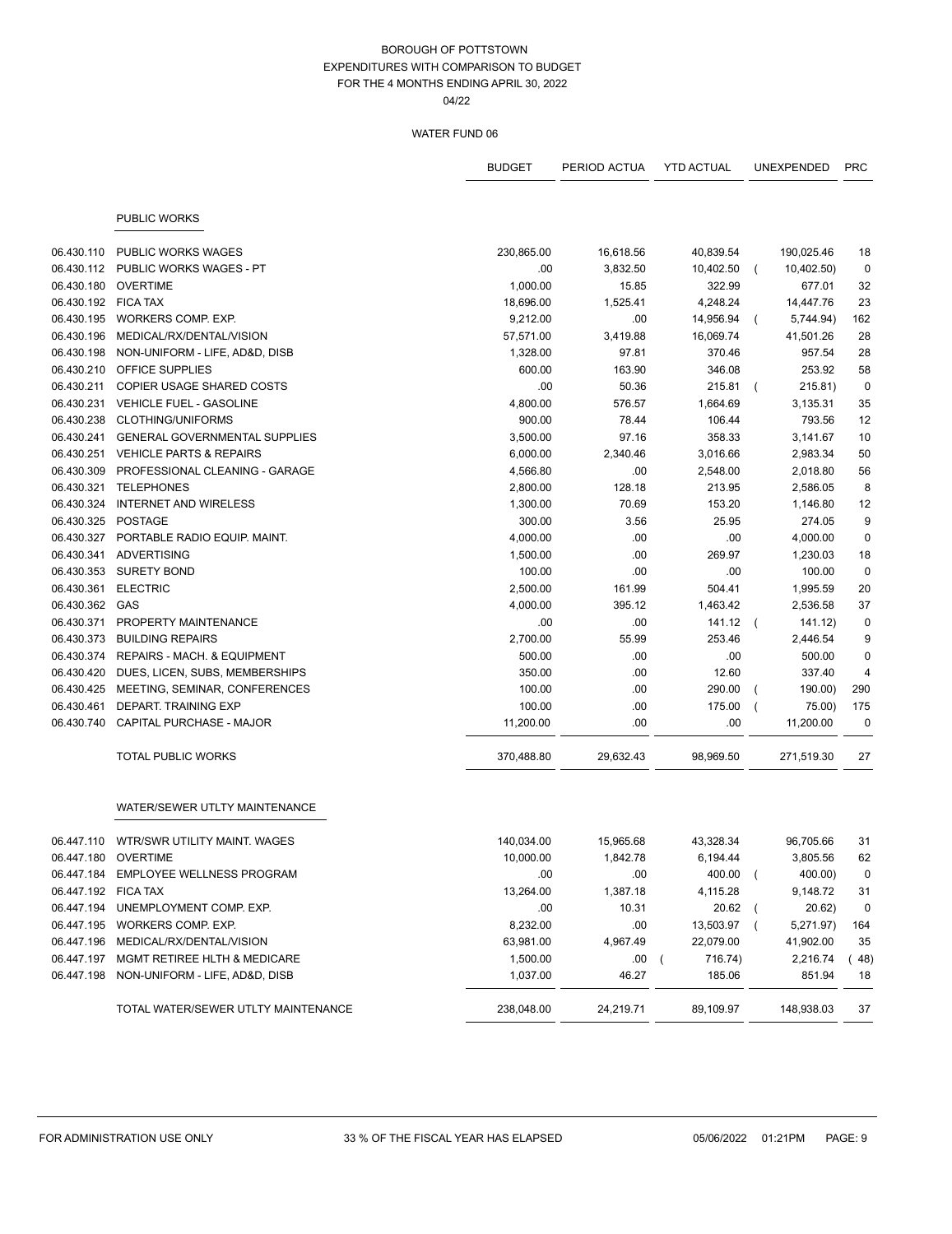04/22

|            |                                           | <b>BUDGET</b> | PERIOD ACTUA | <b>YTD ACTUAL</b> | <b>UNEXPENDED</b>           | <b>PRC</b>     |
|------------|-------------------------------------------|---------------|--------------|-------------------|-----------------------------|----------------|
|            | <b>WATER PURIFICATION</b>                 |               |              |                   |                             |                |
|            |                                           |               |              |                   |                             |                |
| 06.448.110 | <b>WATER PLANT WAGES</b>                  | 465,583.00    | 43,262.69    | 114,406.86        | 351,176.14                  | 25             |
| 06.448.180 | <b>OVERTIME</b>                           | 40,000.00     | 5,888.08     | 14,490.74         | 25,509.26                   | 36             |
| 06.448.184 | <b>EMPLOYEE WELLNESS PROGRAM</b>          | 1,500.00      | .00          | 1,000.00          | 500.00                      | 67             |
| 06.448.187 | SHIFT DIFFERENTIAL                        | 6,560.00      | 258.00       | 985.59            | 5,574.41                    | 15             |
| 06.448.192 | <b>FICA TAX</b>                           | 39,295.00     | 3,632.17     | 10,601.95         | 28,693.05                   | 27             |
| 06.448.195 | WORKERS COMP. EXP.                        | 18,808.00     | .00          | 30,626.11         | 11,818.11)<br>$\left($      | 163            |
| 06.448.196 | MEDICAL/RX/DENTAL/VISION                  | 121,150.00    | 11,570.88    | 41,531.44         | 79,618.56                   | 34             |
| 06.448.198 | NON-UNIFORM - LIFE, AD&D, DISB            | 2,594.00      | 130.41       | 521.60            | 2,072.40                    | 20             |
| 06.448.210 | OFFICE SUPPLIES                           | 6,000.00      | .00          | 1,557.74          | 4,442.26                    | 26             |
| 06.448.222 | <b>CHEMICALS</b>                          | 300,000.00    | 30,660.73    | 80,622.84         | 219,377.16                  | 27             |
| 06.448.225 | <b>LABORATORY SUPPLIES</b>                | 45,000.00     | 3,125.82     | 7,136.17          | 37,863.83                   | 16             |
| 06.448.231 | <b>VEHICLE FUEL - GASOLINE</b>            | 1,500.00      | 45.08        | 101.06            | 1,398.94                    | $\overline{7}$ |
| 06.448.232 | OFF ROAD FUEL-DIESEL/PROPANE              | 8,000.00      | .00          | .00               | 8,000.00                    | $\mathbf 0$    |
| 06.448.236 | <b>BUILDING &amp; CLEANING SUPPLIES</b>   | 10,000.00     | 86.71        | 1,886.29          | 8,113.71                    | 19             |
| 06.448.238 | CLOTHING/UNIFORMS                         | 6,500.00      | 113.25       | 113.25            | 6,386.75                    | $\overline{2}$ |
| 06.448.241 | <b>GENERAL GOVERNMENTAL SUPPLIES</b>      | 8,000.00      | .00          | 2,208.55          | 5,791.45                    | 28             |
| 06.448.251 | <b>VEHICLE PARTS &amp; REPAIRS</b>        | 3,000.00      | 13.98        | 30.76             | 2,969.24                    | $\overline{1}$ |
| 06.448.260 | SMALL TOOLS/ MINOR EQUIPMENT              | 5,000.00      | 2,091.13     | 2,117.68          | 2,882.32                    | 42             |
| 06.448.265 | <b>COMPUTER MAINTENANCE</b>               | 4,000.00      | 675.00       | 675.00            | 3,325.00                    | 17             |
| 06.448.266 | PLANT SCADA COMPUTER EQUIP.               | 10,000.00     | 1,485.00     | 2,727.25          | 7,272.75                    | 27             |
| 06.448.268 | EQUIPMENT CALIBRATION EXPENSES            | 45,000.00     | .00          | 50,213.00         | 5,213.00)<br>$\overline{ }$ | 112            |
| 06.448.321 | <b>TELEPHONES</b>                         | 4,000.00      | 238.13       | 476.15            | 3,523.85                    | 12             |
| 06.448.324 | <b>INTERNET AND WIRELESS</b>              | 3,000.00      | 384.85       | 769.70            | 2,230.30                    | 26             |
| 06.448.325 | POSTAGE                                   | 750.00        | .00          | 77.92             | 672.08                      | 10             |
| 06.448.341 | ADVERTISING                               | 500.00        | .00          | .00               | 500.00                      | $\mathbf 0$    |
| 06.448.343 | CONSUMER CONFIDENCE REPORT                | 1,000.00      | .00          | .00               | 1,000.00                    | $\mathbf 0$    |
| 06.448.361 | <b>ELECTRIC</b>                           | 135,000.00    | 23,475.57    | 49,413.38         | 85,586.62                   | 37             |
| 06.448.362 | <b>GAS - PROPANE</b>                      | 8,000.00      | 2,443.29     | 7,049.64          | 950.36                      | 88             |
| 06.448.364 | <b>SEWER</b>                              | 1,300.00      | 369.35       | 369.35            | 930.65                      | 28             |
| 06.448.371 | PROPERTY MAINTENANCE                      | 25,000.00     | 4,200.00     | 4,200.00          | 20,800.00                   | 17             |
| 06.448.372 | MAINTENANCE - LAGOON SLUDGE               | 120,000.00    | .00          | .00               | 120,000.00                  | 0              |
| 06.448.373 | <b>BUILDING REPAIRS</b>                   | 25,000.00     | 2,835.45     | 4,090.05          | 20,909.95                   | 16             |
| 06.448.374 | REPAIRS - MACH. & EQUIPMENT               | 115,000.00    | 1,189.60     | 5,352.52          | 109,647.48                  | 5              |
| 06.448.375 | <b>REPAIRS - HIGH SERVICE PUMPS</b>       | 10,000.00     | .00          | .00               | 10,000.00                   | $\mathbf 0$    |
| 06.448.376 | REPAIRS - LOW DUTY PUMP HOUSE             | 20,000.00     | .00          | 10,832.50         | 9,167.50                    | 54             |
|            | 06.448.377 REPAIRS - FILTERS              | 25,000.00     | 3,022.19     | 3,909.47          | 21,090.53                   | 16             |
|            | 06.448.378 REPAIRS - CHEMICAL FEED SYSTEM | 20,000.00     |              |                   | 20,000.00                   | 0              |
|            | 06.448.379 REPAIRS - INSTRUMENTATION      | 35,000.00     | .00<br>.00   | .00<br>1,149.32   | 33,850.68                   | 3              |
| 06.448.420 | DUES, LICEN, SUBS, MEMBERSHIPS            | 50,000.00     | 2,591.98     | 36,684.12         |                             |                |
|            |                                           |               |              |                   | 13,315.88                   | 73             |
| 06.448.425 | MEETING, SEMINAR, CONFERENCES             | 2,000.00      | .00          | .00               | 2,000.00                    | $\pmb{0}$      |
| 06.448.460 | <b>CONTINUING EDUCATION</b>               | 1,500.00      | .00          | .00               | 1,500.00                    | 0              |
| 06.448.461 | DEPART. TRAINING EXP                      | 6,500.00      | .00          | 110.35            | 6,389.65                    | 2              |
|            | <b>TOTAL WATER PURIFICATION</b>           | 1,756,040.00  | 143,789.34   | 488,038.35        | 1,268,001.65                | 28             |
|            |                                           |               |              |                   |                             |                |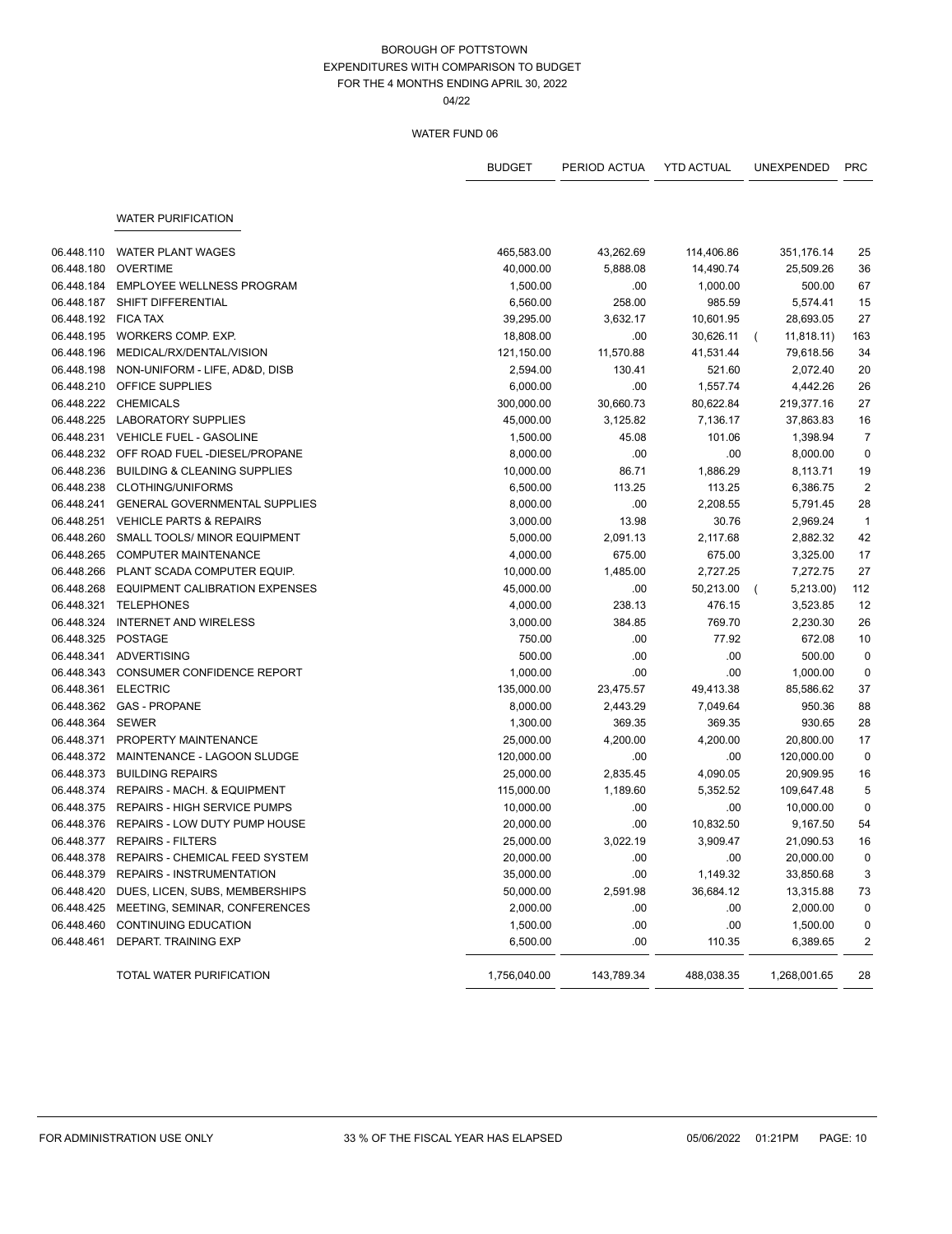04/22

|            |                                         | <b>BUDGET</b> | PERIOD ACTUA | <b>YTD ACTUAL</b> | <b>UNEXPENDED</b>         | <b>PRC</b>  |
|------------|-----------------------------------------|---------------|--------------|-------------------|---------------------------|-------------|
|            |                                         |               |              |                   |                           |             |
|            | <b>WATER DISTRIBUTION</b>               |               |              |                   |                           |             |
| 06.449.110 | PW - WATER DISTRIBUTION WAGES           | 338,013.00    | 27,081.60    | 73,635.21         | 264,377.79                | 22          |
| 06.449.180 | <b>OVERTIME</b>                         | 20,000.00     | 2,266.23     | 10,098.92         | 9,901.08                  | 50          |
| 06.449.184 | <b>EMPLOYEE WELLNESS PROGRAM</b>        | 1,000.00      | .00          | 300.00            | 700.00                    | 30          |
| 06.449.192 | <b>FICA TAX</b>                         | 27,273.00     | 2,177.25     | 6,866.96          | 20,406.04                 | 25          |
| 06.449.195 | WORKERS COMP. EXP.                      | 14,106.00     | .00          | 22,791.52         | 8,685.52)<br>$\left($     | 162         |
| 06.449.196 | MEDICAL/RX/DENTAL/VISION                | 97,981.00     | 8,370.72     | 37,470.54         | 60,510.46                 | 38          |
| 06.449.198 | NON-UNIFORM - LIFE, AD&D, DISB          | 1,630.00      | 130.41       | 521.60            | 1,108.40                  | 32          |
| 06.449.231 | <b>VEHICLE FUEL - GASOLINE</b>          | 15,000.00     | 1,928.13     | 5,094.56          | 9,905.44                  | 34          |
| 06.449.236 | <b>BUILDING &amp; CLEANING SUPPLIES</b> | 2,700.00      | .00          | .00               | 2,700.00                  | $\mathbf 0$ |
| 06.449.238 | CLOTHING/UNIFORMS                       | 3,000.00      | 658.86       | 808.83            | 2,191.17                  | 27          |
| 06.449.241 | <b>GENERAL GOVERNMENTAL SUPPLIES</b>    | 2,500.00      | .00          | 97.36             | 2,402.64                  | 4           |
| 06.449.251 | <b>VEHICLE PARTS &amp; REPAIRS</b>      | 10,000.00     | 2,895.25     | 5,173.03          | 4,826.97                  | 52          |
| 06.449.260 | SMALL TOOLS/MINOR EQUIPMENT             | 5,000.00      | 397.41       | 1,426.87          | 3,573.13                  | 29          |
| 06.449.321 | <b>TELEPHONES</b>                       | 1,700.00      | 122.22       | 244.44            | 1,455.56                  | 14          |
| 06.449.324 | <b>INTERNET AND WIRELESS</b>            | 2,300.00      | 229.50       | 459.00            | 1,841.00                  | 20          |
| 06.449.325 | <b>POSTAGE</b>                          | 100.00        | 5.83         | 5.83              | 94.17                     | 6           |
| 06.449.361 | ELECTRIC - BULK WATER STA               | .00           | 54.44        | 171.04            | 171.04)<br>$\overline{ }$ | $\mathbf 0$ |
| 06.449.363 | ELECTRIC - PUMP STATIONS                | 35,000.00     | 3,574.20     | 11,237.41         | 23,762.59                 | 32          |
| 06.449.368 | ELECTRIC - WATER TANKS & METERS         | 23,000.00     | 3,575.08     | 8,994.85          | 14,005.15                 | 39          |
| 06.449.371 | PROPERTY MAINTENANCE                    | 15,000.00     | .00          | .00               | 15,000.00                 | $\mathbf 0$ |
| 06.449.374 | REPAIRS - MACH. & EQUIPMENT             | 3,500.00      | .00          | .00               | 3,500.00                  | $\mathbf 0$ |
| 06.449.375 | MAINTENANCE OF MAINS                    | 157,622.00    | 36,777.24    | 37,308.05         | 120,313.95                | 24          |
| 06.449.376 | MAINTENANCE OF METERS                   | 3,000.00      | 6,746.98     | 6,746.98          | 3,746.98)<br>$\left($     | 225         |
| 06.449.377 | MAINTENANCE OF HYDRANTS                 | 23,000.00     | 7,505.71     | 8,224.71          | 14,775.29                 | 36          |
| 06.449.378 | MAINTENANCE OF PU STATIONS              | 35,000.00     | .00          | .00               | 35,000.00                 | $\mathbf 0$ |
| 06.449.379 | ROAD REPAIRS- MAIN BREAKS               | 100,000.00    | .00          | .00.              | 100,000.00                | $\mathbf 0$ |
| 06.449.420 | DUES, LICEN, SUBS, MEMBERSHIPS          | 600.00        | .00          | .00               | 600.00                    | $\pmb{0}$   |
| 06.449.460 | <b>CONTINUING EDUCATION</b>             | 100.00        | .00          | .00               | 100.00                    | $\pmb{0}$   |
| 06.449.461 | DEPART. TRAINING EXP                    | 100.00        | .00          | 73.56             | 26.44                     | 74          |
| 06.449.740 | CAPITAL PURCHASE - MAJOR                | 20,000.00     | .00          | .00               | 20,000.00                 | $\mathbf 0$ |
| 06.449.750 | CAPITAL PURCHASE - MINOR                | 5,000.00      | .00          | .00               | 5,000.00                  | $\mathbf 0$ |
|            | TOTAL WATER DISTRIBUTION                | 963,225.00    | 104,497.06   | 237,751.27        | 725,473.73                | 25          |
|            | <b>DEBT SERVICE</b>                     |               |              |                   |                           |             |
| 06.471.100 | <b>BOND ADMINISTRATIVE FEES</b>         | 7,000.00      | .00          | .00.              | 7,000.00                  | $\pmb{0}$   |
| 06.471.354 | 2019 WATER BONDS                        | 1,792,525.00  | 152,845.84   | 764,229.20        | 1,028,295.80              | 43          |
| 06.471.356 | 2020 GTD WATER REV BONDS                | 14,200.00     | 1,256.39     | 6,281.95          | 7,918.05                  | 44          |
|            | <b>TOTAL DEBT SERVICE</b>               | 1,813,725.00  | 154,102.23   | 770,511.15        | 1,043,213.85              | 42          |
|            | AMORT/DEPREC                            |               |              |                   |                           |             |
| 06.473.811 | DEPRECIATION EXPENSE                    | 370,000.00    | 30,833.00    | 123,332.00        | 246,668.00                | 33          |
|            | TOTAL AMORT/DEPREC                      | 370,000.00    | 30,833.00    | 123,332.00        | 246,668.00                | 33          |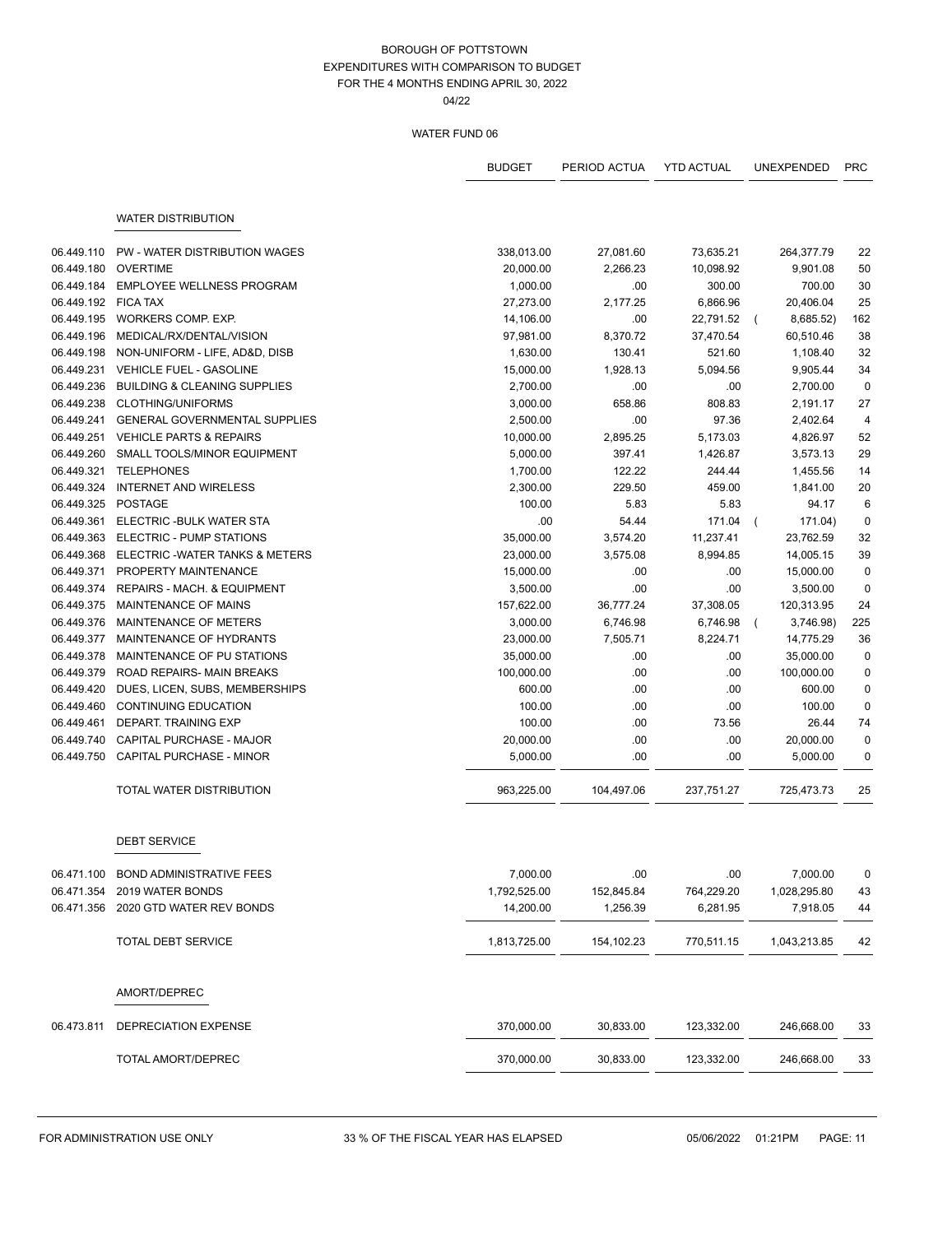|            |                                           | <b>BUDGET</b> | PERIOD ACTUA | <b>YTD ACTUAL</b> | <b>UNEXPENDED</b>   | <b>PRC</b>  |
|------------|-------------------------------------------|---------------|--------------|-------------------|---------------------|-------------|
|            |                                           |               |              |                   |                     |             |
|            | <b>MISCELLANEOUS</b>                      |               |              |                   |                     |             |
| 06.480.100 | MISCELLANEOUS EXPENSE                     | 1,000.00      | .00          | .00               | 1,000.00            | 0           |
| 06.480.170 | PORTNOFF FILING FEES - OWNERS             | 5,000.00      | 1,736.30     | 1,736.30          | 3,263.70            | 35          |
| 06.480.400 | <b>BAD DEBT EXPENSE</b>                   | 5,000.00      | .00          | 441.09            | 4,558.91            | 9           |
|            | <b>TOTAL MISCELLANEOUS</b>                | 11,000.00     | 1,736.30     | 2,177.39          | 8,822.61            | 20          |
|            | PENSION PAID BENEFITS                     |               |              |                   |                     |             |
|            |                                           |               |              |                   |                     |             |
| 06.483.196 | NON-UNIF. 401A SAVINGS PLAN               | 4,000.00      | 590.28       | 1,636.35          | 2,363.65            | 41          |
| 06.483.198 | NON-UNIFORMED PENSION MMO                 | 336,461.00    | 28,038.00    | 112,152.00        | 224,309.00          | 33          |
|            | TOTAL PENSION PAID BENEFITS               | 340,461.00    | 28,628.28    | 113,788.35        | 226,672.65          | 33          |
|            | <b>INSURANCES</b>                         |               |              |                   |                     |             |
| 06.486.001 | INSUR. CLAIM EXP & DEDUCTIBLES            | .00           | .00          | 167.00            | 167.00)<br>$\left($ | 0           |
| 06.486.100 | <b>INSURANCE - LIABILITY</b>              | 24,000.00     | .00          | 10,685.40         | 13,314.60           | 45          |
| 06.486.200 | INSURANCE - PROPERTY                      | 26,000.00     | .00          | 11,063.10         | 14,936.90           | 43          |
| 06.486.300 | <b>INSURANCE - VEHICLES</b>               | 22,000.00     | .00.         | 9,461.52          | 12,538.48           | 43          |
| 06.486.600 | INSURANCE - ERRORS & OMISSIONS            | 12,000.00     | .00.         | 5,715.60          | 6,284.40            | 48          |
| 06.486.800 | <b>INSURANCE - FLOOD</b>                  | 9,200.00      | .00.         | 9,797.00          | 597.00)             | 106         |
|            | <b>TOTAL INSURANCES</b>                   | 93,200.00     | .00.         | 46,889.62         | 46,310.38           | 50          |
|            | <b>HEALTH &amp; OTHER BENEFITS</b>        |               |              |                   |                     |             |
| 06.487.194 | UNEMPLOYMENT COMPENSATION                 | 2,500.00      | 14.99        | 29.98             | 2,470.02            | $\mathbf 1$ |
| 06.487.196 | <b>HEALTH PKG -COBRA RETIREES</b>         | 4,000.00      | 36.00        | 1,631.80          | 2,368.20            | 41          |
| 06.487.197 | MGMT RETIREE HLTH & MEDICARE              | 1,000.00      | .00.         | .00               | 1,000.00            | 0           |
|            | TOTAL HEALTH & OTHER BENEFITS             | 7,500.00      | 50.99        | 1,661.78          | 5,838.22            | 22          |
|            | OTHER UNCLASSIFIED EXPENSES               |               |              |                   |                     |             |
|            | 06.489.312 PROF. SRVCS-BORO MGMT OPERAT.  | 460,000.00    | 38,333.00    | 153,332.00        | 306,668.00          | 33          |
|            | 06.489.313 1/2 ANNUAL CONTRIB BORO GARAGE | 100,000.00    | 8,333.00     | 33,332.00         | 66,668.00           | 33          |
|            | TOTAL OTHER UNCLASSIFIED EXPENSES         | 560,000.00    | 46.666.00    | 186,664.00        | 373,336.00          | 33          |
|            | INTERFUND OPERT TRANSFERS                 |               |              |                   |                     |             |
| 06.492.016 | TRSFR TO WATER CAPITAL FUND 16            | 668,775.00    | .00.         | .00.              | 668,775.00          | 0           |
|            | TOTAL INTERFUND OPERT TRANSFERS           | 668,775.00    | .00          | .00               | 668,775.00          | 0           |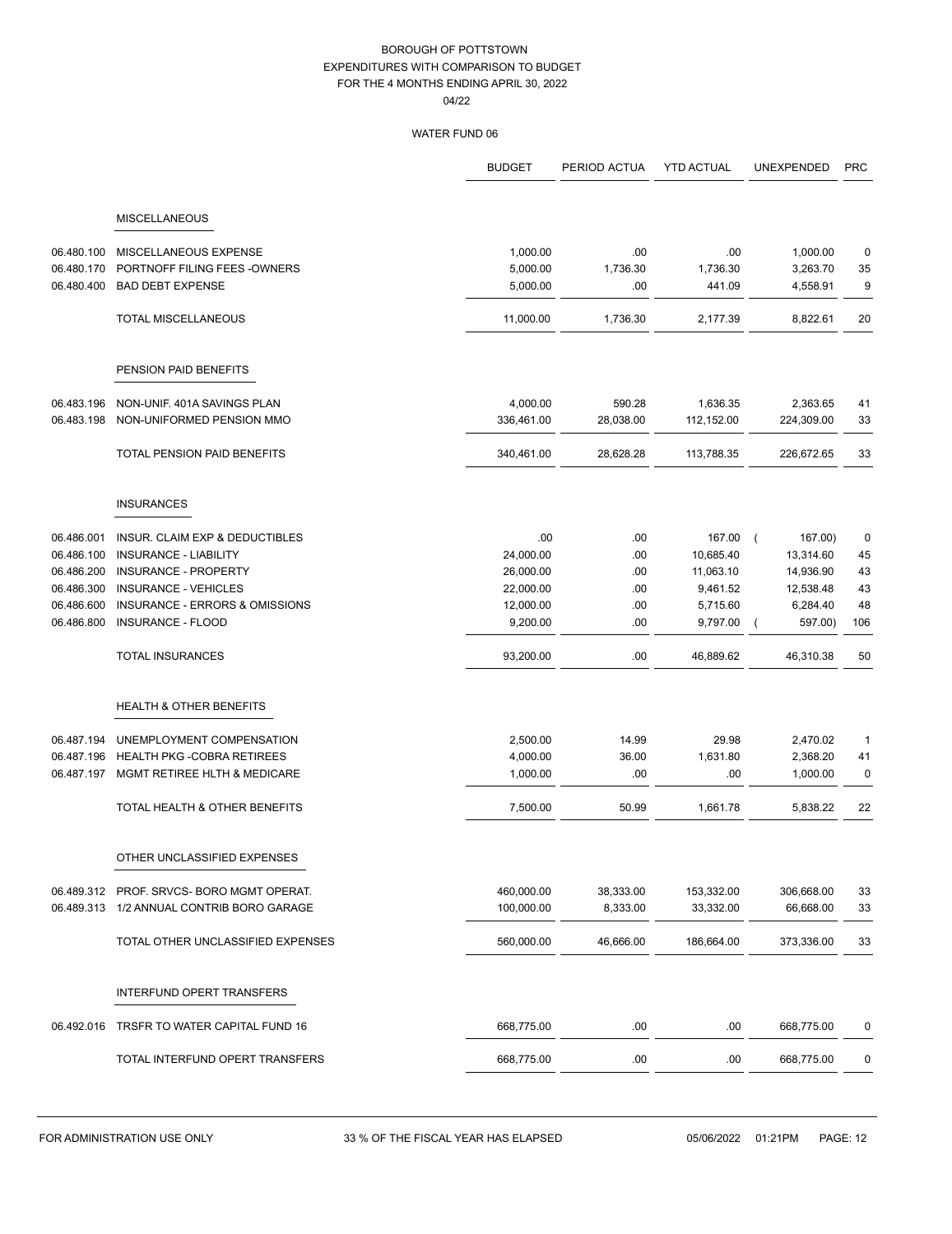|            |                                | <b>BUDGET</b> | PERIOD ACTUA | <b>YTD ACTUAL</b> | UNEXPENDED   | <b>PRC</b>  |
|------------|--------------------------------|---------------|--------------|-------------------|--------------|-------------|
|            | <b>REFUNDS</b>                 |               |              |                   |              |             |
| 06.495.100 | <b>REFUNDS OF REVENUES</b>     | .00           | 20.00        | 60.00             | 60.00)       | 0           |
|            | <b>TOTAL REFUNDS</b>           | .00           | 20.00        | 60.00             | 60.00)       | 0           |
|            | <b>TOTAL FUND EXPENDITURES</b> | 8,156,750.00  | 657,649.30   | 2,451,617.91      | 5,705,132.09 | 30          |
|            | NET REVENUE OVER EXPENDITURES  | .00           | 130,621.77)  | 142,315.69        | 142,315.69)  | $\mathbf 0$ |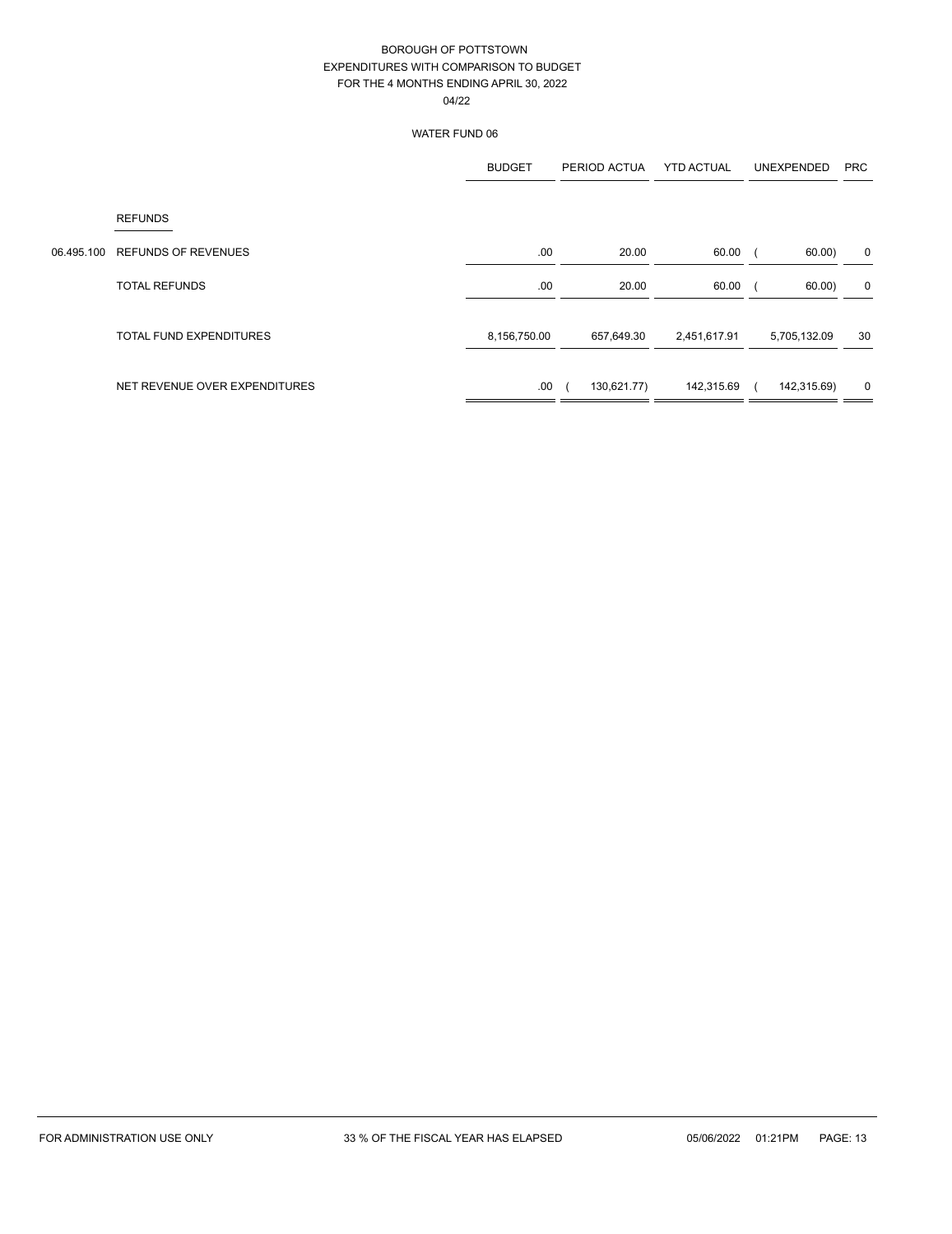### BOROUGH OF POTTSTOWN BALANCE SHEET APRIL 30, 2022 04/22

### SEWER OPERATING FUND 08

#### ASSETS

|           | 08.100000 CASH - VIST BANK #7269         |              | 5,975,298.16            |              |
|-----------|------------------------------------------|--------------|-------------------------|--------------|
|           | 08.145000 ACCTS RECEIVABLE (NOT UTILITY) |              | 386,704.19              |              |
|           | 08.145100 UTILITY SEWER RECEIVABLES      |              | 1,762,166.23            |              |
|           | 08.145510 ALLOW - UNCOLL ACCTS RECEIV.   |              | 242,129.44)<br>$\left($ |              |
|           | 08.145706 UPPER POTTSG SEWER RECEIVABLES |              | 226,789.26              |              |
|           | 08.145707 WEST POTTSGR SEWER RECEIVABLES |              | 38,528.67               |              |
|           | 08.155000 PREPAID ITEMS                  |              | 3,094.18                |              |
|           | 08.158000 DEFRRD OUTFLOW RESRCS- PENSION |              | 69,983.00               |              |
|           | 08.158200 DEFRRD OUTFLOW RESRCS - OPEB   |              | 20,543.00               |              |
|           | 08.162500 SEWER PLANT - ACCUM DEPRECIAT. |              | (5,762,701.92)          |              |
|           | 08.164000 SEWER PLANT - MACH. & EQUIP.   |              | 6,469,495.11            |              |
|           | <b>TOTAL ASSETS</b>                      |              |                         | 8,947,770.44 |
|           |                                          |              |                         |              |
|           | <b>LIABILITIES AND EQUITY</b>            |              |                         |              |
|           | <b>LIABILITIES</b>                       |              |                         |              |
|           | 08.200210 ACCT PAY -ACCRUALS NEW YEAR    |              | 59,681.00               |              |
|           | 08.235200 DUE TO UPPER POTTSGROVE        |              | 324,350.12              |              |
|           | 08.235300 DUE TO WEST POTTSGROVE         |              | 75,922.29               |              |
|           | 08.235400 DUE TO LOWER POTTSGROVE        |              | 509.56                  |              |
|           | 08.246000 COMPENSATED BALANCES           |              | 79,961.22               |              |
|           | 08.257000 NET PENSION LIAB.-PROPRT.SHARE |              | 260,919.00              |              |
|           | 08.257200 NET OPEB LIAB.-PROPRT.SHARE    |              | 159,062.00              |              |
|           | 08.258000 DEFRRD INFLOWS RESRCS-PENSION  |              | 415,813.00              |              |
|           | 08.258200 DEFRRD INFLOWS RESRCS - OPEB   |              | 49,260.00               |              |
|           |                                          |              |                         |              |
|           | <b>TOTAL LIABILITIES</b>                 |              |                         | 1,425,478.19 |
|           | <b>FUND EQUITY</b>                       |              |                         |              |
| 08.279990 | UNRESERVED FUND BALANCE                  |              | 6,311,179.24            |              |
|           | UNAPPROPRIATED FUND BALANCE:             |              |                         |              |
|           | REVENUE OVER EXPENDITURES - YTD          | 1,747,698.04 |                         |              |
|           | <b>BALANCE - CURRENT DATE</b>            |              | 1,747,698.04            |              |
|           | <b>TOTAL FUND EQUITY</b>                 |              |                         | 8,058,877.28 |
|           | TOTAL LIABILITIES AND EQUITY             |              |                         | 9,484,355.47 |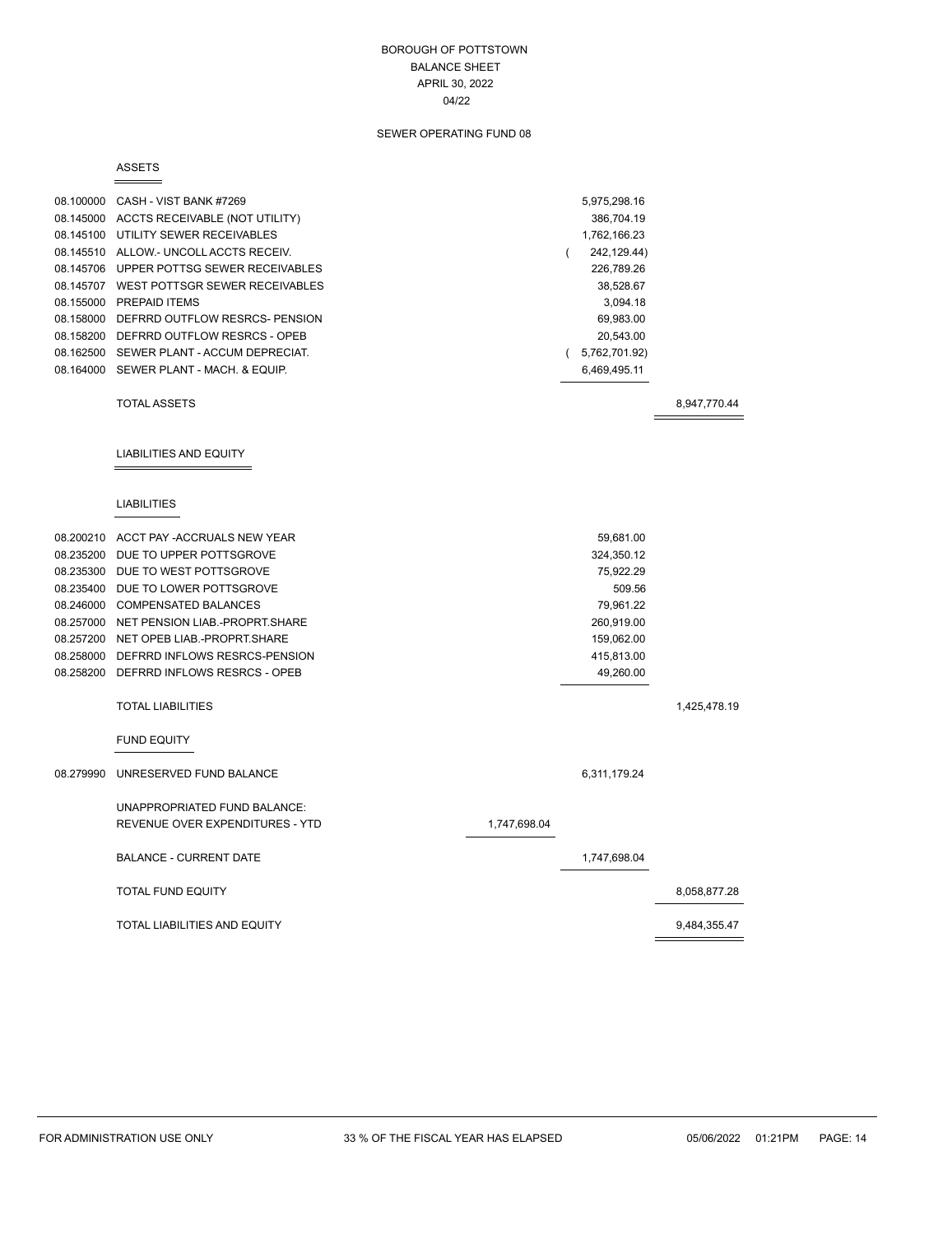|            |                                      | <b>BUDGET</b> | PERIOD ACTUA | <b>YTD ACTUAL</b> | UNEARNED     | <b>PRC</b>  |
|------------|--------------------------------------|---------------|--------------|-------------------|--------------|-------------|
|            |                                      |               |              |                   |              |             |
|            | <b>INTEREST EARNINGS</b>             |               |              |                   |              |             |
| 08.341.100 | <b>INTEREST EARNINGS</b>             | 6,000.00      | .00          | 1,342.98          | 4,657.02     | 22          |
|            | TOTAL INTEREST EARNINGS              | 6,000.00      | .00          | 1,342.98          | 4,657.02     | 22          |
|            | <b>RENTS &amp; ROYALTIES</b>         |               |              |                   |              |             |
| 08.342.100 | P3 CELL TOWER - SEWER PLANT          | 30,000.00     | 2,324.83     | 11,270.18         | 18,729.82    | 38          |
|            | TOTAL RENTS & ROYALTIES              | 30,000.00     | 2,324.83     | 11,270.18         | 18,729.82    | 38          |
|            | <b>COLLECTIONS</b>                   |               |              |                   |              |             |
| 08.364.010 | EDU SEWER USAGE FEES                 | 5,670,000.00  | 542,636.02   | 2,107,755.54      | 3,562,244.46 | 37          |
| 08.364.100 | <b>SEWER TAPPING FEE</b>             | 10,000.00     | .00          | 1,545.00          | 8,455.00     | 15          |
| 08.364.101 | SEWER CONNECT APPL. FEES             | 1,500.00      | .00          | 290.00            | 1,210.00     | 19          |
| 08.364.105 | VIOLATIONS, INSPECTS & PERMITS       | 3,000.00      | 30.00        | 180.00            | 2,820.00     | 6           |
| 08.364.110 | PENALTIES & INTEREST                 | 20,000.00     | 6,953.04     | 22,602.94         | 2,602.94)    | 113         |
| 08.364.120 | <b>BULK SEWER COLLECTIONS</b>        | 2,400,000.00  | 250,380.06   | 821,304.94        | 1,578,695.06 | 34          |
| 08.364.130 | <b>WASTE MGMT LEACHATE</b>           | 85,000.00     | 32,250.78    | 55,960.56         | 29,039.44    | 66          |
| 08.364.140 | MIPP - LAB ANALYTICAL                | 10,000.00     | 665.00       | 3,574.57          | 6,425.43     | 36          |
| 08.364.141 | MIPP - CONCENTRATION SURCHARGE       | 100.00        | .00          | .00               | 100.00       | $\mathbf 0$ |
| 08.364.600 | LOWER POTTSGROVE O & M PAYMENT       | 628,186.00    | 157,046.00   | 314,092.00        | 314,094.00   | 50          |
| 08.364.601 | UPPER POTTSGROVE O & M PAYMENT       | 172,731.00    | 43,183.00    | 86,366.00         | 86,365.00    | 50          |
| 08.364.602 | WEST POTTSGROVE O & M PAYMENT        | 224,765.00    | 56,191.00    | 112,382.00        | 112,383.00   | 50          |
|            | TOTAL COLLECTIONS                    | 9,225,282.00  | 1,089,334.90 | 3,526,053.55      | 5,699,228.45 | 38          |
|            | MISCELLANEOUS INCOME                 |               |              |                   |              |             |
| 08.380.100 | <b>MISCELLANEOUS</b>                 | 100.00        | .00          | 1,341.25          | 1,241.25)    | 1341        |
| 08.380.170 | PORTNOFF FILING FEES - OWNERS        | 7.000.00      | 152.04       | 475.07            | 6,524.93     | 7           |
|            | TOTAL MISCELLANEOUS INCOME           | 7,100.00      | 152.04       | 1,816.32          | 5,283.68     | 26          |
|            | UNCLASSIFIED OPERATING REVENUE       |               |              |                   |              |             |
| 08.389.100 | UTILITY SEWER CERTIFICATIONFEE       | .00.          | 2,140.00     | 8,675.00          | 8,675.00)    | 0           |
| 08.389.500 | REFUND - RE TAXES - CELL TW SWR      | .00           | .00          | 1,889.00          | 1,889.00)    | 0           |
|            | TOTAL UNCLASSIFIED OPERATING REVENUE | .00           | 2,140.00     | 10,564.00         | 10,564.00)   | 0           |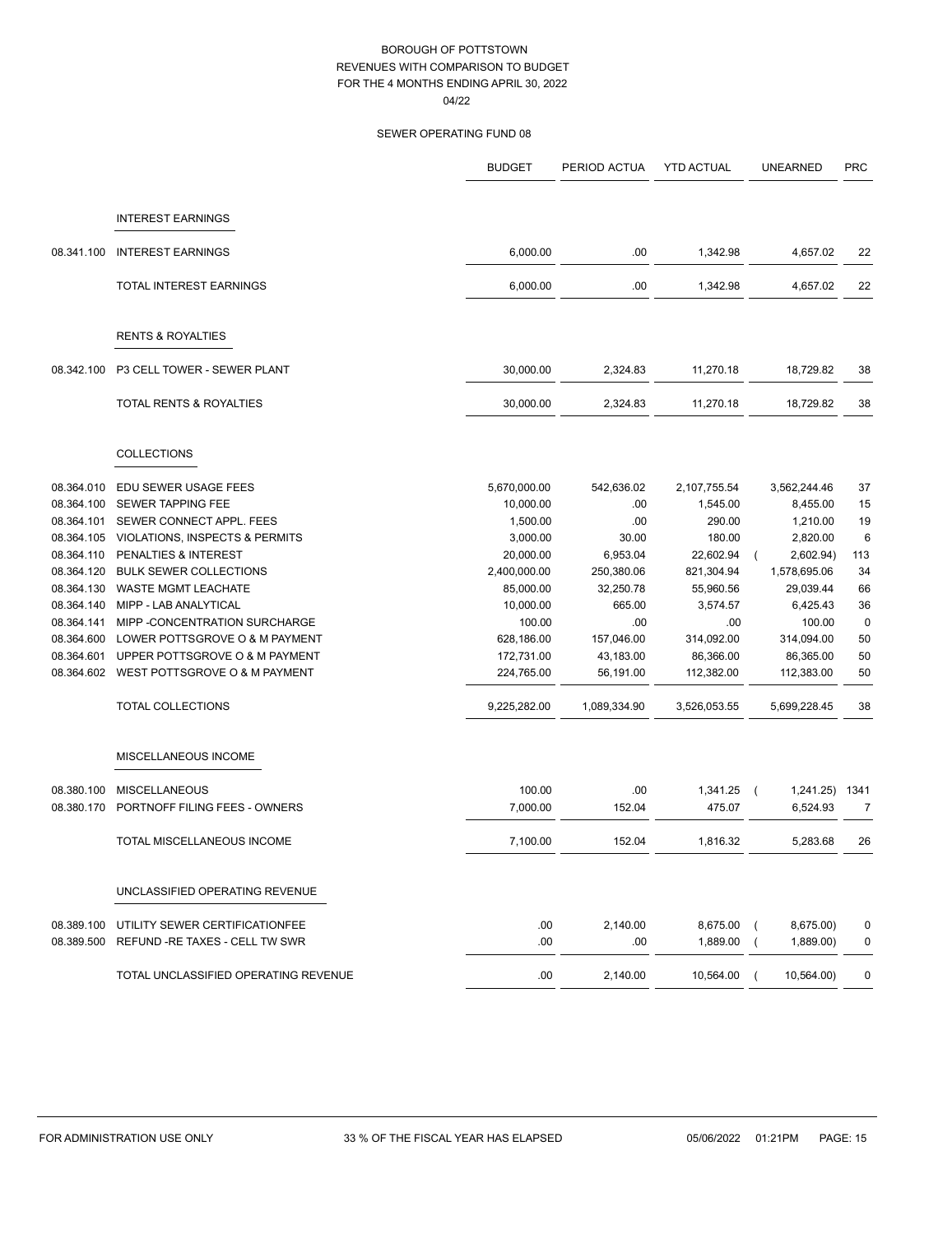|            |                                       | <b>BUDGET</b> | PERIOD ACTUA | <b>YTD ACTUAL</b> | UNEARNED     | <b>PRC</b> |
|------------|---------------------------------------|---------------|--------------|-------------------|--------------|------------|
|            | <b>REFUNDS OF EXPENSES</b>            |               |              |                   |              |            |
| 08.395.100 | <b>REFUND - CURRENT YEAR EXPENSES</b> | .00           | .00          | 25.14             | 25.14)       | 0          |
| 08.395.300 | REFUND - COBRA & HEALTH PREM.         | .00           | .00.         | 2,835.23          | 2,835.23)    | 0          |
|            | TOTAL REFUNDS OF EXPENSES             | .00           | .00.         | 2,860.37          | 2,860.37)    | 0          |
|            | <b>TOTAL FUND REVENUE</b>             | 9,268,382.00  | 1,093,951.77 | 3,553,907.40      | 5,714,474.60 | 38         |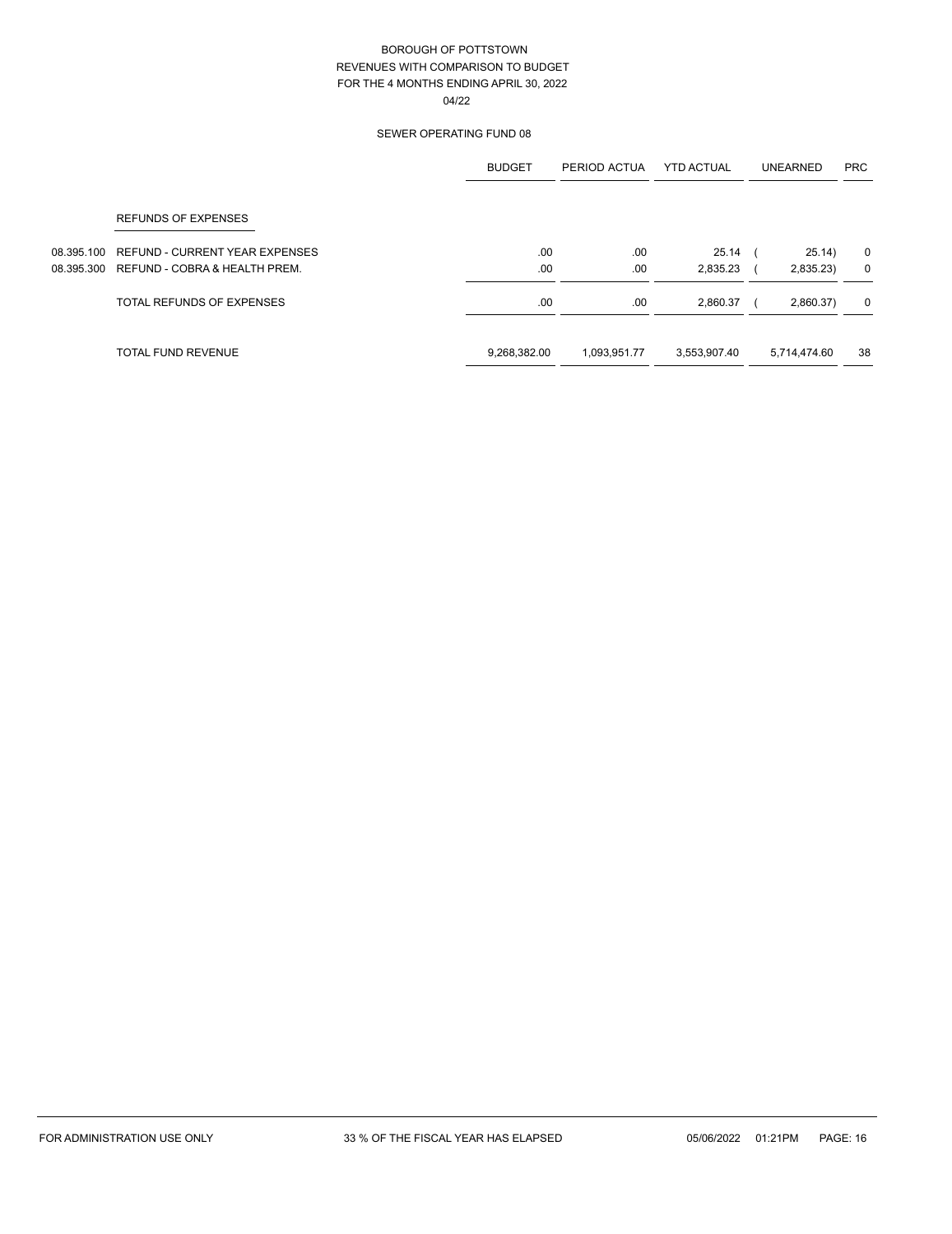|                     |                                      | <b>BUDGET</b> | PERIOD ACTUA | <b>YTD ACTUAL</b> | UNEXPENDED | <b>PRC</b>     |
|---------------------|--------------------------------------|---------------|--------------|-------------------|------------|----------------|
|                     | <b>LEGISLATION - COUNCIL</b>         |               |              |                   |            |                |
| 08.400.113          | <b>COUNCIL MEMBER WAGES</b>          | 2,900.00      | 241.65       | 966.60            | 1,933.40   | 33             |
| 08.400.192          | <b>FICA TAX</b>                      | 224.00        | 18.48        | 73.93             | 150.07     | 33             |
| 08.400.210          | OFFICE SUPPLIES                      | 250.00        | .00          | 11.34             | 238.66     | 5              |
| 08.400.241          | <b>GENERAL GOVERNMENTAL SUPPLIES</b> | 750.00        | 56.01        | 112.02            | 637.98     | 15             |
| 08.400.341          | <b>ADVERTISING</b>                   | 3,000.00      | .00          | 222.79            | 2,777.21   | $\overline{7}$ |
| 08.400.342          | PRINTING/BINDING                     | 100.00        | .00          | .00               | 100.00     | $\mathbf 0$    |
| 08.400.420          | DUES, LICEN, SUBS, MEMBERSHIPS       | 4,500.00      | 420.00       | 2,123.56          | 2,376.44   | 47             |
|                     | TOTAL LEGISLATION - COUNCIL          | 11,724.00     | 736.14       | 3,510.24          | 8,213.76   | 30             |
|                     | <b>EXECUTIVE - ADMIN</b>             |               |              |                   |            |                |
| 08.401.110          | <b>EXECUTIVE WAGES</b>               | 76,773.00     | 7,196.80     | 20,856.94         | 55,916.06  | 27             |
| 08.401.180          | <b>OVERTIME</b>                      | 1,500.00      | 236.34       | 504.22            | 995.78     | 34             |
| 08.401.192 FICA TAX |                                      | 6,342.00      | 557.53       | 1,720.83          | 4,621.17   | 27             |
| 08.401.195          | WORKERS COMP. EXP.                   | 92.00         | .00          | 113.96            | 21.96)     | 124            |
| 08.401.196          | MEDICAL/RX/DENTAL/VISION             | 15,956.00     | 861.67       | 3,855.02          | 12,100.98  | 24             |
| 08.401.198          | NON-UNIFORM - LIFE, AD&D, DISB       | 832.00        | 47.26        | 189.04            | 642.96     | 23             |
| 08.401.210          | OFFICE SUPPLIES                      | 250.00        | .00          | 83.20             | 166.80     | 33             |
| 08.401.211          | <b>COPIER USAGE SHARED COSTS</b>     | 700.00        | 56.74        | 241.33            | 458.67     | 34             |
| 08.401.231          | <b>VEHICLE FUEL - GASOLINE</b>       | 300.00        | 27.77        | 84.43             | 215.57     | 28             |
| 08.401.241          | <b>GENERAL GOVERNMENTAL SUPPLIES</b> | 60.00         | .00          | .00               | 60.00      | 0              |
| 08.401.251          | <b>VEHICLE PARTS &amp; REPAIRS</b>   | 50.00         | .00          | .00               | 50.00      | 0              |
| 08.401.260          | <b>SMALL TOOLS/MINOR EQUIPMENT</b>   | 100.00        | .00          | .00               | 100.00     | $\mathbf 0$    |
| 08.401.321          | <b>TELEPHONES</b>                    | 450.00        | 31.63        | 63.22             | 386.78     | 14             |
| 08.401.325          | <b>POSTAGE</b>                       | 300.00        | 29.63        | 60.64             | 239.36     | 20             |
| 08.401.342          | PRINTING/BINDING                     | 100.00        | .00          | .00               | 100.00     | $\mathbf 0$    |
| 08.401.353          | <b>SURETY BOND</b>                   | 700.00        | .00          | .00               | 700.00     | 0              |
| 08.401.420          | DUES, LICEN, SUBS, MEMBERSHIPS       | 900.00        | 35.00        | 304.59            | 595.41     | 34             |
| 08.401.425          | MEETING, SEMINAR, CONFERENCES        | 600.00        | 40.47        | 544.20            | 55.80      | 91             |
|                     | <b>TOTAL EXECUTIVE - ADMIN</b>       | 106,005.00    | 9,120.84     | 28,621.62         | 77,383.38  | 27             |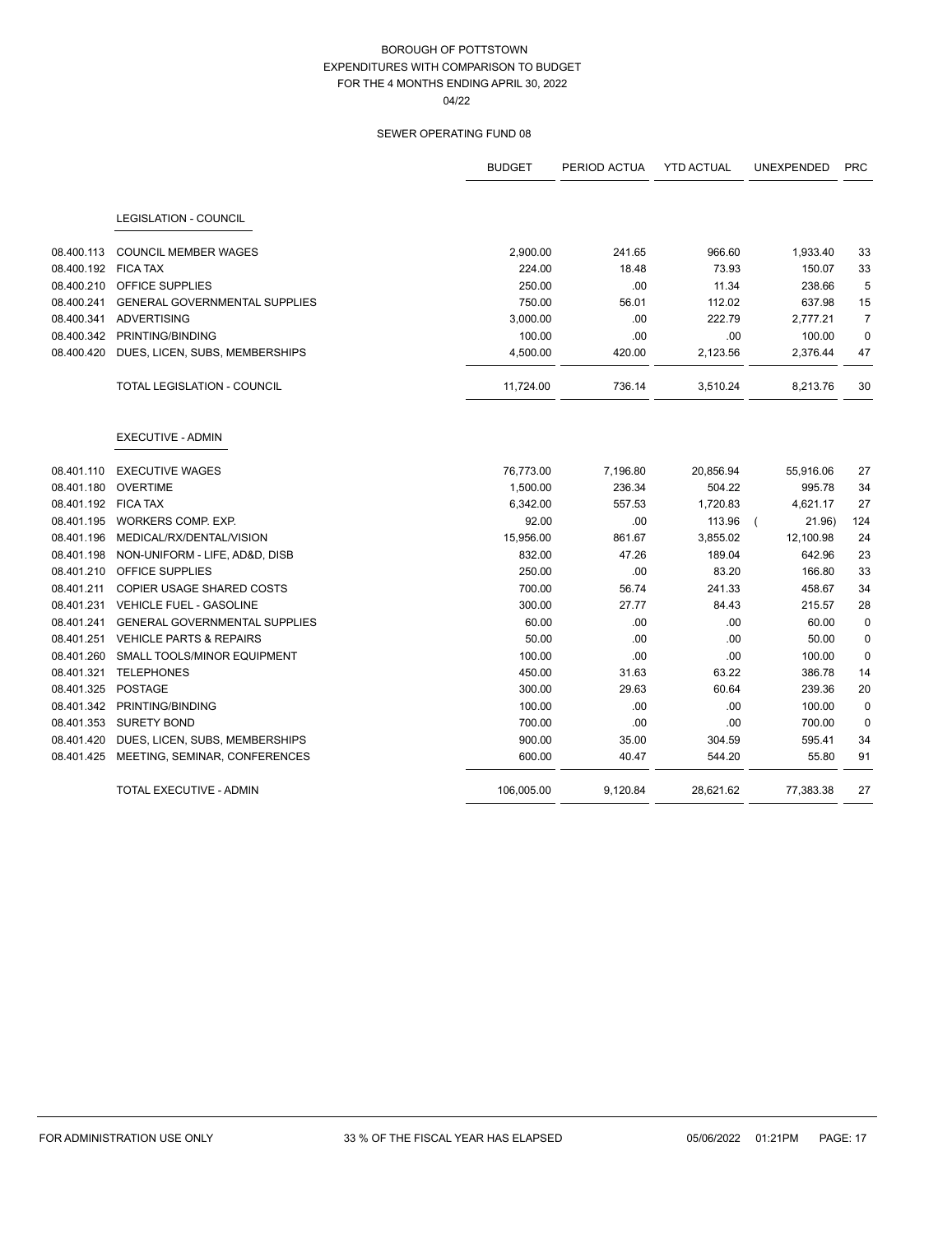04/22

|            |                                      | <b>BUDGET</b> | PERIOD ACTUA | <b>YTD ACTUAL</b> | <b>UNEXPENDED</b> | <b>PRC</b>  |
|------------|--------------------------------------|---------------|--------------|-------------------|-------------------|-------------|
|            | <b>FINANCE</b>                       |               |              |                   |                   |             |
| 08.402.110 | <b>FINANCE WAGES</b>                 | 151,893.00    | 17,321.50    | 45,097.40         | 106,795.60        | 30          |
| 08.402.112 | <b>FINANCE WAGES - PT</b>            | .00           | .00          | 2,206.65          | 2,206.65)         | 0           |
| 08.402.180 | <b>OVERTIME</b>                      | 1,000.00      | .00          | .00               | 1,000.00          | 0           |
| 08.402.184 | EMPLOYEE WELLNESS PROGRAM            | 750.00        | .00          | 716.65            | 33.35             | 96          |
| 08.402.192 | <b>FICA TAX</b>                      | 11,913.00     | 1,274.43     | 3,930.74          | 7,982.26          | 33          |
| 08.402.195 | WORKERS COMP. EXP.                   | 163.00        | .00          | 256.40            | 93.40)            | 157         |
| 08.402.196 | MEDICAL/RX/DENTAL/VISION             | 38,380.00     | 3,256.53     | 14,572.43         | 23,807.57         | 38          |
| 08.402.197 | MGMT RETIREE HLTH & MEDICARE         | 2,300.00      | 235.07       | 705.21            | 1,594.79          | 31          |
| 08.402.198 | NON-UNIFORM - LIFE, AD&D, DISB       | 999.00        | 75.21        | 300.84            | 698.16            | 30          |
| 08.402.210 | <b>OFFICE SUPPLIES</b>               | 1,000.00      | 25.71        | 180.94            | 819.06            | 18          |
| 08.402.211 | COPIER USAGE SHARED COSTS            | 500.00        | 50.36        | 215.81            | 284.19            | 43          |
| 08.402.231 | <b>VEHICLE FUEL - GASOLINE</b>       | 250.00        | .00          | 7.80              | 242.20            | 3           |
| 08.402.241 | <b>GENERAL GOVERNMENTAL SUPPLIES</b> | 200.00        | .00          | .00               | 200.00            | $\mathbf 0$ |
| 08.402.311 | ACCOUNTING & AUDIT SERVICES          | 14,000.00     | 3,500.00     | 3,500.00          | 10,500.00         | 25          |
| 08.402.321 | <b>TELEPHONES</b>                    | 1,100.00      | 82.10        | 164.14            | 935.86            | 15          |
| 08.402.325 | <b>POSTAGE</b>                       | 8,000.00      | 2,885.15     | 2,907.54          | 5,092.46          | 36          |
| 08.402.342 | PRINTING/BINDING                     | 5,500.00      | 1,566.09     | 1,577.28          | 3,922.72          | 29          |
| 08.402.353 | <b>SURETY BOND</b>                   | 750.00        | .00          | .00               | 750.00            | $\mathbf 0$ |
| 08.402.374 | REPAIRS - MACH. & EQUIPMENT          | 500.00        | .00          | .00               | 500.00            | $\mathbf 0$ |
| 08.402.390 | <b>BANK CHARGES</b>                  | 30,000.00     | 1,107.43     | 10,294.89         | 19,705.11         | 34          |
| 08.402.420 | DUES, LICEN, SUBS, MEMBERSHIPS       | 200.00        | 7.95         | 23.84             | 176.16            | 12          |
| 08.402.425 | MEETING, SEMINAR, CONFERENCES        | 600.00        | .00          | .00               | 600.00            | $\mathbf 0$ |
| 08.402.460 | <b>CONTINUING EDUCATION</b>          | 500.00        | .00          | .00               | 500.00            | 0           |
|            | <b>TOTAL FINANCE</b>                 | 270,498.00    | 31,387.53    | 86,658.56         | 183,839.44        | 32          |
|            | <b>LEGAL</b>                         |               |              |                   |                   |             |
| 08.404.314 | LEGAL - GENERAL                      | 1,500.00      | 128.00       | 764.40            | 735.60            | 51          |
|            | 08.404.315    LEGAL - AUTHORITY      | 50,000.00     | 56.00        | 1,397.10          | 48,602.90         | 3           |
|            |                                      | 4,000.00      | .00          | .00               | 4,000.00          | 0           |
|            | <b>TOTAL LEGAL</b>                   | 55,500.00     | 184.00       | 2,161.50          | 53,338.50         | 4           |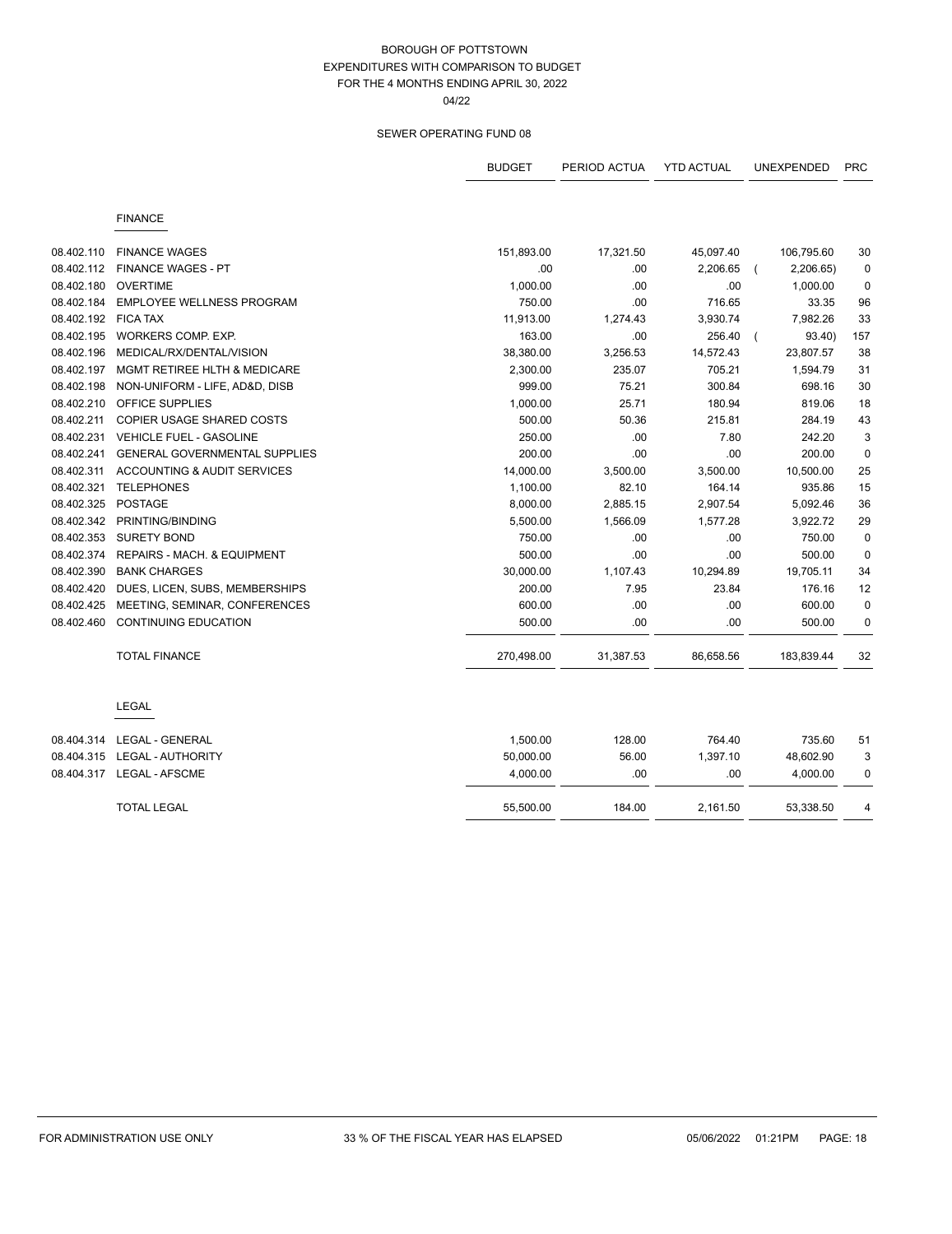04/22

|            |                                           | <b>BUDGET</b> | PERIOD ACTUA | <b>YTD ACTUAL</b> | UNEXPENDED | <b>PRC</b>              |
|------------|-------------------------------------------|---------------|--------------|-------------------|------------|-------------------------|
|            | <b>HUMAN RESOURCES</b>                    |               |              |                   |            |                         |
|            |                                           |               |              |                   |            |                         |
| 08.406.110 | <b>HUMAN RESOURCES WAGES</b>              | 66,601.00     | 7,684.78     | 20,858.64         | 45,742.36  | 31                      |
| 08.406.180 | <b>OVERTIME</b>                           | 1,000.00      | .00          | .00               | 1,000.00   | $\mathbf 0$             |
| 08.406.192 | <b>FICA TAX</b>                           | 5,357.00      | 568.36       | 1,798.77          | 3,558.23   | 34                      |
| 08.406.195 | WORKERS COMP. EXP.                        | 69.00         | .00          | 113.96            | 44.96)     | 165                     |
| 08.406.196 | MEDICAL/RX/DENTAL/VISION                  | 10,717.00     | 835.86       | 5,036.92          | 5,680.08   | 47                      |
| 08.406.198 | NON-UNIFORM - LIFE, AD&D, DISB            | 416.00        | 47.26        | 189.04            | 226.96     | 45                      |
| 08.406.210 | <b>OFFICE SUPPLIES</b>                    | 420.00        | .00          | 5.21              | 414.79     | $\overline{1}$          |
| 08.406.211 | <b>COPIER USAGE SHARED COSTS</b>          | 550.00        | 56.74        | 241.33            | 308.67     | 44                      |
| 08.406.241 | <b>GENERAL GOVERNMENTAL SUPPLIES</b>      | 1,172.00      | 866.60       | 866.60            | 305.40     | 74                      |
| 08.406.260 | SMALL TOOLS/MINOR EQUIPMENT               | 840.00        | .00          | .00               | 840.00     | 0                       |
| 08.406.310 | PROFESSIONAL SERVICES                     | 5,600.00      | .00          | .00               | 5,600.00   | 0                       |
| 08.406.321 | <b>TELEPHONES</b>                         | 250.00        | 16.62        | 33.22             | 216.78     | 13                      |
| 08.406.325 | <b>POSTAGE</b>                            | 224.00        | .00          | 22.39             | 201.61     | 10                      |
| 08.406.341 | ADVERTISING                               | 980.00        | .00          | .00               | 980.00     | 0                       |
| 08.406.342 | PRINTING/BINDING                          | 98.00         | .00          | .00               | 98.00      | 0                       |
| 08.406.374 | REPAIRS - MACH. & EQUIPMENT               | 98.00         | .00          | .00               | 98.00      | $\pmb{0}$               |
| 08.406.420 | DUES, LICEN, SUBS, MEMBERSHIPS            | 672.00        | 64.12        | 227.76            | 444.24     | 34                      |
| 08.406.425 | MEETING, SEMINAR, CONFERENCES             | 2,016.00      | .00          | .00               | 2,016.00   | 0                       |
| 08.406.460 | <b>CONTINUING EDUCATION</b>               | 546.00        | .00          | .00               | 546.00     | 0                       |
| 08.406.461 | DEPART. TRAINING EXP                      | 1,108.00      | .00          | .00               | 1,108.00   | $\pmb{0}$               |
| 08.406.471 | HUMAN RESOURCES INITIATIVE                | 12,838.00     | .00          | 15.16             | 12,822.84  | 0                       |
| 08.406.472 | EMPLOYEE ASSISTANCE PROGRAM               | 1,008.00      | .00          | 385.56            | 622.44     | 38                      |
| 08.406.473 | SAFETY TRAINING EXPENSES                  | 1,960.00      | 537.60       | 739.20            | 1,220.80   | 38                      |
|            | <b>TOTAL HUMAN RESOURCES</b>              | 114,540.00    | 10,677.94    | 30,533.76         | 84,006.24  | 27                      |
|            | IT - WEB NETWORK SRVCS                    |               |              |                   |            |                         |
| 08.407.115 | WEB ADMINISTRATION WAGES                  | 1,200.00      | .00          | 600.00            | 600.00     | 50                      |
|            | 08.407.312 DOCUMENT IMAGING KDI           | 2,660.00      | .00          | .00               | 2,660.00   | 0                       |
| 08.407.314 | <b>CIVIC PLUS</b>                         | 500.00        | .00          | .00               | 500.00     | 0                       |
| 08.407.451 | IT - HARDWARE AND EQUIPMENT               | 25,200.00     | 1,600.88     | 5,648.38          | 19,551.62  | 22                      |
| 08.407.452 | IT - TECHNICAL SUPPORT SERVICE            | 31,819.20     | 3,566.36     | 7,121.20          | 24,698.00  | 22                      |
|            | 08.407.453 IT - SOFTWARE SUPPORT SERVICES | 33,794.00     | 1,192.38     | 23,846.41         | 9,947.59   | 71                      |
|            | TOTAL IT - WEB NETWORK SRVCS              | 95,173.20     | 6,359.62     | 37,215.99         | 57,957.21  | 39                      |
|            | <b>ENGINEERING</b>                        |               |              |                   |            |                         |
| 08.408.313 | <b>ENGINEERING - GENERAL</b>              | 112,783.00    | 3,535.25     | 24,395.93         | 88,387.07  | 22                      |
| 08.408.319 | STORM WATER MANAGEMENT                    | 43.898.00     | 725.01       | 1,004.17          | 42,893.83  | $\overline{\mathbf{c}}$ |
|            | <b>TOTAL ENGINEERING</b>                  | 156,681.00    | 4,260.26     | 25,400.10         | 131,280.90 | 16                      |
|            |                                           |               |              |                   |            |                         |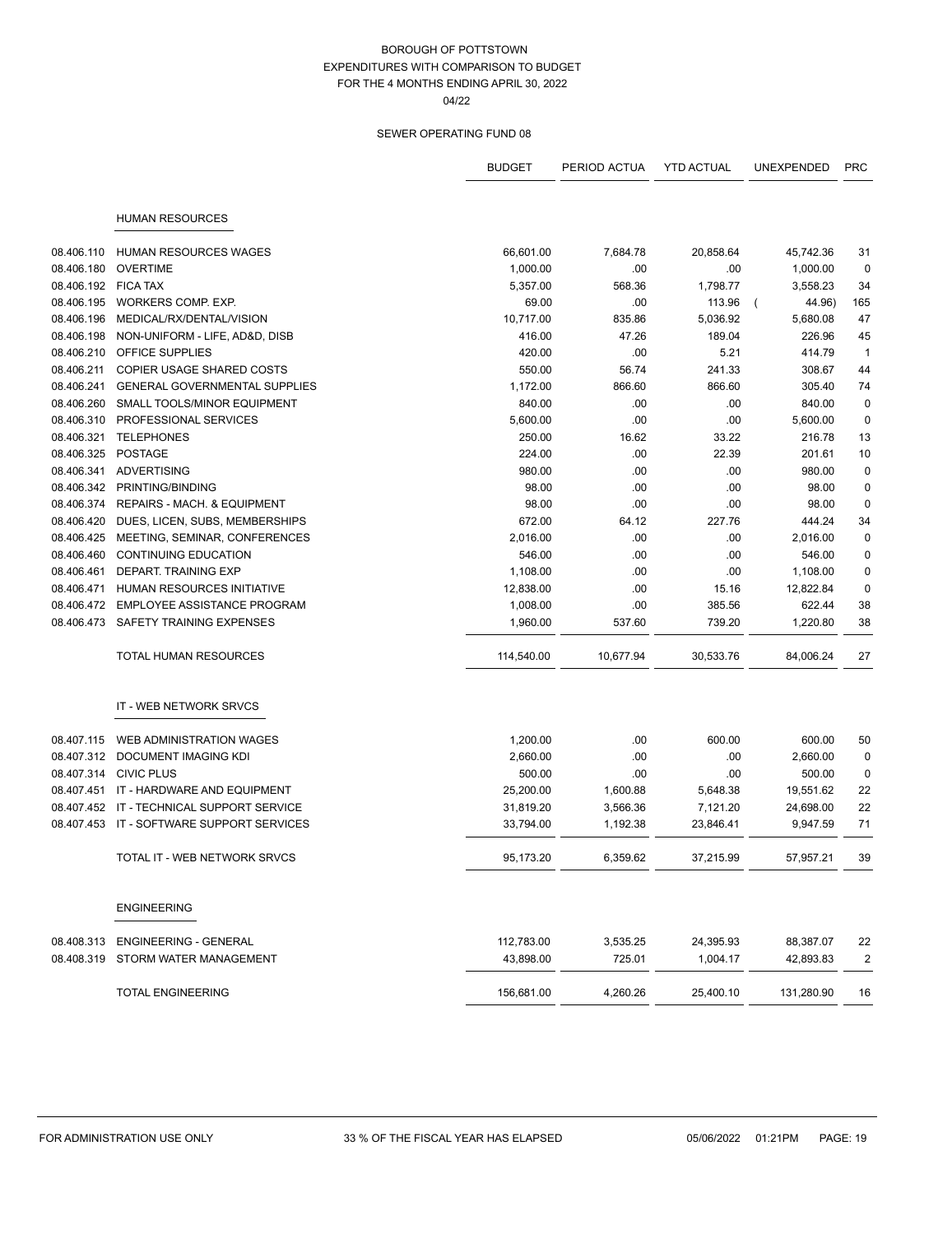|            |                                         | <b>BUDGET</b> | PERIOD ACTUA | <b>YTD ACTUAL</b> | <b>UNEXPENDED</b> | <b>PRC</b> |
|------------|-----------------------------------------|---------------|--------------|-------------------|-------------------|------------|
|            | <b>GENERAL GOV'T BUILDING</b>           |               |              |                   |                   |            |
| 08.409.236 | <b>BUILDING &amp; CLEANING SUPPLIES</b> | 15,000.00     | 231.87       | 1,238.42          | 13,761.58         | 8          |
| 08.409.237 | <b>BUILDING PAPER SUPPLIES</b>          | 1,200.00      | .00          | 240.66            | 959.34            | 20         |
| 08.409.261 | SHREDDING SERVICES                      | 700.00        | 134.82       | 222.81            | 477.19            | 32         |
| 08.409.262 | OTHER BLDG SUPPLIES/SERVICES            | 2,000.00      | 669.42       | 1,522.25          | 477.75            | 76         |
| 08.409.309 | PROFESSIONAL SERVICES                   | 12,000.00     | .00          | 3,668.00          | 8,332.00          | 31         |
| 08.409.321 | <b>TELEPHONES</b>                       | 300.00        | 14.39        | 28.72             | 271.28            | 10         |
| 08.409.324 | <b>INTERNET AND WIRELESS</b>            | 2,500.00      | 347.14       | 762.42            | 1,737.58          | 31         |
| 08.409.361 | <b>ELECTRIC</b>                         | 15,000.00     | 686.33       | 1,487.11          | 13,512.89         | 10         |
| 08.409.362 | <b>GAS HEAT</b>                         | 10,000.00     | 690.08       | 2,200.71          | 7,799.29          | 22         |
| 08.409.373 | <b>BUILDING REPAIRS</b>                 | 10,000.00     | 874.21       | 2,448.22          | 7,551.78          | 24         |
| 08.409.430 | <b>REAL ESTATE TAX - CELL TOWERS</b>    | 6,000.00      | 1,789.00     | 1,789.00          | 4,211.00          | 30         |
| 08.409.740 | CAPITAL PURCHASE - MAJOR                | 15,000.00     | .00          | .00               | 15,000.00         | 0          |
| 08.409.750 | CAPITAL PURCHASE - MINOR                | 2,000.00      | .00          | .00               | 2,000.00          | 0          |
|            | TOTAL GENERAL GOV'T BUILDING            | 91,700.00     | 5,437.26     | 15,608.32         | 76,091.68         | 17         |
|            |                                         |               |              |                   |                   |            |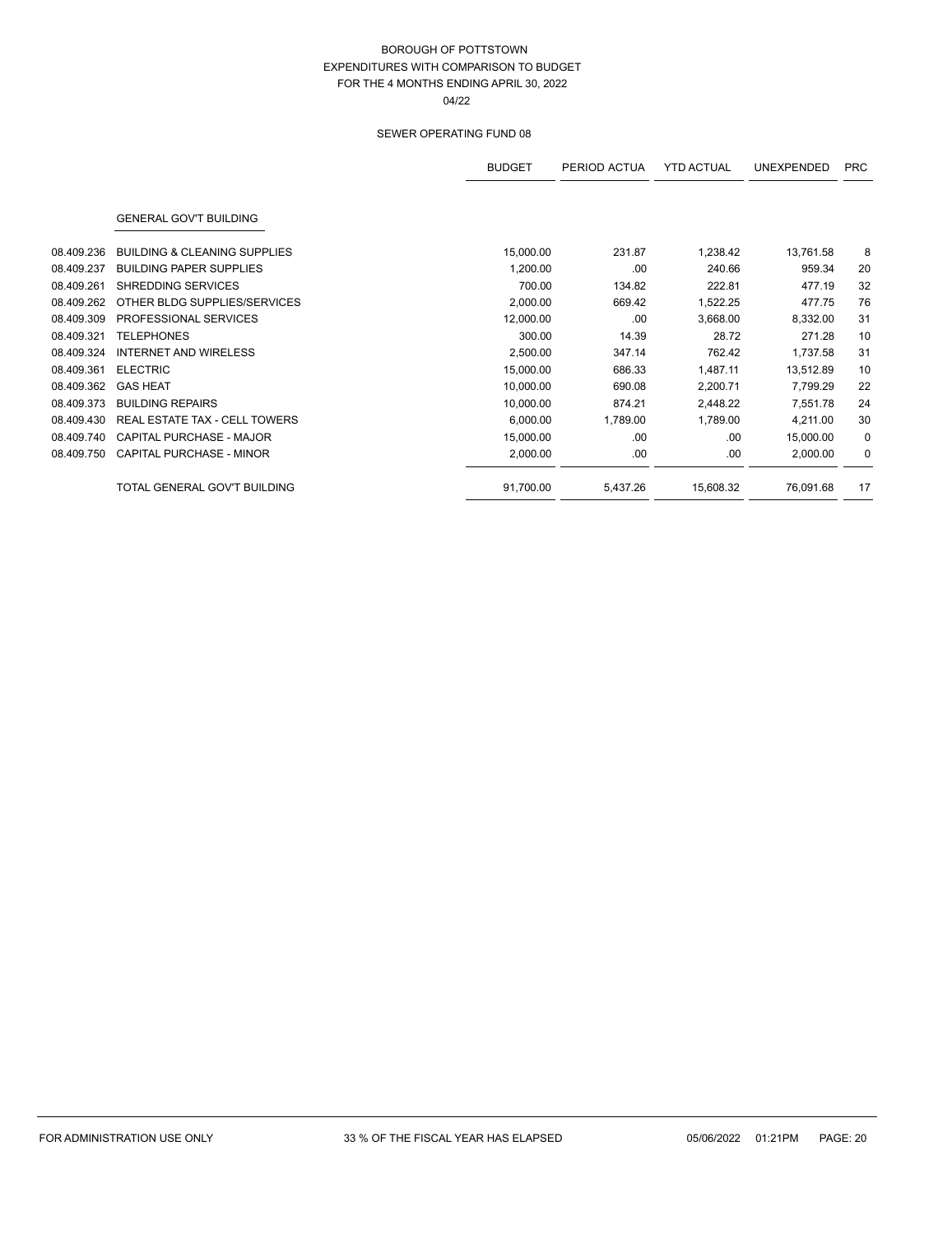04/22

|            |                                            | <b>BUDGET</b> | PERIOD ACTUA | <b>YTD ACTUAL</b> | UNEXPENDED            | <b>PRC</b>   |
|------------|--------------------------------------------|---------------|--------------|-------------------|-----------------------|--------------|
|            | WASTE WATER TREATMENT                      |               |              |                   |                       |              |
|            |                                            |               |              |                   |                       |              |
| 08.429.110 | <b>SEWER PLANT WAGES</b>                   | 586,430.00    | 67,664.00    | 183,773.97        | 402,656.03            | 31           |
| 08.429.180 | <b>OVERTIME</b>                            | 50,000.00     | 7,745.50     | 21,186.68         | 28,813.32             | 42           |
| 08.429.184 | <b>EMPLOYEE WELLNESS PROGRAM</b>           | 3,500.00      | .00          | 2,800.00          | 700.00                | 80           |
| 08.429.187 | SHIFT DIFFERENTIAL                         | 6,560.00      | 406.98       | 1,374.58          | 5,185.42              | 21           |
| 08.429.192 | <b>FICA TAX</b>                            | 49,724.00     | 5,589.79     | 17,250.38         | 32,473.62             | 35           |
| 08.429.195 | WORKERS COMP. EXP.                         | 23,511.00     | .00          | .00               | 23,511.00             | 0            |
| 08.429.196 | MEDICAL/RX/DENTAL/VISION                   | 173,951.00    | 15,835.63    | 70,605.71         | 103,345.29            | 41           |
| 08.429.198 | NON-UNIFORM - LIFE, AD&D, DISB             | 7,098.00      | 379.75       | 1,518.94          | 5,579.06              | 21           |
| 08.429.210 | <b>OFFICE SUPPLIES</b>                     | 6,500.00      | 381.33       | 1,360.26          | 5,139.74              | 21           |
| 08.429.222 | <b>CHEMICALS</b>                           | 570,000.00    | 69,544.69    | 163,443.76        | 406,556.24            | 29           |
| 08.429.225 | <b>LABORATORY SUPPLIES</b>                 | 120,000.00    | 13,053.58    | 26,129.82         | 93,870.18             | 22           |
| 08.429.231 | VEHICLE FUEL - GASOLINE                    | 2,745.00      | 897.54       | 1,794.98          | 950.02                | 65           |
| 08.429.232 | OFF ROAD/VEHICLE FUEL - DIESEL             | 2,500.00      | .00          | 378.47            | 2,121.53              | 15           |
| 08.429.236 | <b>BUILDING &amp; CLEANING SUPPLIES</b>    | 7,500.00      | 451.27       | 1,667.04          | 5,832.96              | 22           |
| 08.429.238 | CLOTHING/UNIFORMS                          | 9,000.00      | 894.67       | 1,122.65          | 7,877.35              | 12           |
| 08.429.239 | <b>GROUNDS - SUPPLIES &amp; MATERIALS</b>  | 1,500.00      | .00          | .00               | 1,500.00              | 0            |
| 08.429.241 | <b>GENERAL GOVERNMENTAL SUPPLIES</b>       | 1,500.00      | .00          | .00               | 1,500.00              | 0            |
| 08.429.251 | <b>VEHICLE PARTS &amp; REPAIRS</b>         | 6,000.00      | 1,602.93     | 7,087.01          | 1,087.01)<br>$\left($ | 118          |
| 08.429.260 | SMALL TOOLS/MINOR EQUIPMENT                | 7,000.00      | 59.97        | 1,872.98          | 5,127.02              | 27           |
| 08.429.265 | <b>COMPUTER MAINTENANCE</b>                | 25,000.00     | 675.00       | 871.11            | 24,128.89             | 3            |
| 08.429.268 | EQUIPMENT CALIBRATION EXPENSES             | 3,000.00      | .00          | 596.50            | 2,403.50              | 20           |
| 08.429.321 | <b>TELEPHONES</b>                          | 9,500.00      | 624.72       | 1,247.87          | 8,252.13              | 13           |
| 08.429.324 | <b>INTERNET AND WIRELESS</b>               | 8,000.00      | 723.28       | 1,656.64          | 6,343.36              | 21           |
| 08.429.325 | POSTAGE                                    | 1,500.00      | 254.40       | 304.75            | 1,195.25              | 20           |
|            | 08.429.341 ADVERTISING                     | 1,500.00      | 231.28       | 231.28            | 1,268.72              | 15           |
| 08.429.361 | <b>ELECTRIC</b>                            | 500,000.00    | 50,930.66    | 150,684.99        | 349,315.01            | 30           |
|            | 08.429.362 GAS - PROPANE                   | 200,000.00    | 18,724.45    | 53,564.63         | 146,435.37            | 27           |
| 08.429.363 | ELECTRIC - PUMP STATIONS                   | 25,000.00     | 1,991.46     | 6,509.06          | 18,490.94             | 26           |
| 08.429.364 | PORTER RD PUSTAT SHARED COSTS              | 19,000.00     | .00          | .00               | 19,000.00             | 0            |
| 08.429.365 | SLUDGE DISPOSAL -BIO & SCREEN              | 750,000.00    | 78,941.53    | 176,623.31        | 573,376.69            | 24           |
| 08.429.366 | WATER                                      | 25,000.00     | .00          | .00               | 25,000.00             | 0            |
| 08.429.367 | SLUDGE DISPOSAL -MISCELLANEOUS             | 75,000.00     | 10,271.45    | 42,401.15         | 32,598.85             | 57           |
| 08.429.368 | PROCESS TANKS CLEANING                     | .00           | 411.75       | 411.75            | 411.75)<br>$\sqrt{2}$ | 0            |
| 08.429.371 | PROPERTY MAINTENANCE                       | 17,000.00     | 88.03        | 1,692.25          | 15,307.75             | 10           |
| 08.429.373 | <b>BUILDING REPAIRS</b>                    | 30,000.00     | 20,066.05    | 26,047.68         | 3,952.32              | 87           |
| 08.429.374 | REPAIRS - MACH. & EQUIPMENT                | 245,000.00    | 30,240.52    | 65,380.57         | 179,619.43            | 27           |
|            | 08.429.375 REPAIRS - MEMORIAL PARK PU STA  | 165,000.00    | 42,619.95    | 42,619.95         | 122,380.05            | 26           |
|            | 08.429.376 REPAIRS - WWTP LOWER PUMP HOUSE | 240,000.00    | .00          | 80,715.00         | 159,285.00            | 34           |
| 08.429.377 | REPAIRS - CIRCLE OF PROG PU STA            | 7,500.00      | .00          | .00               | 7,500.00              | 0            |
| 08.429.378 | <b>REPAIRS - DRYER</b>                     | 150,000.00    | 16,193.03    | 73,935.55         | 76,064.45             | 49           |
| 08.429.379 | <b>REPAIRS - CENTRIFUGE</b>                | 50,000.00     | 2,582.27     | 2,916.29          | 47,083.71             | 6            |
| 08.429.380 | <b>REPAIRS - BLOWERS</b>                   | 150,000.00    | 7,521.93     | 12,412.62         | 137,587.38            | 8            |
| 08.429.381 | <b>REPAIRS - SCREW PUMPS</b>               | 200,000.00    | 1,821.52     | 1,821.52          | 198,178.48            | $\mathbf{1}$ |
| 08.429.382 | <b>REPAIRS - CLARIFIERS</b>                | 13,000.00     | .00          | .00               | 13,000.00             | 0            |
| 08.429.383 | <b>REPAIRS - SUBSTATIONS</b>               | 18,000.00     | .00          | .00               | 18,000.00             | 0            |
| 08.429.384 | <b>EQUIPMENT RENTAL EXPENSE</b>            | 13,000.00     | .00          | 58.05             | 12,941.95             | 0            |
| 08.429.385 | REPAIRS - INSTRUMENTATION                  | 40,000.00     | 1,266.94     | 6,422.34          | 33,577.66             | 16           |
| 08.429.386 | <b>LEASE - SEWER METERS</b>                | 14,000.00     | 1,088.00     | 3,264.00          | 10,736.00             | 23           |
| 08.429.420 | DUES, LICEN, SUBS, MEMBERSHIPS             | 25,000.00     | 1,041.98     | 6,697.94          | 18,302.06             | 27           |
| 08.429.425 | MEETING, SEMINAR, CONFERENCES              | 2,500.00      | .00          | .00               | 2,500.00              | 0            |
| 08.429.460 | CONTINUING EDUCATION                       | 1,500.00      | .00          | .00               | 1,500.00              | 0            |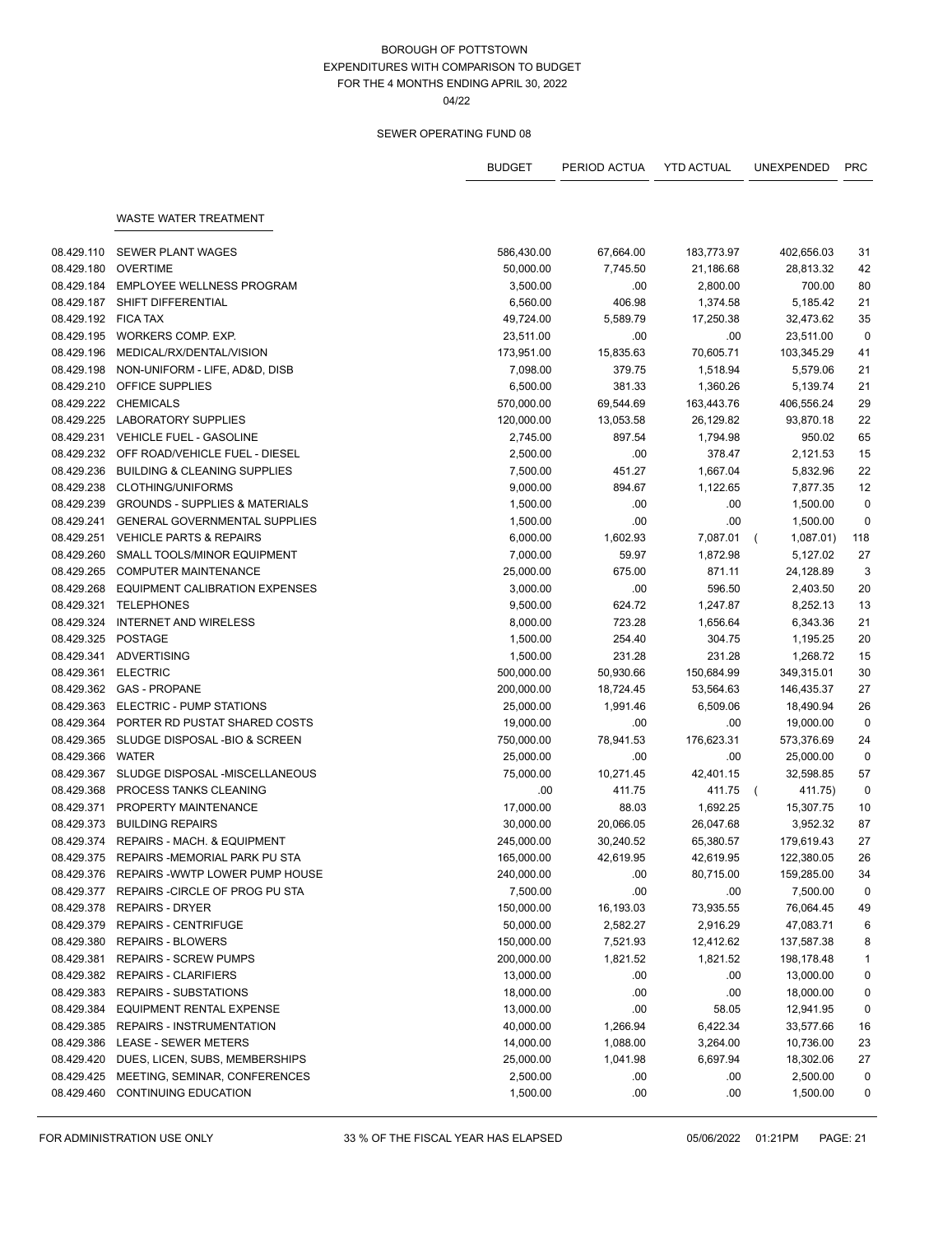04/22

|                     |                                           | <b>BUDGET</b> | PERIOD ACTUA | <b>YTD ACTUAL</b>       | <b>UNEXPENDED</b>       | <b>PRC</b>  |
|---------------------|-------------------------------------------|---------------|--------------|-------------------------|-------------------------|-------------|
| 08.429.461          | <b>DEPART, TRAINING EXP</b>               | 5,000.00      | .00.         | 669.26                  | 4,330.74                | 13          |
|                     | TOTAL WASTE WATER TREATMENT               | 4,664,019.00  | 472,817.83   | 1,263,123.29            | 3,400,895.71            | 27          |
|                     | <b>PUBLIC WORKS</b>                       |               |              |                         |                         |             |
| 08.430.110          | <b>PUBLIC WORKS WAGES</b>                 | 33,721.00     | 3,831.46     | 10,397.29               | 23,323.71               | 31          |
| 08.430.180          | <b>OVERTIME</b>                           | .00           | 7.37         | 45.98                   | 45.98)<br>$\left($      | $\mathbf 0$ |
| 08.430.192 FICA TAX |                                           | 2,580.00      | 287.12       | 862.24                  | 1,717.76                | 33          |
|                     | 08.430.195 WORKERS COMP. EXP.             | 3,150.00      | .00          | 5,132.32                | 1,982.32)<br>$\sqrt{ }$ | 163         |
|                     | 08.430.196 MEDICAL/RX/DENTAL/VISION       | 17,452.00     | 3,419.88     | 16,069.74               | 1,382.26                | 92          |
| 08.430.198          | NON-UNIFORM - LIFE, AD&D, DISB            | 703.00        | 97.81        | 370.46                  | 332.54                  | 53          |
|                     | 08.430.210 OFFICE SUPPLIES                | 600.00        | 163.90       | 346.08                  | 253.92                  | 58          |
| 08.430.211          | <b>COPIER USAGE SHARED COSTS</b>          | 500.00        | 50.36        | 215.81                  | 284.19                  | 43          |
|                     | 08.430.231 VEHICLE FUEL - GASOLINE        | 4,600.00      | 576.57       | 1,664.69                | 2,935.31                | 36          |
| 08.430.238          | CLOTHING/UNIFORMS                         | 750.00        | 78.44        | 106.44                  | 643.56                  | 14          |
| 08.430.241          | <b>GENERAL GOVERNMENTAL SUPPLIES</b>      | 3,500.00      | 97.16        | 358.33                  | 3.141.67                | 10          |
| 08.430.251          | <b>VEHICLE PARTS &amp; REPAIRS</b>        | 6,500.00      | 2,340.46     | 3,016.66                | 3,483.34                | 46          |
| 08.430.309          | PROFESSIONAL CLEANING - GARAGE            | 4,566.80      | .00          | 2,548.00                | 2,018.80                | 56          |
|                     | 08.430.321 TELEPHONES                     | 1,200.00      | 128.18       | 213.95                  | 986.05                  | 18          |
| 08.430.324          | <b>INTERNET AND WIRELESS</b>              | 1,500.00      | 70.69        | 153.20                  | 1,346.80                | 10          |
| 08.430.325 POSTAGE  |                                           | 300.00        | 3.56         | 25.95                   | 274.05                  | 9           |
|                     | 08.430.327 PORTABLE RADIO EQUIP. MAINT.   | 2,500.00      | .00          | .00                     | 2,500.00                | $\mathbf 0$ |
|                     | 08.430.341 ADVERTISING                    | 300.00        | .00          | 621.83                  | 321.83)                 | 207         |
|                     | 08.430.342 PRINTING/BINDING               | 100.00        | .00          | .00                     | 100.00                  | $\mathbf 0$ |
|                     | 08.430.353 SURETY BOND                    | 100.00        | .00          | .00                     | 100.00                  | $\mathbf 0$ |
| 08.430.361          | <b>ELECTRIC</b>                           | 2,100.00      | 161.99       | 504.41                  | 1,595.59                | 24          |
| 08.430.362 GAS      |                                           | 3,500.00      | 395.12       | 1,463.42                | 2,036.58                | 42          |
| 08.430.371          | PROPERTY MAINTENANCE                      | .00           | .00          | 141.12                  | 141.12)<br>$\sqrt{2}$   | $\mathbf 0$ |
|                     | 08.430.373 BUILDING REPAIRS               | 2,500.00      | 55.99        | 253.46                  | 2,246.54                | 10          |
| 08.430.374          | REPAIRS - MACH. & EQUIPMENT               | 500.00        | .00          | .00                     | 500.00                  | $\mathbf 0$ |
|                     | 08.430.420 DUES, LICEN, SUBS, MEMBERSHIPS | 100.00        | .00          | 12.60                   | 87.40                   | 13          |
| 08.430.425          | MEETING, SEMINAR, CONFERENCES             | 100.00        | .00          | .00                     | 100.00                  | $\mathbf 0$ |
| 08.430.461          | DEPART. TRAINING EXP                      | 100.00        | .00          | .00                     | 100.00                  | $\mathbf 0$ |
|                     | <b>TOTAL PUBLIC WORKS</b>                 | 93,522.80     | 11,766.06    | 44,523.98               | 48,998.82               | 48          |
|                     | WATER/SEWER UTLTY MAINTENANCE             |               |              |                         |                         |             |
|                     | 08.447.110 WTR/SWR UTILITY MAINT. WAGES   | 274,986.00    | 31,281.21    | 84,889.65               | 190,096.35              | 31          |
|                     | 08.447.180 OVERTIME                       | 12,000.00     | 3,951.45     | 12,948.12               | 948.12)<br>$\left($     | 108         |
|                     | 08.447.184 EMPLOYEE WELLNESS PROGRAM      | 1,500.00      | .00          | 600.00                  | 900.00                  | 40          |
| 08.447.192 FICA TAX |                                           | 22,464.00     | 2,764.11     | 8,124.01                | 14,339.99               | 36          |
|                     | 08.447.195 WORKERS COMP. EXP.             | 8,232.00      | .00          | 13,503.97               | 5,271.97)<br>$\left($   | 164         |
|                     | 08.447.196 MEDICAL/RX/DENTAL/VISION       | 63,981.00     | 5,204.59     | 23,264.50               | 40,716.50               | 36          |
|                     | 08.447.197 MGMT RETIREE HLTH & MEDICARE   | .00           | .00          | 1,672.40)<br>$\sqrt{2}$ | 1,672.40                | $\mathbf 0$ |
|                     | 08.447.198 NON-UNIFORM - LIFE, AD&D, DISB | 1,037.00      | 71.34        | 285.34                  | 751.66                  | 28          |
|                     | TOTAL WATER/SEWER UTLTY MAINTENANCE       | 384,200.00    | 43,272.70    | 141,943.19              | 242,256.81              | 37          |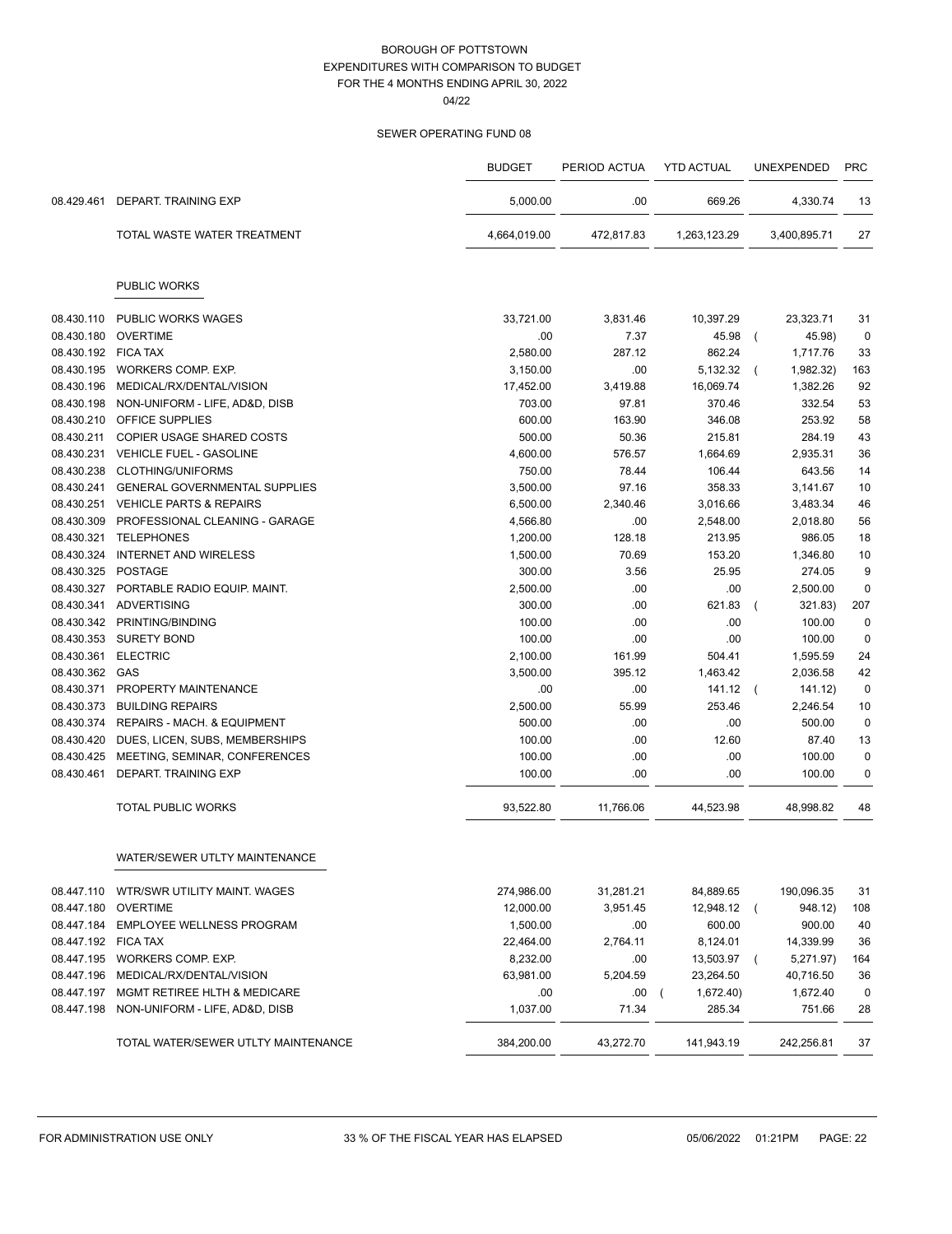04/22

|            |                                       | <b>BUDGET</b> | PERIOD ACTUA | <b>YTD ACTUAL</b> | <b>UNEXPENDED</b>         | <b>PRC</b>   |
|------------|---------------------------------------|---------------|--------------|-------------------|---------------------------|--------------|
|            | <b>DEBT SERVICE</b>                   |               |              |                   |                           |              |
|            |                                       |               |              |                   |                           |              |
| 08.471.100 | <b>BOND ADMINISTRATIVE FEES</b>       | 1,700.00      | .00          | .00               | 1,700.00                  | $\pmb{0}$    |
| 08.471.350 | 2012 SEWER BONDS                      | 407,713.00    | .00          | .00               | 407,713.00                | 0            |
|            | <b>TOTAL DEBT SERVICE</b>             | 409,413.00    | .00          | .00               | 409,413.00                | 0            |
|            | AMORT/DEPREC                          |               |              |                   |                           |              |
| 08.473.811 | DEPRECIATION EXPENSE                  | 58,000.00     | 4,833.00     | 19,332.00         | 38,668.00                 | 33           |
|            | <b>TOTAL AMORT/DEPREC</b>             | 58,000.00     | 4,833.00     | 19,332.00         | 38,668.00                 | 33           |
|            | <b>MISCELLANEOUS</b>                  |               |              |                   |                           |              |
| 08.480.100 | MISCELLANEOUS EXPENSE                 | 1,000.00      | 1,348.00     | 1,355.58          | 355.58)<br>$\overline{ }$ | 136          |
| 08.480.170 | PORTNOFF FILING FEES - OWNERS         | 6,000.00      | 1,736.31     | 1,736.31          | 4,263.69                  | 29           |
| 08.480.400 | <b>BAD DEBT EXPENSE</b>               | 5,000.00      | 90.00        | 838.95            | 4,161.05                  | 17           |
|            | <b>TOTAL MISCELLANEOUS</b>            | 12,000.00     | 3,174.31     | 3,930.84          | 8,069.16                  | 33           |
|            | PENSION PAID BENEFITS                 |               |              |                   |                           |              |
| 08.483.196 | NON UNIF. 401A SAVINGS PLAN           | 6,000.00      | 1,515.65     | 4,416.33          | 1,583.67                  | 74           |
| 08.483.198 | NON-UNIFORMED PENSION MMO             | 172,918.00    | 14,410.00    | 57,640.00         | 115,278.00                | 33           |
|            | TOTAL PENSION PAID BENEFITS           | 178,918.00    | 15,925.65    | 62,056.33         | 116,861.67                | 35           |
|            | <b>INSURANCES</b>                     |               |              |                   |                           |              |
| 08.486.001 | INSUR. CLAIM EXP & DEDUCTIBLES        | 2,000.00      | .00          | .00               | 2,000.00                  | 0            |
| 08.486.100 | INSURANCE - LIABILITY                 | 24,000.00     | .00          | 10,685.40         | 13,314.60                 | 45           |
| 08.486.200 | INSURANCE - PROPERTY                  | 25,000.00     | .00.         | 11,063.10         | 13,936.90                 | 44           |
| 08.486.300 | <b>INSURANCE - VEHICLES</b>           | 24,000.00     | .00          | 9,461.52          | 14,538.48                 | 39           |
| 08.486.600 | INSURANCE - ERRORS & OMISSIONS        | 14,000.00     | .00          | 5,715.60          | 8,284.40                  | 41           |
|            | 08.486.800 INSURANCE - FLOOD          | 3,000.00      | .00          | 3,000.00          | .00                       | 100          |
|            | TOTAL INSURANCES                      | 92,000.00     | .00          | 39,925.62         | 52,074.38                 | 43           |
|            | HEALTH & OTHER BENEFITS               |               |              |                   |                           |              |
| 08.487.194 | UNEMPLOYMENT COMPENSATION             | 2,500.00      | 14.99        | 29.98             | 2,470.02                  | $\mathbf{1}$ |
|            | 08.487.196 HEALTH PKG -COBRA RETIREES | 4,000.00      | 60.00        | 1,574.04          | 2,425.96                  | 39           |
|            | TOTAL HEALTH & OTHER BENEFITS         | 6,500.00      | 74.99        | 1,604.02          | 4,895.98                  | 25           |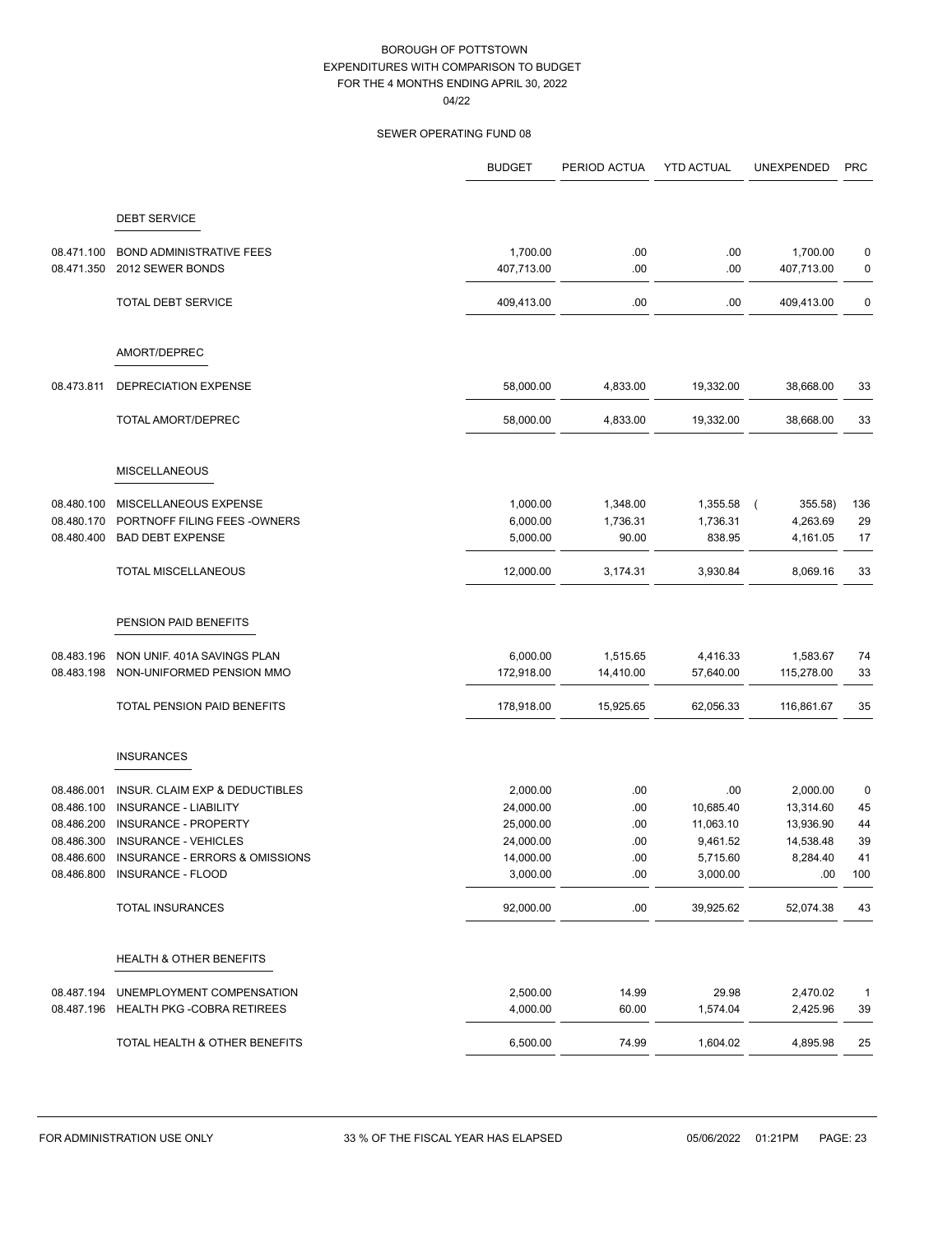04/22

|            |                                  | <b>BUDGET</b> | PERIOD ACTUA | <b>YTD ACTUAL</b> | UNEXPENDED    | <b>PRC</b>  |
|------------|----------------------------------|---------------|--------------|-------------------|---------------|-------------|
|            | <b>INTERFUND OPERT TRANSFERS</b> |               |              |                   |               |             |
| 08.492.017 | TRSFR TO SEWER CAPITAL FUND 17   | 1,274,305.00  | .00          | .00               | 1,274,305.00  | 0           |
| 08.492.018 | TRSFR TO SEWER LINES FUND 18     | 604,378.00    | .00          | .00.              | 604,378.00    | 0           |
|            | TOTAL INTERFUND OPERT TRANSFERS  | 1,878,683.00  | .00          | .00               | 1,878,683.00  | $\mathbf 0$ |
|            | <b>REFUNDS</b>                   |               |              |                   |               |             |
| 08.495.100 | <b>REFUNDS OF REVENUES</b>       | .00           | 20.00        | 60.00             | 60.00)        | 0           |
|            | <b>TOTAL REFUNDS</b>             | .00           | 20.00        | 60.00             | 60.00)        | 0           |
|            | <b>RESERVES</b>                  |               |              |                   |               |             |
| 08.499.100 | <b>TRANSFER TO RESERVES</b>      | 589,305.00    | .00          | .00.              | 589,305.00    | 0           |
|            | <b>TOTAL RESERVES</b>            | 589,305.00    | .00          | .00               | 589,305.00    | $\pmb{0}$   |
|            | TOTAL FUND EXPENDITURES          | 9,268,382.00  | 620,048.13   | 1,806,209.36      | 7,462,172.64  | 19          |
|            | NET REVENUE OVER EXPENDITURES    | .00           | 473,903.64   | 1,747,698.04      | 1,747,698.04) | 0           |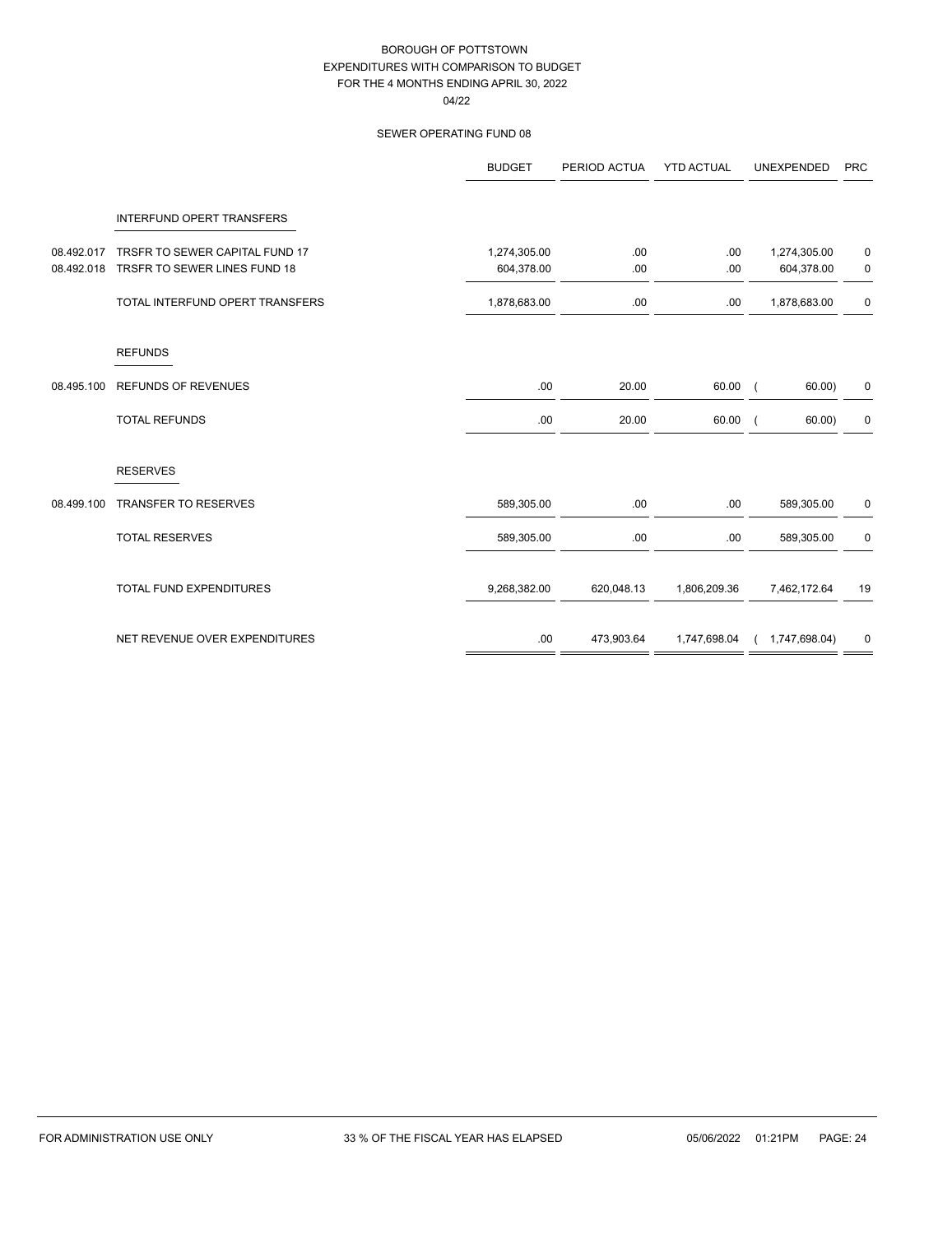### BOROUGH OF POTTSTOWN BALANCE SHEET APRIL 30, 2022 04/22

### WATER CAPITAL FUND 16

#### ASSETS

|           | 16.100000 CASH - VIST BANK (7201)#7269    | 214,353.78              |               |
|-----------|-------------------------------------------|-------------------------|---------------|
|           | 16.107100 MAINTENANCE RESERVE FUND #704   | 2,325.88                |               |
|           | 16.107101 BOND REDEMPTION FUND #713       | 41,122.72               |               |
|           | 16.107102 ADMIN EXPENSE FUND #740         | 30,070.45               |               |
|           | 16.107103 CLEARING FUND #731              | 1,448,411.25            |               |
|           | 16.107107 2020 WATER CONSTRUCT FD #7000   | 1,052,394.89            |               |
|           | 16.107202 DEBT SERVICE FUND #826          | 542.71                  |               |
|           | 16.120100 DEBT SERVICE RESERVE FUND #697  | 1,806,842.79            |               |
|           | 16.161000 CAP. WATER PROPERTY - LAND      | 312,679.00              |               |
|           | 16.162000 CAP. WATER PLANT IMPROVEMENTS   | 30,705,481.19           |               |
|           | 16.162500 CAP. WATER PLANT - ACCUM DEPREC | (15, 157, 561.74)       |               |
|           | 16.164000 CAP, WATER PLANT -MACH & EQUIP  | 391,517.54              |               |
|           | 16.164500 ACCM DEPREC -MACH & EQUIP       | 346,778.45)<br>$\left($ |               |
|           | 16.170106 DEFERRED LOSS 2019 SERIES       | 224,429.78              |               |
|           |                                           |                         |               |
|           | <b>TOTAL ASSETS</b>                       |                         | 20,725,831.79 |
|           |                                           |                         |               |
|           |                                           |                         |               |
|           | <b>LIABILITIES AND EQUITY</b>             |                         |               |
|           |                                           |                         |               |
|           |                                           |                         |               |
|           | <b>LIABILITIES</b>                        |                         |               |
|           |                                           |                         |               |
|           | 16.245100 BOND INTEREST EXPENSE           | 11,484.00               |               |
|           | 16.255850 2019 SERIES WATER BONDS         | 3,505,000.00            |               |
|           | 16.255851 2019 WATER BOND PREMIUM         | 469,791.55              |               |
|           | 16.255860 2020 SERIES WATER BONDS         | 1,298,000.00            |               |
|           |                                           |                         |               |
|           | <b>TOTAL LIABILITIES</b>                  |                         | 5,284,275.55  |
|           |                                           |                         |               |
|           | <b>FUND EQUITY</b>                        |                         |               |
|           |                                           |                         |               |
| 16.279990 | UNRESERVED FUND BALANCE                   | 15,259,497.08           |               |
|           |                                           |                         |               |
|           | UNAPPROPRIATED FUND BALANCE:              |                         |               |

REVENUE OVER EXPENDITURES - YTD 182,059.16 BALANCE - CURRENT DATE 182,059.16 TOTAL FUND EQUITY 15,441,556.24

TOTAL LIABILITIES AND EQUITY 20,725,831.79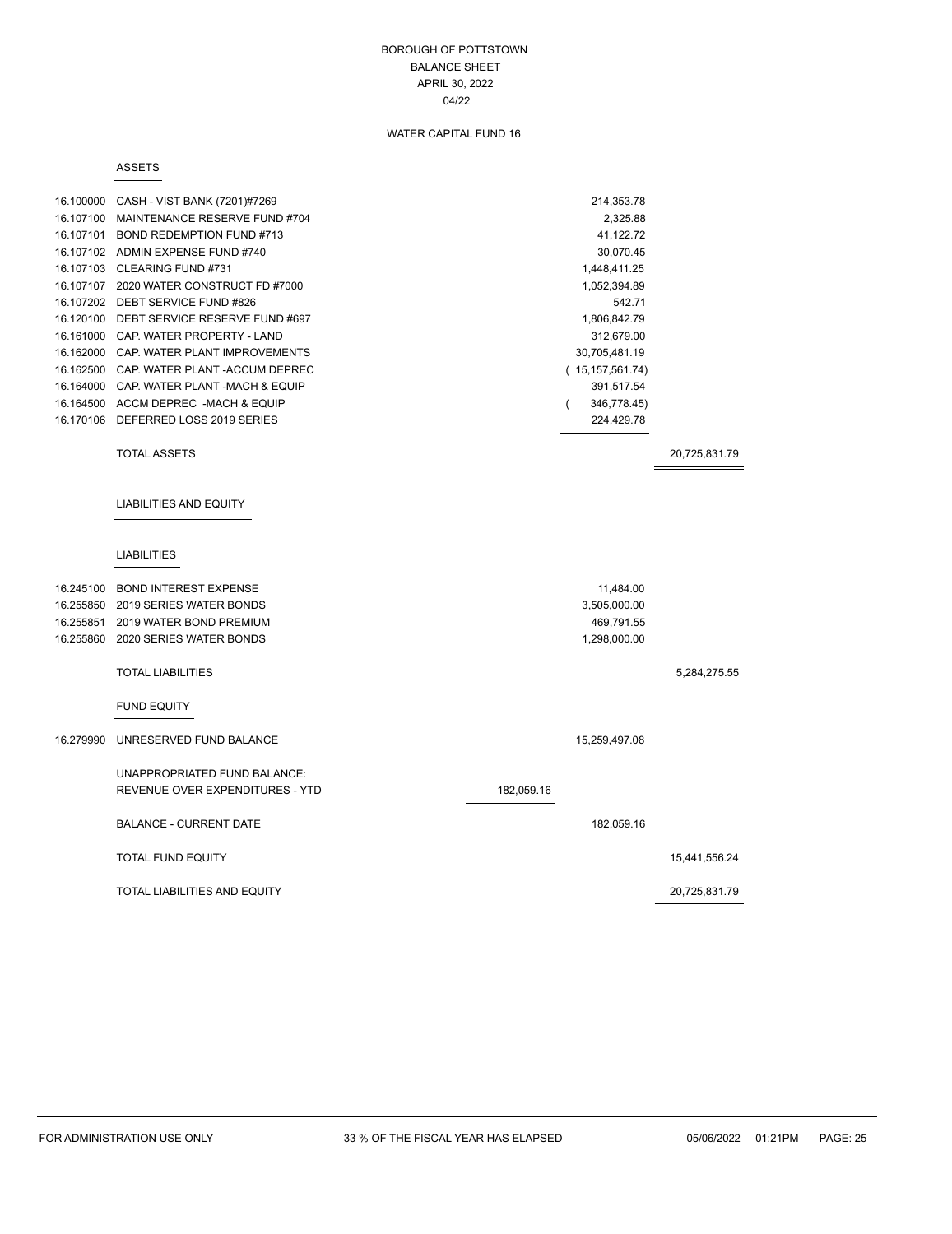### WATER CAPITAL FUND 16

|            |                                  | <b>BUDGET</b> | PERIOD ACTUA | <b>YTD ACTUAL</b> | <b>UNEARNED</b> | <b>PRC</b> |
|------------|----------------------------------|---------------|--------------|-------------------|-----------------|------------|
|            | INTEREST, RENTS, ROYALTIES       |               |              |                   |                 |            |
| 16.340.100 | OPERATING CONTRIB TO DEBT SRVC   | 1,813,725.00  | .00          | 462,306.69        | 1,351,418.31    | 25         |
| 16.340.200 | <b>INVESTMENT ACCT EARNINGS</b>  | 15,000.00     | .00          | 69.67             | 14,930.33       | 0          |
|            | TOTAL INTEREST, RENTS, ROYALTIES | 1,828,725.00  | .00          | 462,376.36        | 1,366,348.64    | 25         |
|            | INTERFUND OPERATING TRSFS        |               |              |                   |                 |            |
| 16.392.006 | TRANSFER FROM WATER FUND 06      | 668,775.00    | .00          | .00.              | 668,775.00      | 0          |
|            | TOTAL INTERFUND OPERATING TRSFS  | 668,775.00    | .00          | .00.              | 668,775.00      | 0          |
|            | <b>TOTAL FUND REVENUE</b>        | 2,497,500.00  | .00          | 462,376.36        | 2,035,123.64    | 19         |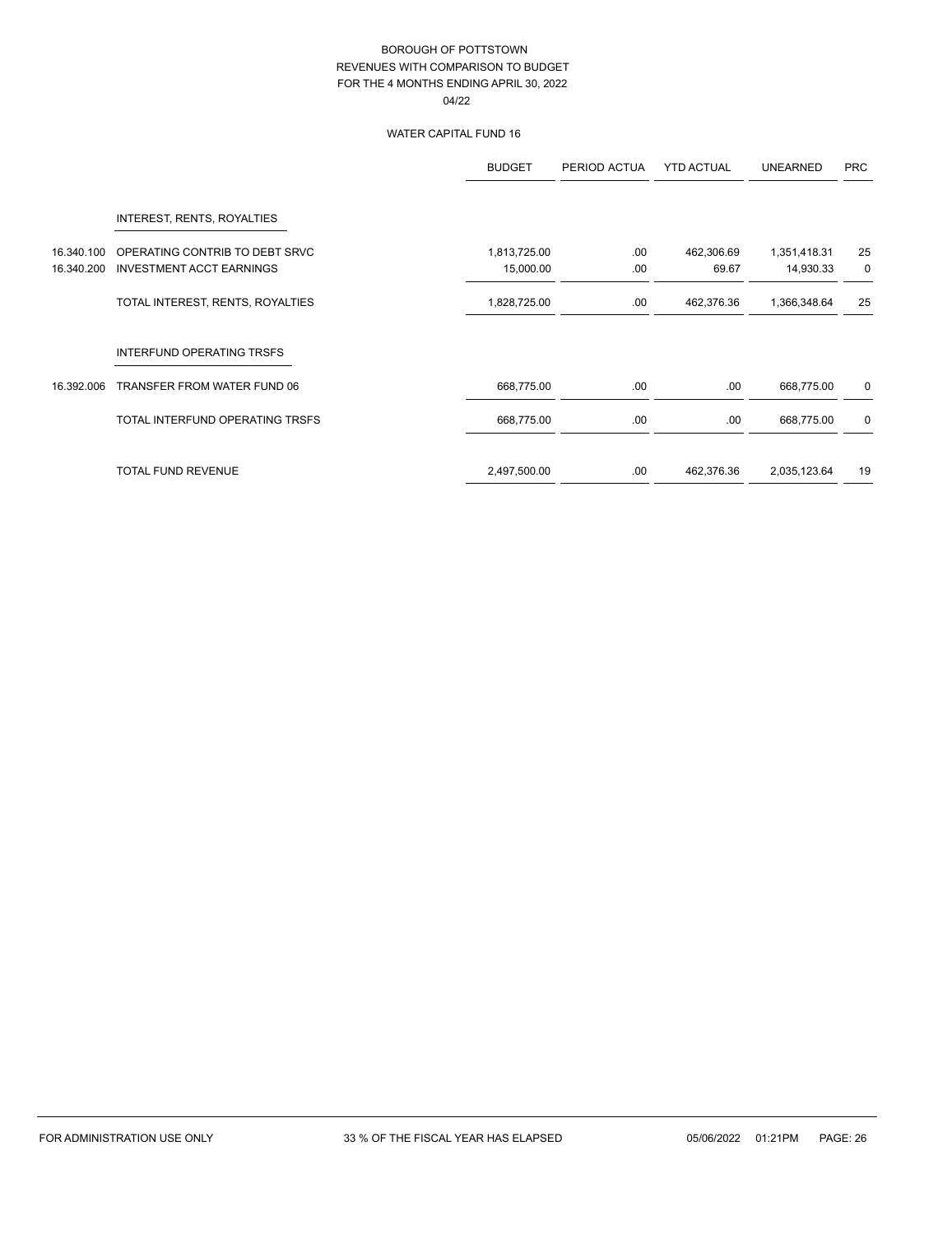### WATER CAPITAL FUND 16

|            |                                 | <b>BUDGET</b> | PERIOD ACTUA             | <b>YTD ACTUAL</b> | UNEXPENDED   | <b>PRC</b>  |
|------------|---------------------------------|---------------|--------------------------|-------------------|--------------|-------------|
|            | <b>WATER PURIFICATION</b>       |               |                          |                   |              |             |
| 16.448.727 | #2222 WTP- IT/OT NETWORK        | 67,500.00     | .00                      | .00               | 67,500.00    | 0           |
| 16.448.734 | #150 AIR SCOUR UPGRADE WTRPLNT  | 250,000.00    | .00                      | .00               | 250,000.00   | $\pmb{0}$   |
| 16.448.735 | #2245 LT2 COMPLIANCE UV WTP     | 900,000.00    | .00                      | .00               | 900,000.00   | $\mathbf 0$ |
| 16.448.736 | #2236 WTP VALVE REPLACEMENT     | 150,000.00    | .00                      | .00               | 150,000.00   | 0           |
|            | TOTAL WATER PURIFICATION        | 1,367,500.00  | .00                      | .00               | 1,367,500.00 | 0           |
|            | <b>WATER DISTRIBUTION</b>       |               |                          |                   |              |             |
| 16.449.724 | #2210 WATER MAINS - 2021        | 150,000.00    | .00                      | .00               | 150,000.00   | 0           |
|            | TOTAL WATER DISTRIBUTION        | 150,000.00    | .00                      | .00               | 150,000.00   | 0           |
|            | <b>DEBT - INTEREST</b>          |               |                          |                   |              |             |
| 16.472.100 | <b>INTEREST EXPENSE - BONDS</b> | 145,000.00    | .00                      | .00               | 145,000.00   | 0           |
|            | TOTAL DEBT - INTEREST           | 145,000.00    | .00                      | .00               | 145,000.00   | 0           |
|            | AMORT/DEPREC                    |               |                          |                   |              |             |
| 16.473.810 | AMORTIZATION EXPENSE            | 35,000.00     | 3,412.30                 | 13,649.20         | 21,350.80    | 39          |
| 16.473.811 | DEPRECIATION EXPENSE            | 800,000.00    | 66,667.00                | 266,668.00        | 533,332.00   | 33          |
|            | TOTAL AMORT/DEPREC              | 835,000.00    | 70,079.30                | 280,317.20        | 554,682.80   | 34          |
|            | TOTAL FUND EXPENDITURES         | 2,497,500.00  | 70,079.30                | 280,317.20        | 2,217,182.80 | 11          |
|            | NET REVENUE OVER EXPENDITURES   | .00.          | 70,079.30)<br>$\sqrt{ }$ | 182,059.16        | 182,059.16)  | $\mathbf 0$ |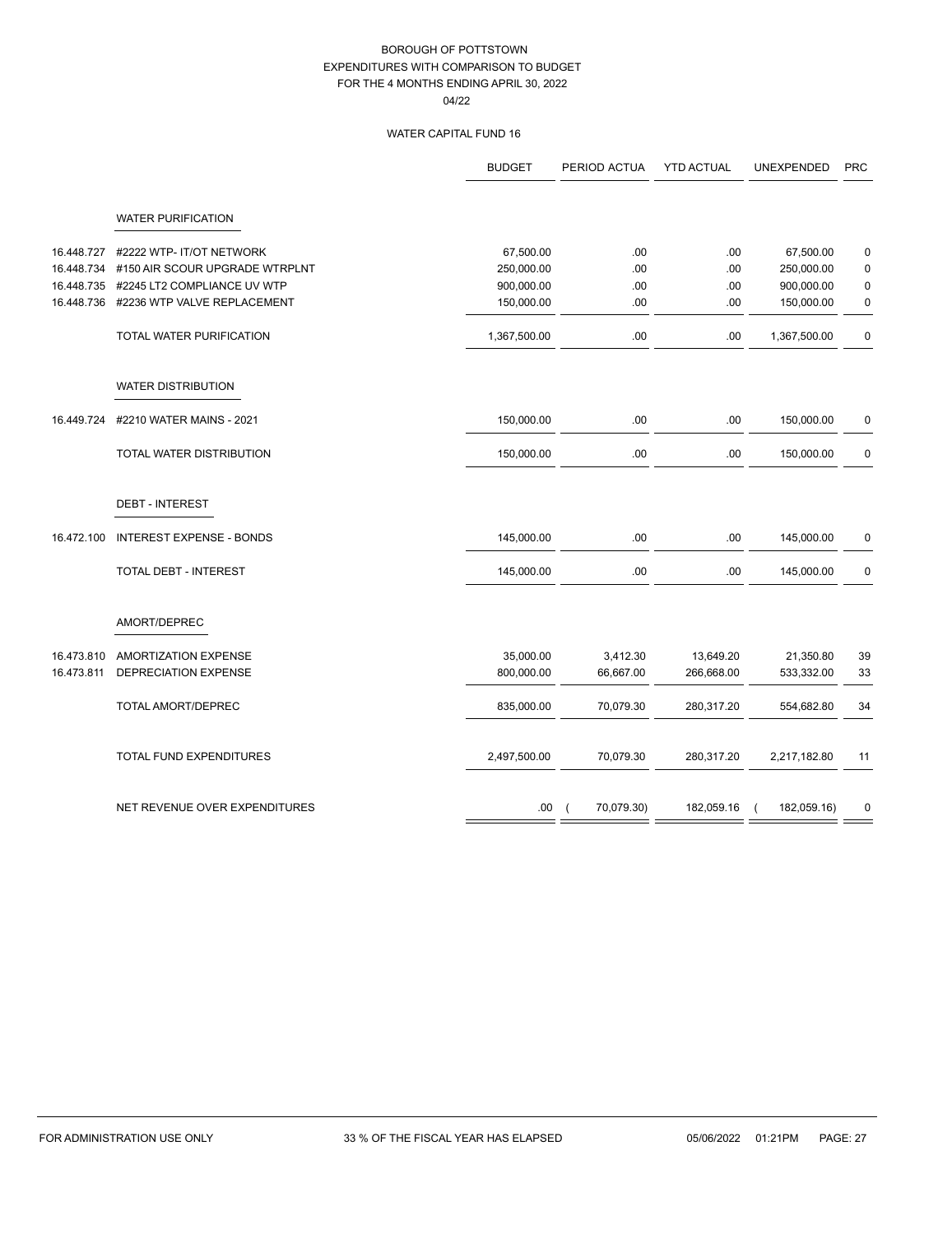### BOROUGH OF POTTSTOWN BALANCE SHEET APRIL 30, 2022 04/22

### SEWER CAPITAL FUND 17

#### ASSETS

Ė

|           | 17.100000 CASH - VIST BANK (7196) #7269  |             | 2,062,290.69    |               |
|-----------|------------------------------------------|-------------|-----------------|---------------|
|           | 17.161000 CAP. SEWER PROPERTY - LAND     |             | 36,650.00       |               |
|           | 17.162000 CAP. SEWER PLANT IMPROVEMENTS  |             | 34,933,516.63   |               |
|           | 17.162500 CAPITAL SEWER PLANT- ACC. DEP  |             | (21,226,295.76) |               |
|           | 17.164000 CAP. SEWER PLANT -MACH & EQUIP |             | 6,468,687.53    |               |
|           | 17.164500 ACCM DEPREC -MACH & EQUIP      |             | (1,096,605.18)  |               |
|           | 17.165000 CAP. CONSTRUCTION IN PROGRESS  |             | 596,862.16      |               |
|           | 17.166000 INFRASTRUCTURE                 |             | 13,515,561.41   |               |
|           | 17.166500 ACC. DEPRECIATI INFRASTRUCTURE |             | (3,545,047.44)  |               |
|           | 17.170105 2012 LOSS ON REFUNDING         |             | 31,039.00       |               |
|           | 17.170106 DEFERRED LOSS 2016 SERIES      |             | 97,908.00       |               |
|           | <b>TOTAL ASSETS</b>                      |             |                 | 31,874,567.04 |
|           | LIABILITIES AND EQUITY                   |             |                 |               |
|           | <b>LIABILITIES</b>                       |             |                 |               |
|           | 17.245201 BOND ISSUE PREMIUM - 2012      |             | 14,852.70       |               |
|           | 17.246100 ACCRUED INTEREST ON BONDS      |             | 27,425.00       |               |
|           | 17.255100 1991 SERIES BONDS              |             | 142,997.00      |               |
| 17.255501 | 2016 BOND PREMIUM                        |             | 208,496.00      |               |
|           | <b>TOTAL LIABILITIES</b>                 |             |                 | 393,770.70    |
|           | <b>FUND EQUITY</b>                       |             |                 |               |
| 17.279990 | UNRESERVED FUND BALANCE                  |             | 31,864,889.93   |               |
|           | UNAPPROPRIATED FUND BALANCE:             |             |                 |               |
|           | REVENUE OVER EXPENDITURES - YTD          | 384,093.59) |                 |               |
|           |                                          |             |                 |               |
|           | <b>BALANCE - CURRENT DATE</b>            |             | 384,093.59)     |               |
|           | <b>TOTAL FUND EQUITY</b>                 |             |                 | 31,480,796.34 |
|           | TOTAL LIABILITIES AND EQUITY             |             |                 | 31,874,567.04 |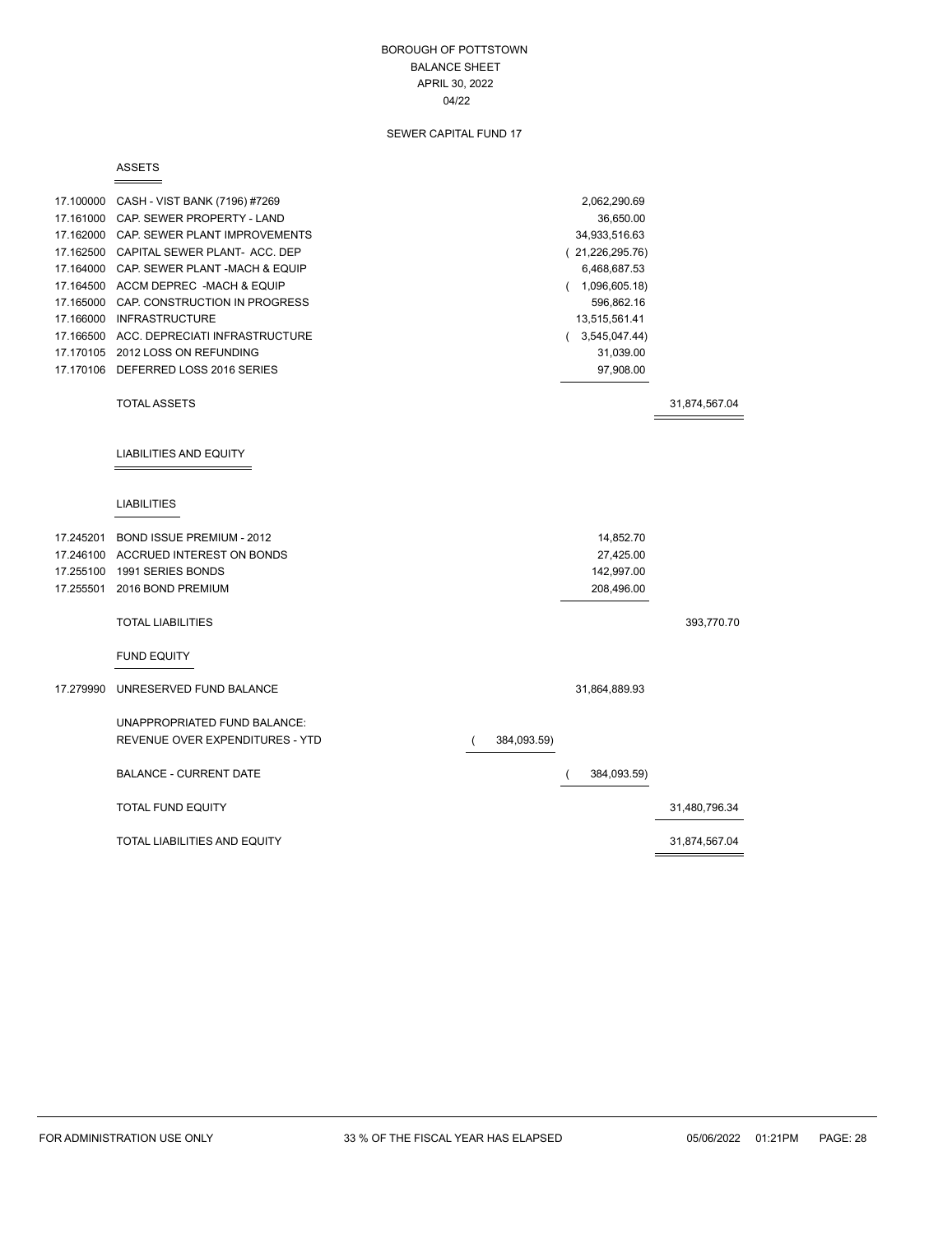### SEWER CAPITAL FUND 17

|            |                                  | <b>BUDGET</b> | PERIOD ACTUA | <b>YTD ACTUAL</b> | <b>UNEARNED</b> | <b>PRC</b> |
|------------|----------------------------------|---------------|--------------|-------------------|-----------------|------------|
|            | INTEREST, RENTS, ROYALTIES       |               |              |                   |                 |            |
| 17.340.100 | OPERATING CONTRIBUTION TO DEBT   | 409,413.00    | .00.         | .00.              | 409,413.00      | 0          |
| 17.340.200 | <b>INVESTMENT ACCT EARNINGS</b>  | 2,000.00      | .00.         | 51.31             | 1,948.69        | 3          |
|            | TOTAL INTEREST, RENTS, ROYALTIES | 411,413.00    | .00.         | 51.31             | 411,361.69      | 0          |
|            | <b>COLLECTIONS</b>               |               |              |                   |                 |            |
| 17.364.600 | LOWER POTTSGROVE CAPITAL PROJ    | 60,444.00     | .00.         | .00               | 60,444.00       | 0          |
| 17.364.601 | UPPER POTTSGROVE CAPITAL PROJ    | 23,598.00     | .00          | .00               | 23,598.00       | 0          |
| 17.364.602 | WEST POTTSGROVE CAPITAL PROJ.    | 8,740.00      | .00.         | .00               | 8,740.00        | 0          |
|            | <b>TOTAL COLLECTIONS</b>         | 92,782.00     | .00          | .00               | 92,782.00       | 0          |
|            | <b>INTERFUND OPERATING TRSFS</b> |               |              |                   |                 |            |
| 17.392.008 | TRANSFER FROM SEWER FUND 08      | 1,274,305.00  | .00.         | .00.              | 1,274,305.00    | 0          |
|            | TOTAL INTERFUND OPERATING TRSFS  | 1,274,305.00  | .00          | .00               | 1,274,305.00    | 0          |
|            | <b>TOTAL FUND REVENUE</b>        | 1,778,500.00  | .00.         | 51.31             | 1,778,448.69    | 0          |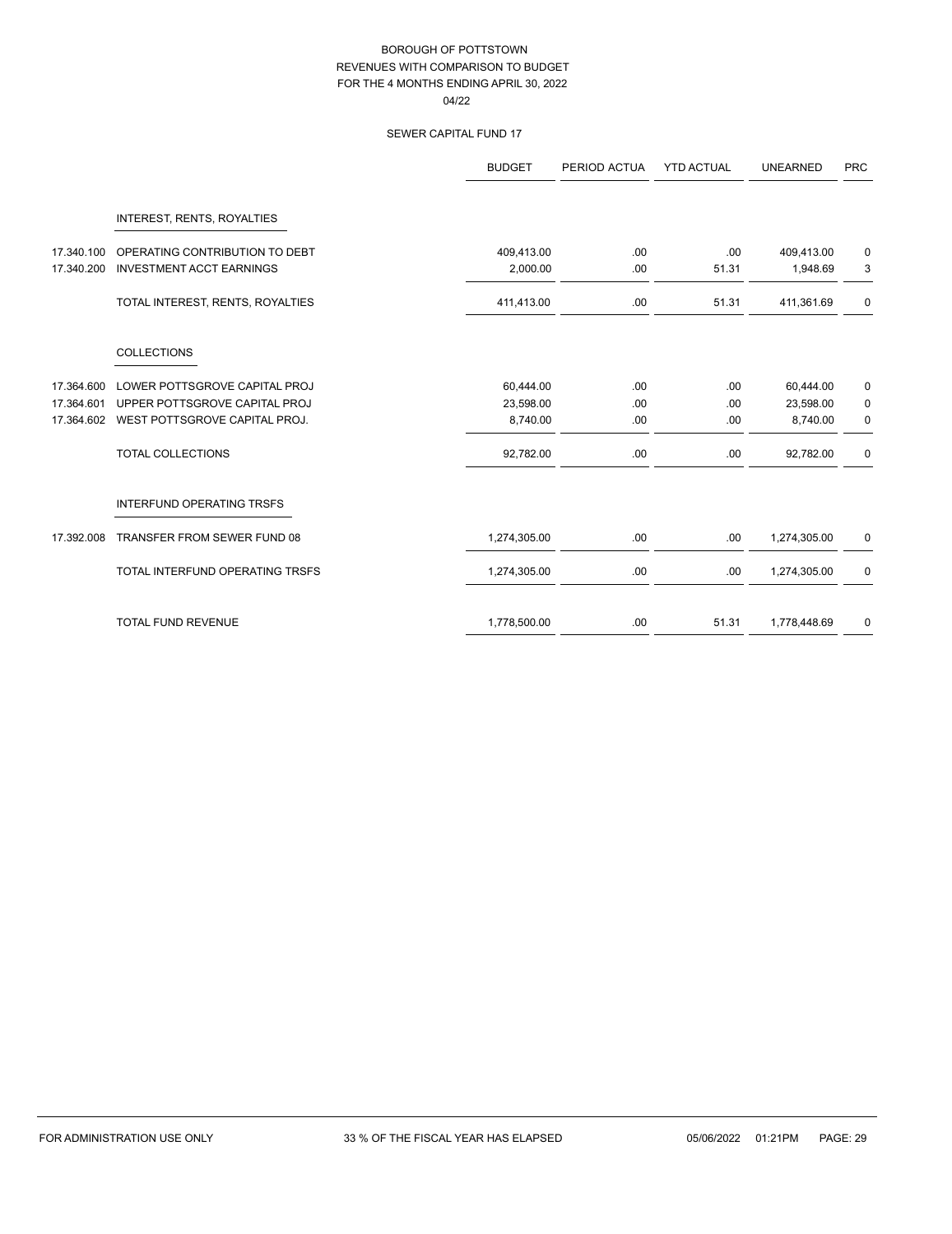### SEWER CAPITAL FUND 17

|            |                                   | <b>BUDGET</b> | PERIOD ACTUA | <b>YTD ACTUAL</b> | <b>UNEXPENDED</b> | <b>PRC</b>  |
|------------|-----------------------------------|---------------|--------------|-------------------|-------------------|-------------|
|            | WASTE WATER TREATMENT             |               |              |                   |                   |             |
| 17.429.724 | #1801 - SEWER MAINS 2021          | 150,000.00    | .00          | .00               | 150,000.00        | $\mathbf 0$ |
| 17.429.726 | #2326 WWTP HYDRAULIC BYPASS       | 230,000.00    | .00          | .00               | 230,000.00        | 0           |
|            | TOTAL WASTE WATER TREATMENT       | 380,000.00    | .00          | .00               | 380,000.00        | $\mathbf 0$ |
|            | <b>DEBT SERVICE</b>               |               |              |                   |                   |             |
| 17.471.100 | <b>BOND ADMINISTRATIVE FEES</b>   | 6,000.00      | .00          | .00               | 6,000.00          | $\mathbf 0$ |
| 17.471.200 | <b>BOND INTEREST EXPENSE</b>      | 50,000.00     | .00          | 9,144.90          | 40,855.10         | 18          |
|            | <b>TOTAL DEBT SERVICE</b>         | 56,000.00     | .00          | 9,144.90          | 46,855.10         | 16          |
|            | AMORT/DEPREC                      |               |              |                   |                   |             |
| 17.473.810 | AMORTIZATION EXPENSE              | 117,500.00    | .00          | .00               | 117,500.00        | 0           |
| 17.473.811 | DEPRECIATION EXPENSE              | 1,125,000.00  | 93,750.00    | 375,000.00        | 750,000.00        | 33          |
|            | TOTAL AMORT/DEPREC                | 1,242,500.00  | 93,750.00    | 375,000.00        | 867,500.00        | 30          |
|            | OTHER UNCLASSIFIED EXPENSES       |               |              |                   |                   |             |
| 17.489.313 | 1/2 ANNUAL CONTRIB BORO GARAGE    | 100,000.00    | .00          | .00               | 100,000.00        | 0           |
|            | TOTAL OTHER UNCLASSIFIED EXPENSES | 100,000.00    | .00          | .00               | 100,000.00        | 0           |
|            | TOTAL FUND EXPENDITURES           | 1,778,500.00  | 93,750.00    | 384,144.90        | 1,394,355.10      | 22          |
|            | NET REVENUE OVER EXPENDITURES     | .00.          | 93,750.00)   | 384,093.59)       | 384,093.59        | 0           |
|            |                                   |               |              |                   |                   |             |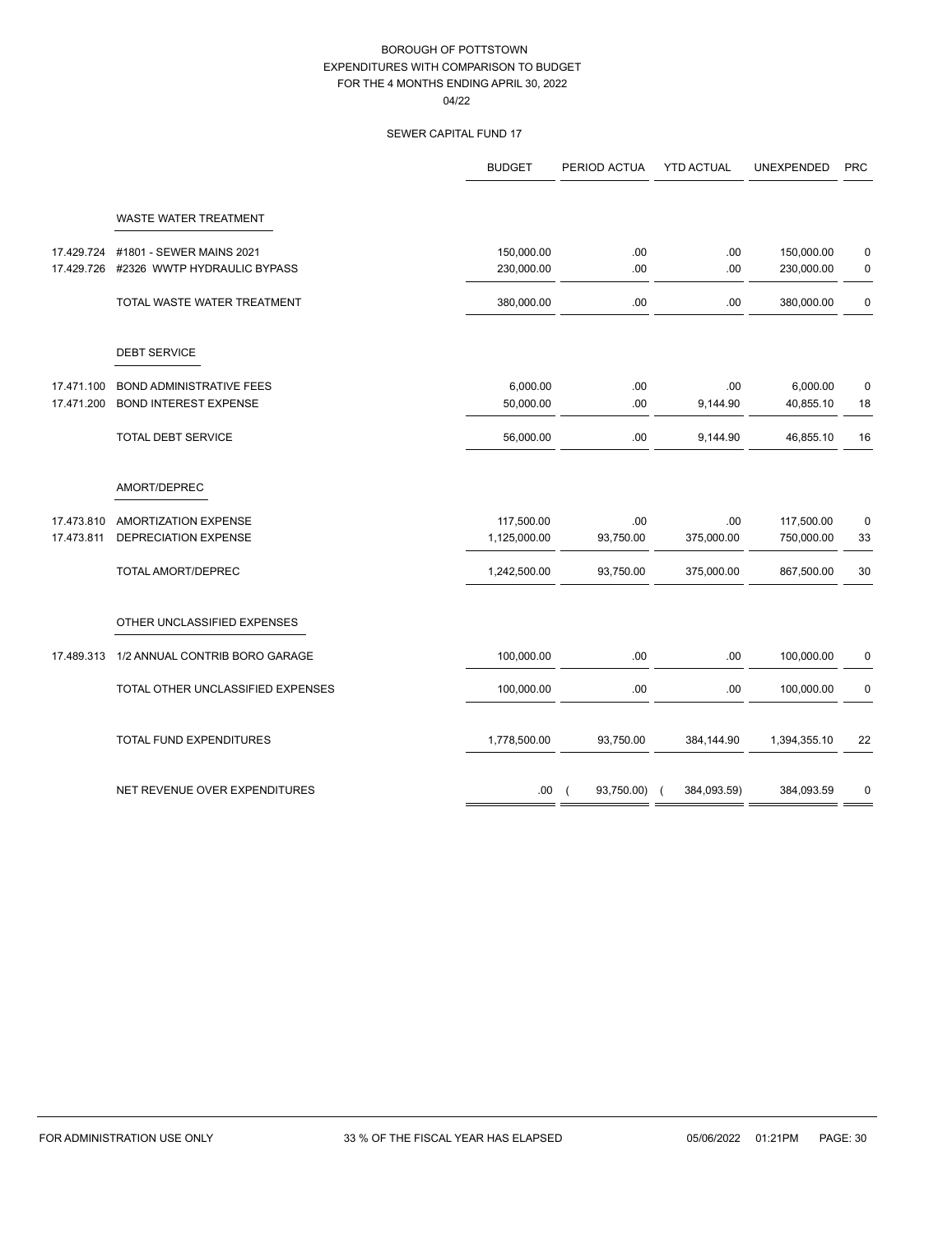### BOROUGH OF POTTSTOWN BALANCE SHEET APRIL 30, 2022 04/22

### SEWER LINES FUND 18

#### ASSETS

Ė

|           | 18.100000 CASH - VIST BANK #7269<br>18.155000 PREPAID ITEMS<br>18.158000 DEFRRD OUTFLOW RESRCS- PENSION<br>18.158200 DEFRRD OUTFLOW RESRCS - OPEB |             | 250,996.86<br>109.03<br>10,614.00<br>4,673.00 |            |
|-----------|---------------------------------------------------------------------------------------------------------------------------------------------------|-------------|-----------------------------------------------|------------|
|           | <b>TOTAL ASSETS</b>                                                                                                                               |             |                                               | 266,392.89 |
|           | <b>LIABILITIES AND EQUITY</b>                                                                                                                     |             |                                               |            |
|           | <b>LIABILITIES</b>                                                                                                                                |             |                                               |            |
| 18.246000 | <b>COMPENSATED BALANCES</b>                                                                                                                       |             | 19,943.53                                     |            |
|           | 18.257000 NET PENSION LIAB.-PROPRT.SHARE                                                                                                          |             | 39,573.00                                     |            |
|           | 18.257200 NET OPEB LIAB.-PROPRT.SHARE                                                                                                             |             | 36,184.00                                     |            |
| 18.258000 | DEFRRD INFLOWS RESRCS-PENSION                                                                                                                     |             | 63,066.00                                     |            |
| 18.258200 | DEFRRD INFLOWS RESRCS - OPEB                                                                                                                      |             | 11,206.00                                     |            |
|           | <b>TOTAL LIABILITIES</b>                                                                                                                          |             |                                               | 169,972.53 |
|           | <b>FUND EQUITY</b>                                                                                                                                |             |                                               |            |
| 18.279990 | UNRESERVED FUND BALANCE                                                                                                                           |             | 226,727.00                                    |            |
|           | UNAPPROPRIATED FUND BALANCE:                                                                                                                      |             |                                               |            |
|           | REVENUE OVER EXPENDITURES - YTD                                                                                                                   | 130,306.64) |                                               |            |
|           |                                                                                                                                                   |             |                                               |            |
|           | <b>BALANCE - CURRENT DATE</b>                                                                                                                     |             | 130,306.64)                                   |            |
|           | <b>TOTAL FUND EQUITY</b>                                                                                                                          |             |                                               | 96,420.36  |
|           | <b>TOTAL LIABILITIES AND EQUITY</b>                                                                                                               |             |                                               | 266,392.89 |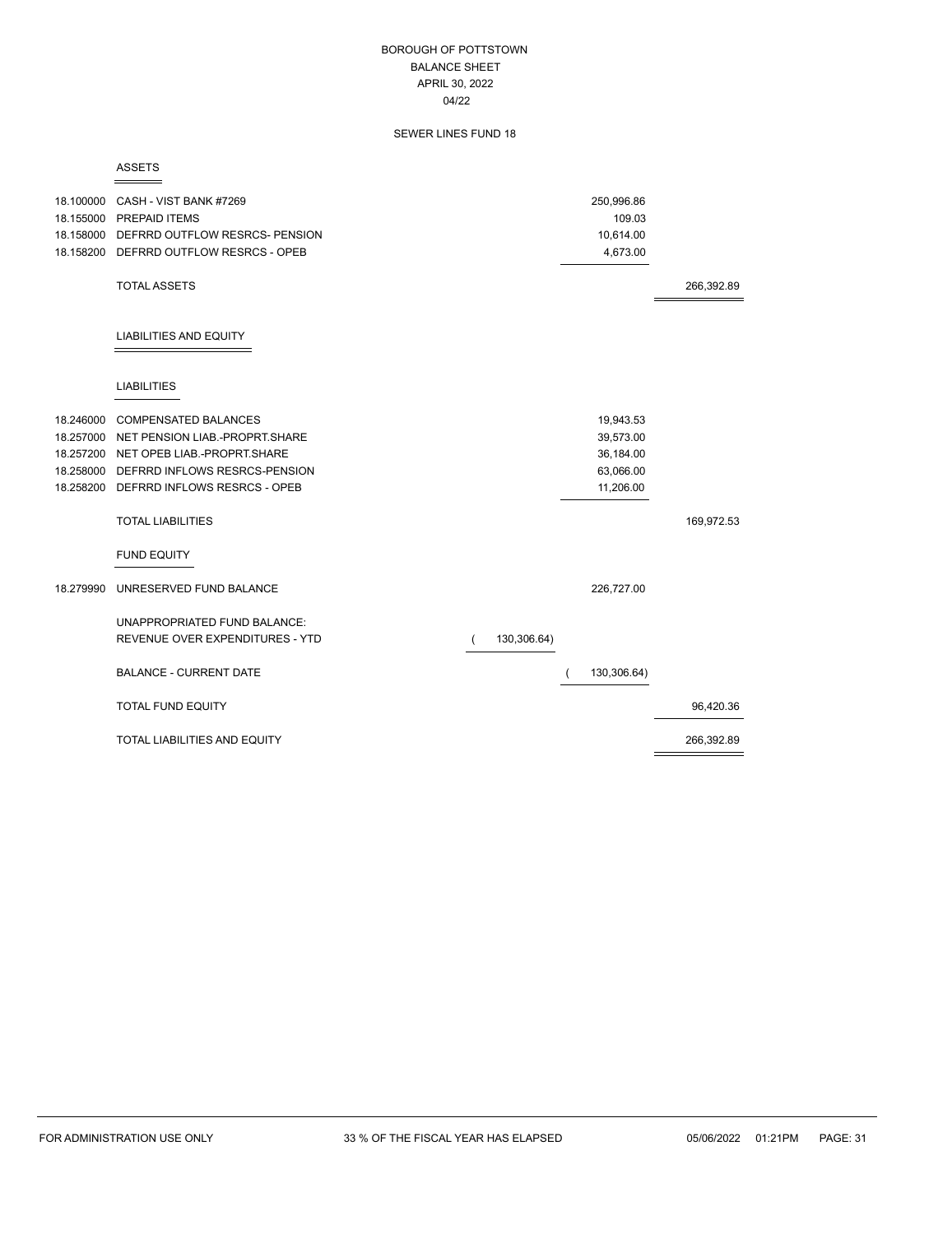|            |                                      | <b>BUDGET</b> | PERIOD ACTUA | <b>YTD ACTUAL</b> | <b>UNEARNED</b>     | <b>PRC</b> |
|------------|--------------------------------------|---------------|--------------|-------------------|---------------------|------------|
|            | <b>INTEREST EARNINGS</b>             |               |              |                   |                     |            |
| 18.341.100 | <b>INTEREST EARNINGS</b>             | 500.00        | .00          | 69.93             | 430.07              | 14         |
|            | TOTAL INTEREST EARNINGS              | 500.00        | .00.         | 69.93             | 430.07              | 14         |
|            | UNCLASSIFIED OPERATING REVENUE       |               |              |                   |                     |            |
| 18.389.300 | SALE OF SCRAP METAL                  | 500.00        | .00          | .00.              | 500.00              | 0          |
|            | TOTAL UNCLASSIFIED OPERATING REVENUE | 500.00        | .00          | .00.              | 500.00              | 0          |
|            | INTERFUND OPERATING TRSFS            |               |              |                   |                     |            |
| 18.392.008 | TRANSFER FROM SEWER FUND 08          | 604,378.00    | .00.         | .00.              | 604,378.00          | 0          |
|            | TOTAL INTERFUND OPERATING TRSFS      | 604,378.00    | .00          | .00.              | 604,378.00          | 0          |
|            | <b>REFUNDS OF EXPENSES</b>           |               |              |                   |                     |            |
| 18.395.300 | REFUND - COBRA & HEALTH PREM.        | .00.          | .00.         | 215.06 (          | 215.06)             | 0          |
|            | TOTAL REFUNDS OF EXPENSES            | .00           | .00          | 215.06            | 215.06)<br>$\left($ | 0          |
|            | TOTAL FUND REVENUE                   | 605,378.00    | .00          | 284.99            | 605,093.01          | 0          |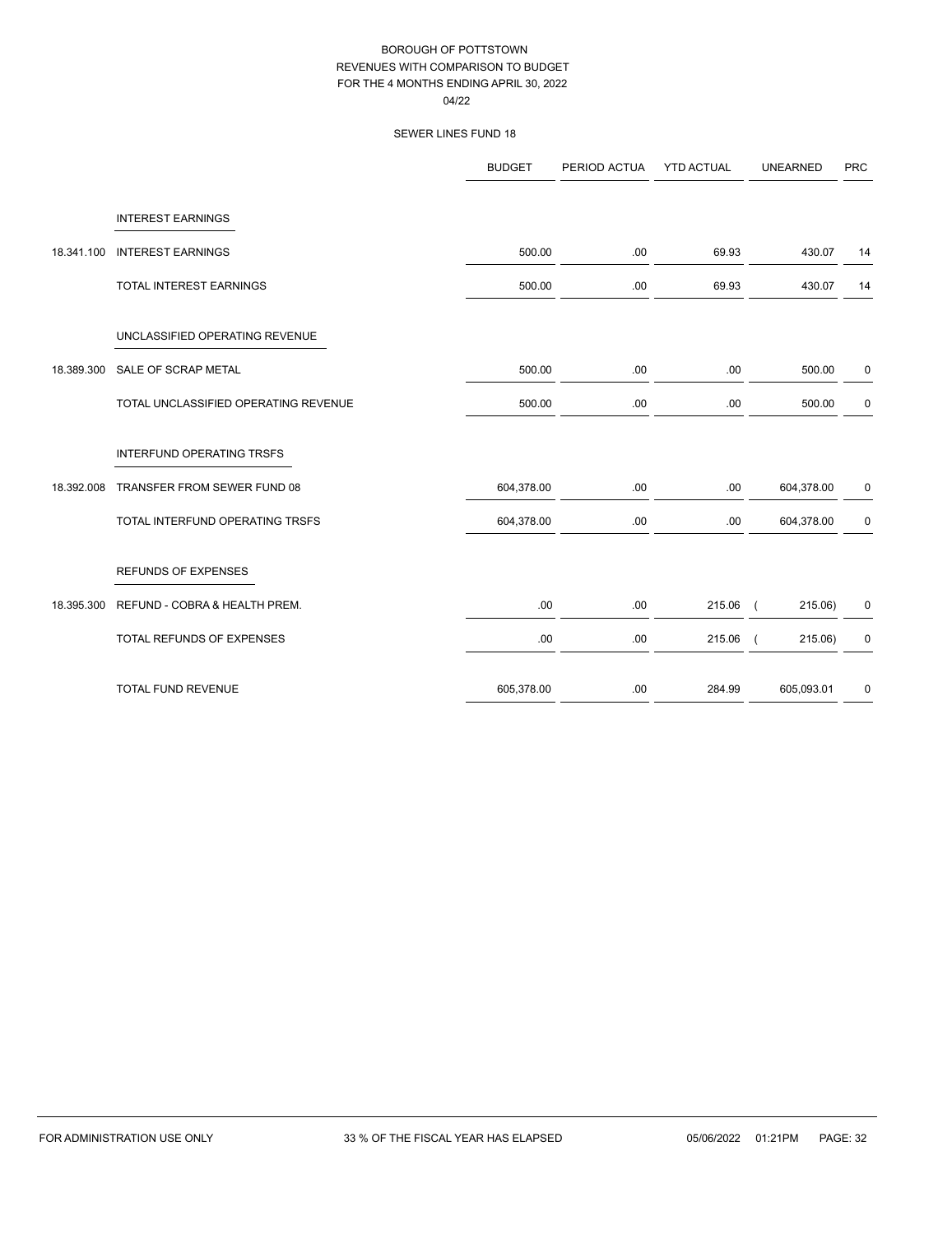04/22

|            |                                | <b>BUDGET</b> | PERIOD ACTUA | <b>YTD ACTUAL</b> | UNEXPENDED | <b>PRC</b>  |
|------------|--------------------------------|---------------|--------------|-------------------|------------|-------------|
|            | <b>FINANCE</b>                 |               |              |                   |            |             |
| 18.402.311 | ACCOUNTING & AUDIT SERVICES    | 1,100.00      | 400.00       | 400.00            | 700.00     | 36          |
|            | <b>TOTAL FINANCE</b>           | 1,100.00      | 400.00       | 400.00            | 700.00     | 36          |
|            | IT - WEB NETWORK SRVCS         |               |              |                   |            |             |
| 18.407.115 | WEB ADMINISTRATION WAGES       | 160.00        | .00          | 80.00             | 80.00      | 50          |
| 18.407.451 | IT - HARDWARE AND EQUIPMENT    | 727.00        | 57.13        | 166.03            | 560.97     | 23          |
| 18.407.452 | IT - TECHNICAL SUPPORT SERVICE | 1,136.00      | 127.37       | 254.31            | 881.69     | 22          |
| 18.407.453 | IT - SOFTWARE SUPPORT SERVICES | 900.00        | 38.42        | 906.24            | 6.24)      | 101         |
|            | TOTAL IT - WEB NETWORK SRVCS   | 2,923.00      | 222.92       | 1,406.58          | 1,516.42   | 48          |
|            | <b>ENGINEERING</b>             |               |              |                   |            |             |
| 18.408.313 | <b>ENGINEERING</b>             | 2,500.00      | .00          | .00               | 2,500.00   | 0           |
|            | <b>TOTAL ENGINEERING</b>       | 2,500.00      | .00          | .00               | 2,500.00   | 0           |
|            | PUBLIC WORKS                   |               |              |                   |            |             |
| 18.430.110 | PUBLIC WORKS WAGES             | 87,070.00     | 7,538.90     | 17,649.58         | 69,420.42  | 20          |
| 18.430.180 | <b>OVERTIME</b>                | 350.00        | 6.34         | 117.44            | 232.56     | 34          |
| 18.430.192 | <b>FICA TAX</b>                | 6,663.00      | 557.82       | 1,450.18          | 5,212.82   | 22          |
| 18.430.195 | WORKERS COMP. EXP.             | 7,701.00      | .00          | .00               | 7,701.00   | $\mathbf 0$ |
|            | <b>TOTAL PUBLIC WORKS</b>      | 101,784.00    | 8,103.06     | 19,217.20         | 82,566.80  | 19          |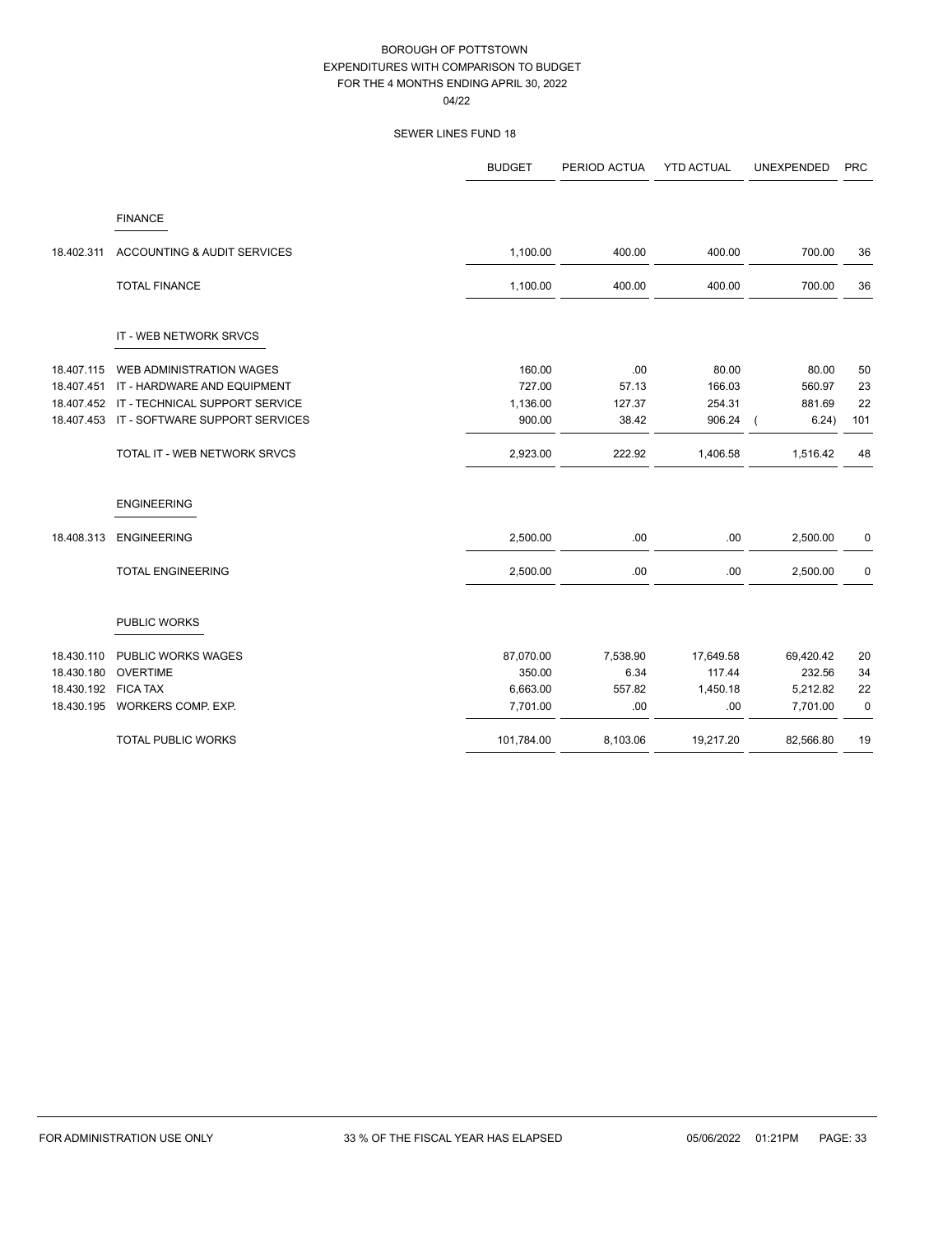04/22

|            |                                         | <b>BUDGET</b> | PERIOD ACTUA | <b>YTD ACTUAL</b> | UNEXPENDED | <b>PRC</b>  |
|------------|-----------------------------------------|---------------|--------------|-------------------|------------|-------------|
|            |                                         |               |              |                   |            |             |
|            | <b>STORM SEWERS/DRAINS</b>              |               |              |                   |            |             |
| 18.436.110 | <b>PW - SEWER LINES WAGES</b>           | 174,955.00    | 19,867.20    | 53,925.26         | 121,029.74 | 31          |
| 18.436.180 | <b>OVERTIME</b>                         | 6,000.00      | 329.00       | 3,409.97          | 2,590.03   | 57          |
| 18.436.184 | <b>EMPLOYEE WELLNESS PROGRAM</b>        | 500.00        | .00          | .00               | 500.00     | $\mathbf 0$ |
| 18.436.192 | <b>FICA TAX</b>                         | 13,881.00     | 1,496.45     | 4,677.28          | 9,203.72   | 34          |
| 18.436.194 | UNEMPLOYMENT COMP. EXP.                 | .00           | 10.31        | 20.62             | 20.62)     | $\mathbf 0$ |
| 18.436.195 | WORKERS COMP. EXP.                      | 7,053.00      | .00          | 1,940.15          | 5,112.85   | 28          |
| 18.436.196 | MEDICAL/RX/DENTAL/VISION                | 33,068.00     | 4,299.04     | 19,664.84         | 13,403.16  | 59          |
| 18.436.198 | NON-UNIFORM - LIFE, AD&D, DISB          | 1,186.00      | 93.36        | 373.41            | 812.59     | 31          |
| 18.436.210 | OFFICE SUPPLIES                         | 100.00        | .00          | .00               | 100.00     | $\mathbf 0$ |
| 18.436.231 | <b>VEHICLE FUEL - GASOLINE</b>          | 3,500.00      | 566.39       | 1,391.60          | 2,108.40   | 40          |
| 18.436.236 | <b>BUILDING &amp; CLEANING SUPPLIES</b> | 2,800.00      | .00          | .00               | 2,800.00   | $\mathbf 0$ |
| 18.436.238 | <b>CLOTHING/UNIFORMS</b>                | 1,000.00      | 566.17       | 566.17            | 433.83     | 57          |
| 18.436.251 | <b>VEHICLE PARTS &amp; REPAIRS</b>      | 1,500.00      | .00          | 245.78            | 1,254.22   | 16          |
| 18.436.321 | <b>TELEPHONES</b>                       | 1,100.00      | 40.09        | 169.24            | 930.76     | 15          |
| 18.436.324 | <b>INTERNET AND WIRELESS</b>            | 1,000.00      | 147.60       | 295.20            | 704.80     | 30          |
| 18.436.361 | ELECTRIC - FLOW METERS & ALARMS         | 1,200.00      | 65.39        | 191.32            | 1,008.68   | 16          |
| 18.436.374 | REPAIRS - MACH. & EQUIPMENT             | 2,000.00      | .00          | .00               | 2,000.00   | $\mathbf 0$ |
| 18.436.375 | MAINT REPAIRS OF SEWER LINES            | 190,000.00    | 3,043.58     | 10,662.87         | 179,337.13 | 6           |
| 18.436.376 | MAINTENANCE OF METERS                   | 500.00        | .00          | .00               | 500.00     | 0           |
| 18.436.381 | RENT OF LAND- REDEVAUTHBERKSRR          | 1,800.00      | .00          | .00               | 1,800.00   | 0           |
| 18.436.420 | DUES, LICEN, SUBS, MEMBERSHIPS          | 100.00        | .00          | .00               | 100.00     | $\pmb{0}$   |
| 18.436.425 | MEETING, SEMINAR, CONFERENCES           | 100.00        | .00          | .00               | 100.00     | $\mathbf 0$ |
| 18.436.461 | DEPART. TRAINING EXP                    | 100.00        | .00          | 55.17             | 44.83      | 55          |
|            | TOTAL STORM SEWERS/DRAINS               | 443,443.00    | 30,524.58    | 97,588.88         | 345,854.12 | 22          |
|            | <b>MISCELLANEOUS</b>                    |               |              |                   |            |             |
| 18.480.100 | MISCELLANEOUS EXPENSE                   | 3,339.00      | .00          | .00               | 3,339.00   | 0           |
|            | <b>TOTAL MISCELLANEOUS</b>              | 3,339.00      | .00          | .00               | 3,339.00   | 0           |
|            | PENSION PAID BENEFITS                   |               |              |                   |            |             |
| 18.483.196 | NON-UNIF. 401A SAVINGS PLAN             | .00           | 298.45       | 896.24 (          | 896.24)    |             |
|            | 18.483.198 NON-UNIFORMED PENSION EXP.   | 26,089.00     | .00          | .00               | 26,089.00  | 0           |
|            | TOTAL PENSION PAID BENEFITS             | 26,089.00     | 298.45       | 896.24            | 25,192.76  | 3           |
|            | <b>INSURANCES</b>                       |               |              |                   |            |             |
| 18.486.100 | <b>INSURANCE - LIABILITY</b>            | 9,450.00      | .00          | 4,274.16          | 5,175.84   | 45          |
| 18.486.200 | INSURANCE - PROPERTY                    | 8,700.00      | .00.         | 4,425.24          | 4,274.76   | 51          |
| 18.486.600 | INSURANCE - ERRORS & OMISSIONS          | 5,000.00      | .00.         | 2,286.24          | 2,713.76   | 46          |
|            | TOTAL INSURANCES                        | 23,150.00     | .00.         | 10,985.64         | 12,164.36  | 47          |